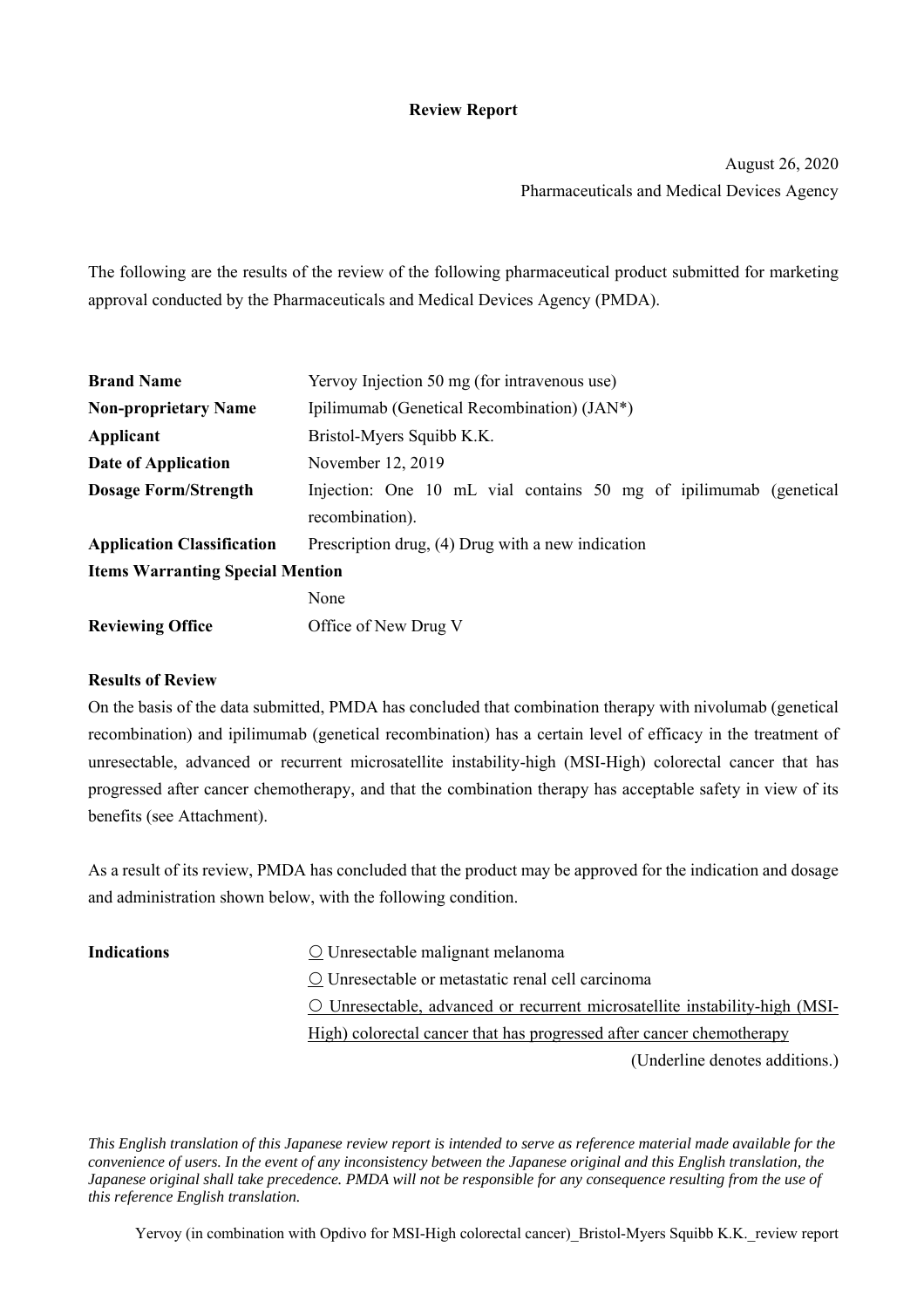# **Dosage and Administration 1.** Unresectable malignant melanoma: The usual adult dosage is 3 mg/kg (body weight) of ipilimumab (genetical recombination) administered intravenously every 3 weeks for a total of 4 doses. Ipilimumab (genetical recombination) should not be used in combination with antineoplastic agents other than nivolumab (genetical recombination). 2. Unresectable or metastatic renal cell carcinoma, or unresectable, advanced or recurrent microsatellite instability-high (MSI-High) colorectal cancer that has progressed after cancer chemotherapy: In combination therapy with nivolumab (genetical recombination), the usual adult dosage is 1 mg/kg (body weight) of ipilimumab (genetical recombination) administered intravenously every 3 weeks for a total of 4 doses. (Underline denotes additions. Strikethrough denotes deletions.)

#### **Approval Condition**

The applicant is required to develop and appropriately implement a risk management plan.

*\*Japanese Accepted Name (modified INN)*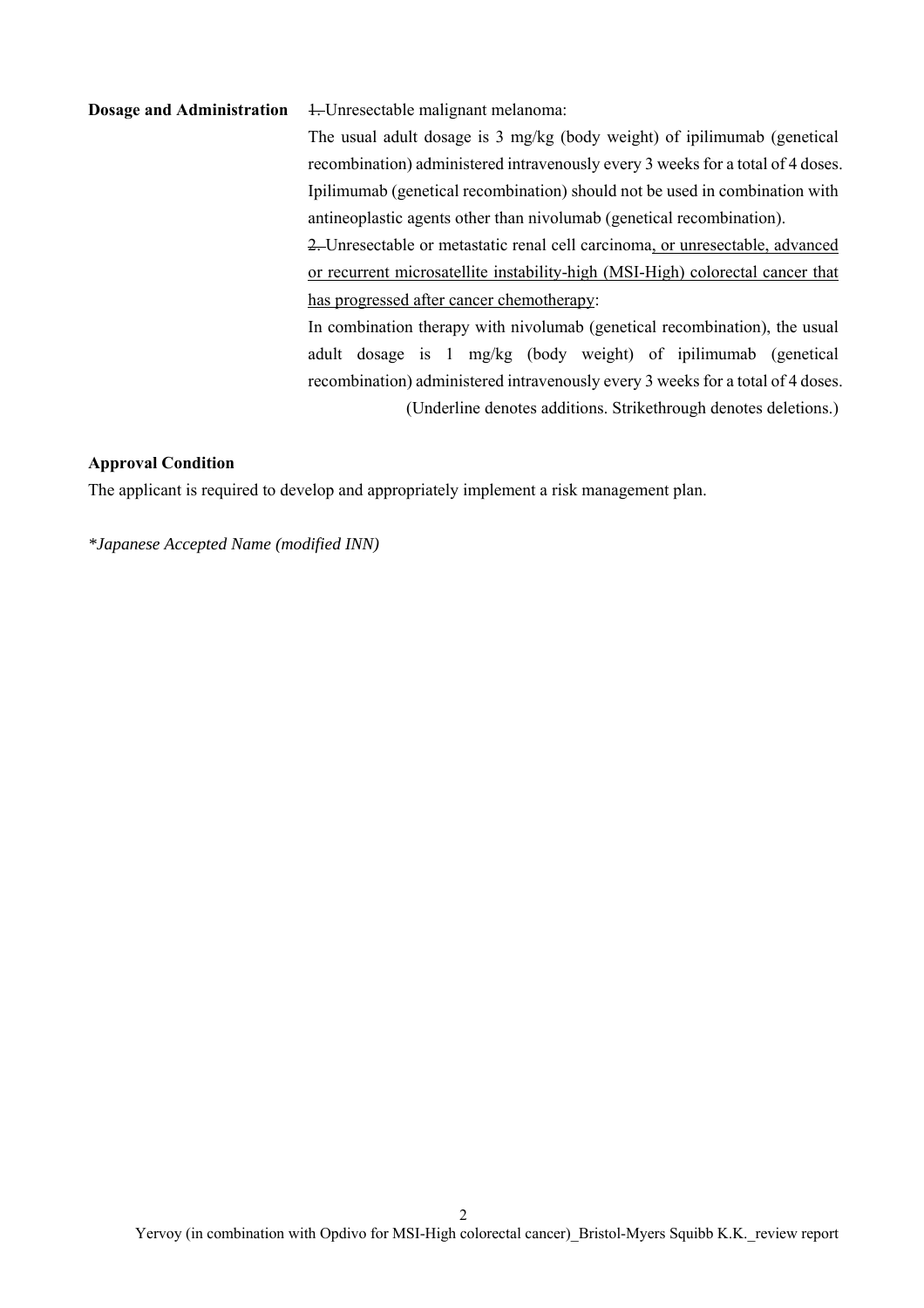### **Attachment**

### **Review Report (1)**

July 15, 2020

The following is an outline of the data submitted by the applicant and content of the review conducted by the Pharmaceuticals and Medical Devices Agency (PMDA).

#### **Products Submitted for Approval**

| (a) Brand Name              | Opdivo Intravenous Infusion 20 mg, Opdivo Intravenous Infusion 100 mg,         |
|-----------------------------|--------------------------------------------------------------------------------|
|                             | Opdivo Intravenous Infusion 240 mg                                             |
| <b>Non-proprietary Name</b> | Nivolumab (Genetical Recombination)                                            |
| <b>Applicant</b>            | Ono Pharmaceutical Co., Ltd.                                                   |
| Date of Application         | November 12, 2019, November 27, 2019 <sup>1)</sup>                             |
| <b>Dosage Form/Strength</b> | Injection: Each vial of 2, 10, or 24 mL, respectively contains 20, 100, or 240 |
|                             | mg of nivolumab (genetical recombination).                                     |
| <b>Proposed Indications</b> | O Malignant melanoma                                                           |
|                             | O Unresectable, advanced or recurrent non-small cell lung cancer               |
|                             | O Unresectable or metastatic renal cell carcinoma                              |
|                             | O Relapsed or refractory classical Hodgkin lymphoma                            |
|                             | O Recurrent or metastatic head and neck cancer                                 |
|                             | O Unresectable, advanced or recurrent gastric cancer that has progressed after |
|                             | cancer chemotherapy                                                            |
|                             | O Unresectable, advanced or recurrent malignant pleural mesothelioma that      |
|                             | has progressed after cancer chemotherapy                                       |
|                             | O Unresectable, advanced or recurrent microsatellite instability-high (MSI-    |
|                             | High) colorectal cancer that has progressed after cancer chemotherapy          |
|                             | O Unresectable, advanced or recurrent esophageal cancer that has progressed    |
|                             | after cancer chemotherapy                                                      |
|                             | (No change after the approval dated February 21, 2020)                         |

#### **Proposed Dosage and Administration**

l

Malignant melanoma:

The usual adult dosage of nivolumab (genetical recombination) is 240 mg administered as an intravenous infusion every 2 weeks or 480 mg administered as an intravenous infusion every 4 weeks. For the adjuvant therapy of malignant melanoma, the maximum duration of treatment is 12 months.

<sup>&</sup>lt;sup>1)</sup> (a) An application for partial change was filed on November 12, 2019 to add a new dosage regimen for combination therapy with nivolumab (genetical recombination) and ipilimumab (genetical recombination) for microsatellite instability-high (MSI-High) colorectal cancer. (b) An application for partial change was filed on November 27, 2019 to update the dosage and administration of nivolumab (genetical recombination) to include an infusion regimen of 480 mg every 4 weeks for all of the approved indications.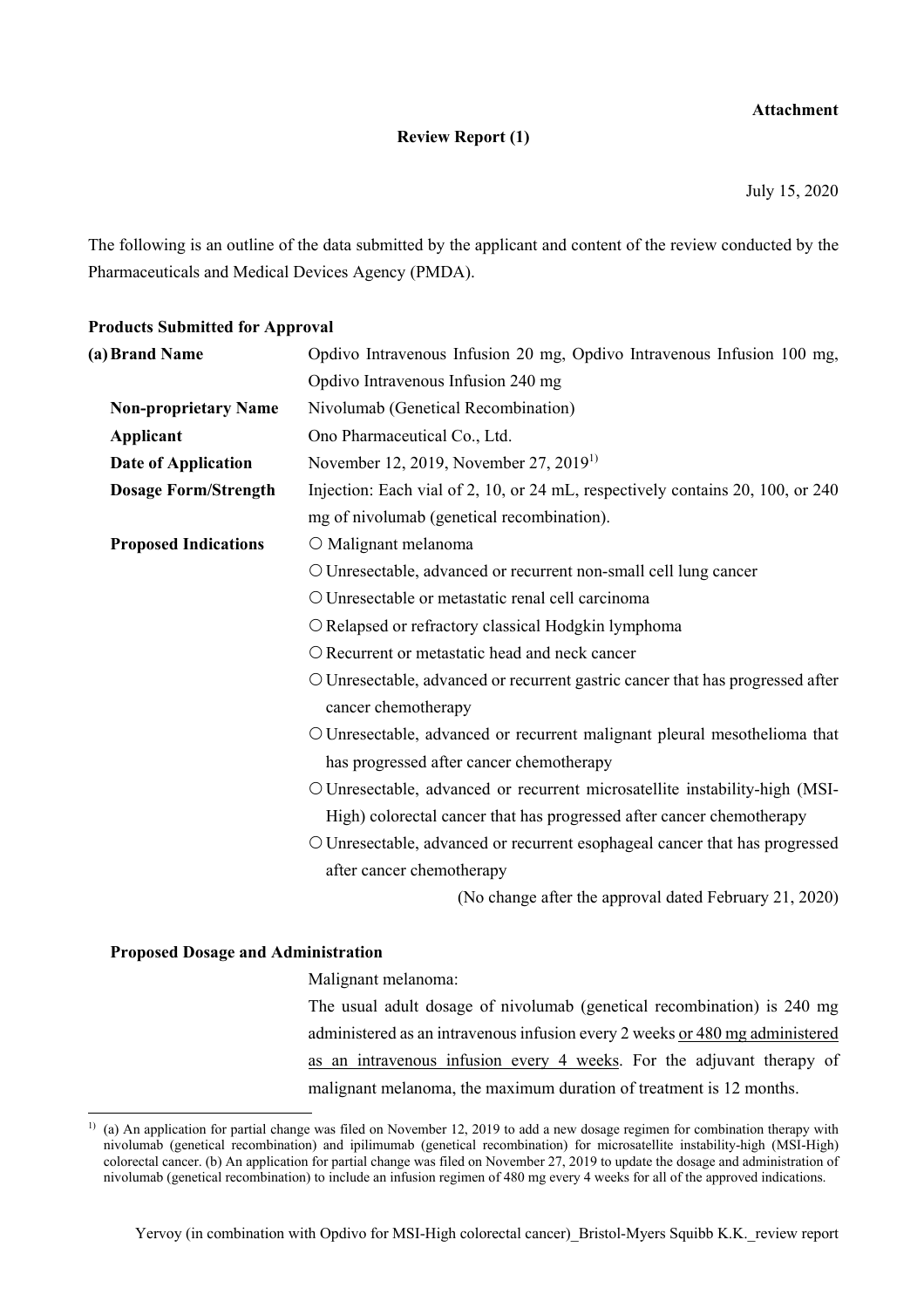In combination therapy with ipilimumab (genetical recombination) for unresectable malignant melanoma, the usual adult dosage of nivolumab (genetical recombination) is 80 mg administered as an intravenous infusion every 3 weeks for 4 doses, followed by 240 mg as an intravenous infusion every 2 weeks or 480 mg as an intravenous infusion every 4 weeks.

Unresectable or metastatic renal cell carcinoma:

The usual adult dosage of nivolumab (genetical recombination) is 240 mg administered as an intravenous infusion every 2 weeks or 480 mg administered as an intravenous infusion every 4 weeks.

When administered in combination with ipilimumab (genetical recombination) to chemotherapy-naïve patients with unresectable or metastatic renal cell carcinoma, the usual adult dosage of nivolumab (genetical recombination) is 240 mg administered as an intravenous infusion every 3 weeks for 4 doses, followed by 240 mg as an intravenous infusion every 2 weeks or 480 mg as an intravenous infusion every 4 weeks.

Unresectable, advanced or recurrent microsatellite instability-high (MSI-High) colorectal cancer that has progressed after cancer chemotherapy:

The usual adult dosage of nivolumab (genetical recombination) is 240 mg administered as an intravenous infusion every 2 weeks or 480 mg administered as an intravenous infusion every 4 weeks.

When administered in combination with ipilimumab (genetical recombination), the usual adult dosage of nivolumab (genetical recombination) is 240 mg administered as an intravenous infusion every 3 weeks for 4 doses, followed by 240 mg as an intravenous infusion every 2 weeks or 480 mg as an intravenous infusion every 4 weeks.

Unresectable, advanced or recurrent non-small cell lung cancer, relapsed or refractory classical Hodgkin lymphoma, recurrent or metastatic head and neck cancer, unresectable, advanced or recurrent gastric cancer that has progressed after cancer chemotherapy, unresectable, advanced or recurrent malignant pleural mesothelioma that has progressed after cancer chemotherapy, unresectable, advanced or recurrent microsatellite instability-high (MSI-High) colorectal cancer, or unresectable, advanced or recurrent esophageal cancer that has progressed after cancer chemotherapy:

The usual adult dosage of nivolumab (genetical recombination) is 240 mg administered as an intravenous infusion every 2 weeks or 480 mg administered as an intravenous infusion every 4 weeks.

(Underlines and strikethroughs denote additions and deletions, respectively, which were made after the approval dated February 21, 2020.)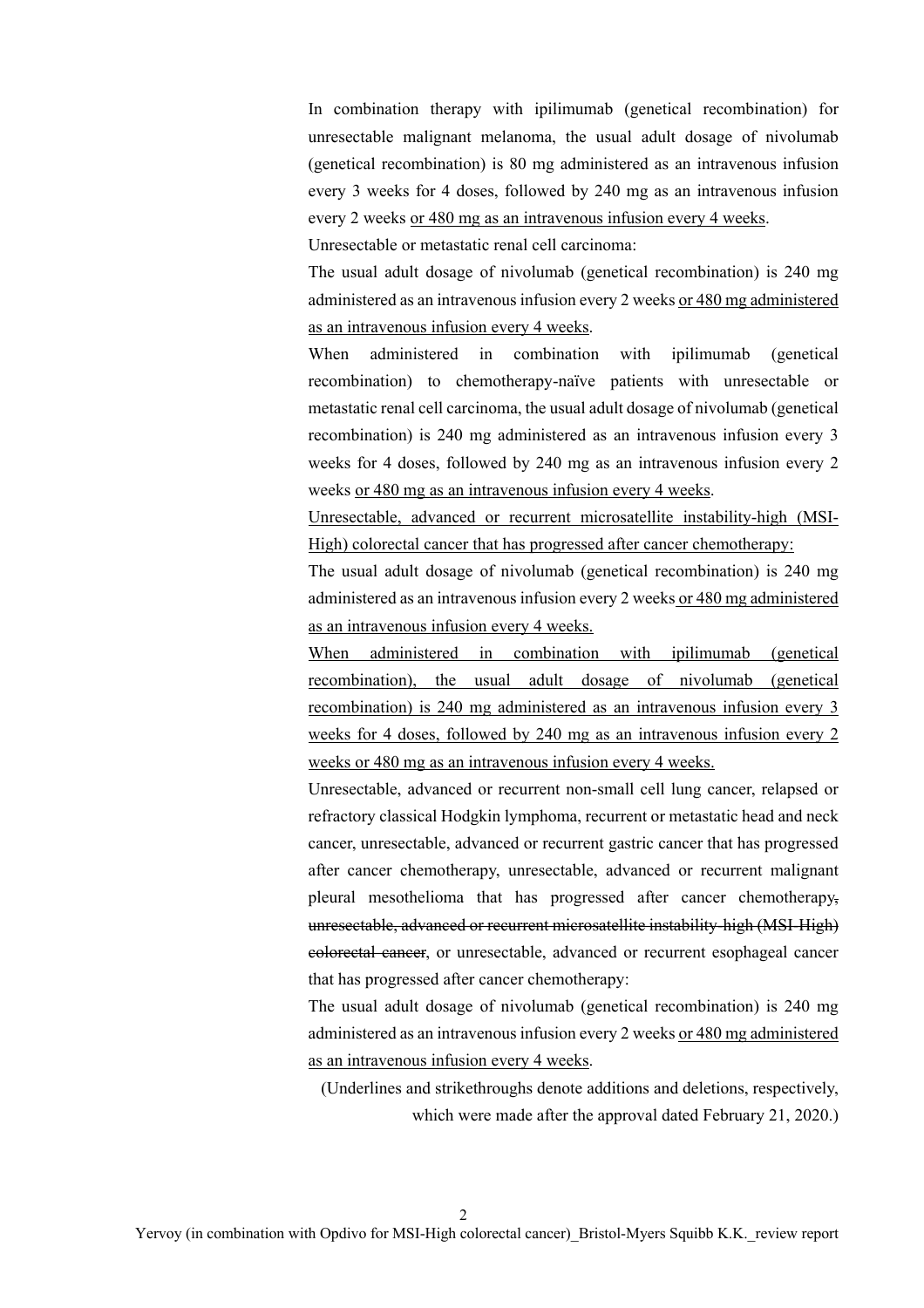| (b) Brand Name              | Yervoy Injection 50 mg (for intravenous use)                                        |  |  |  |  |
|-----------------------------|-------------------------------------------------------------------------------------|--|--|--|--|
| <b>Non-proprietary Name</b> | Ipilimumab (Genetical Recombination)                                                |  |  |  |  |
| Applicant                   | Bristol-Myers Squibb K.K.                                                           |  |  |  |  |
| Date of Application         | November 12, 2019                                                                   |  |  |  |  |
| <b>Dosage Form/Strength</b> | Injection: One 10 mL vial contains 50 mg of ipilimumab (genetical                   |  |  |  |  |
|                             | recombination).                                                                     |  |  |  |  |
| <b>Proposed Indications</b> | $\Omega$ Unresectable malignant melanoma                                            |  |  |  |  |
|                             | O Unresectable or metastatic renal cell carcinoma                                   |  |  |  |  |
|                             | Unresectable, advanced or recurrent microsatellite instability-high (MSI-<br>$\cup$ |  |  |  |  |
|                             | High) colorectal cancer that has progressed after cancer chemotherapy               |  |  |  |  |
|                             | (Underline denotes additions.)                                                      |  |  |  |  |

#### **Proposed Dosage and Administration**

1. Unresectable malignant melanoma:

The usual adult dosage is 3 mg/kg (body weight) of ipilimumab (genetical recombination) administered intravenously every 3 weeks for a total of 4 doses. Ipilimumab (genetical recombination) should not be used in combination with antineoplastic agents other than nivolumab (genetical recombination).

2. Unresectable or metastatic renal cell carcinoma, or unresectable, advanced or recurrent microsatellite instability-high (MSI-High) colorectal cancer that has progressed after cancer chemotherapy:

In combination therapy with nivolumab (genetical recombination), the usual adult dosage is 1 mg/kg (body weight) of ipilimumab (genetical recombination) administered intravenously every 3 weeks for a total of 4 doses.

(Underline denotes additions. Strikethrough denotes deletions.)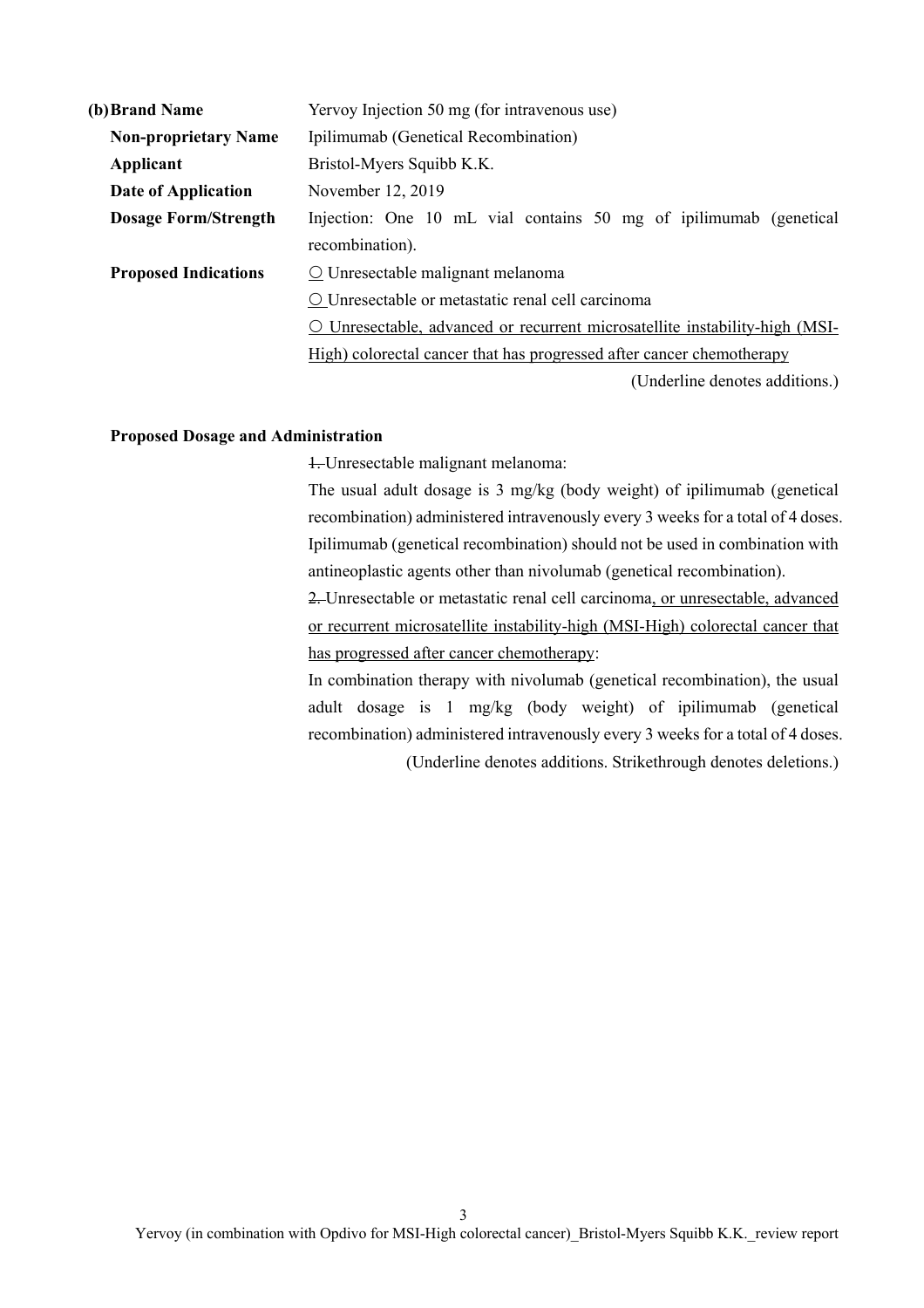### **Table of Contents**

| 4. Non-clinical Pharmacokinetics and Outline of the Review Conducted by PMDA7                       |
|-----------------------------------------------------------------------------------------------------|
|                                                                                                     |
| 6. Summary of Biopharmaceutic Studies and Associated Analytical Methods, Clinical Pharmacology, and |
|                                                                                                     |
| 7. Clinical Efficacy and Safety and Outline of the Review Conducted by PMDA  12                     |
| 8. Results of Compliance Assessment Concerning the New Drug Application Data and Conclusion Reached |
|                                                                                                     |
|                                                                                                     |

### **List of Abbreviations**

See Appendix.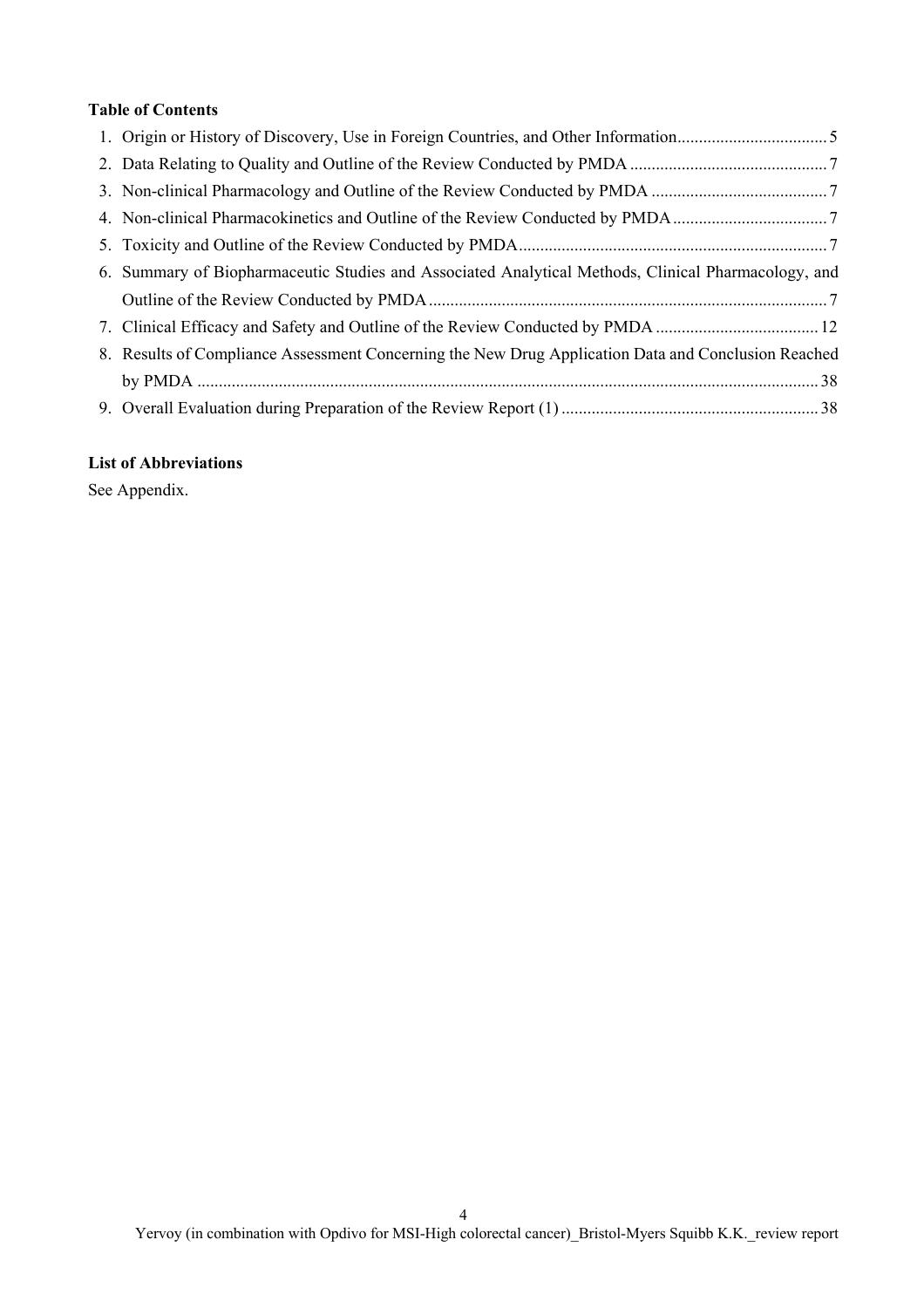#### **1. Origin or History of Discovery, Use in Foreign Countries, and Other Information**

#### **1.1 Outline of the proposed products**

Nivolumab (genetical recombination) (hereinafter, referred to as "NIVO") is a human monoclonal antibody against human programmed cell death-1 (PD-1) belonging to the immunoglobulin (Ig)G4 subclass, discovered by Ono Pharmaceutical Co., Ltd. and Medarex, Inc., US (currently Bristol-Myers Squibb). NIVO binds to the extracellular domain of PD-1 (PD-1 ligand binding site) and block the interaction between PD-1 and PD-1 ligands, thereby enhancing the activation of cancer antigen-specific T cells and cytotoxic activation against cancer cells to inhibit tumor growth.

Ipilimumab (genetical recombination) (hereinafter, referred to as "IPI") is a human monoclonal antibody of the IgG1 subclass against cytotoxic T-lymphocyte-associated antigen-4 (CTLA-4), discovered by Medarex, Inc., US (currently Bristol-Myers Squibb). IPI suppresses tumor growth by inhibiting the binding of CTLA-4, a negative costimulatory receptor (a negative regulator of T cell activation), to CD80 (B7.1) and CD86 (B7.2) molecules expressed on antigen-presenting cells to promote the immune response of T cells against tumors, and through other mechanisms.

In Japan, NIVO was approved for the indications of (a) "unresectable malignant melanoma" in July 2014, (b) "unresectable, advanced or recurrent non-small cell lung cancer (NSCLC)" in December 2015, (c) "unresectable or metastatic renal cell carcinoma (RCC)" in August 2016, (d) "relapsed or refractory classical Hodgkin lymphoma (cHL)" in December 2016, (e) "recurrent or metastatic head and neck cancer" in March 2017, (f) "unresectable, advanced or recurrent gastric cancer that has progressed after cancer chemotherapy" in September 2017, and (g) "unresectable, advanced or recurrent malignant pleural mesothelioma that has progressed after cancer chemotherapy" in August 2018. After the present application for partial change was filed, NIVO was approved for the indications of "unresectable, advanced or recurrent microsatellite instabilityhigh (MSI-High) colorectal cancer that has progressed after cancer chemotherapy" and "unresectable, advanced or recurrent esophageal cancer that has progressed after cancer chemotherapy" in February 2020. In addition, the above indication (a) was modified to "malignant melanoma" in August 2018.

IPI was approved for the indications of (a) "unresectable malignant melanoma" in July 2015 and (b) "unresectable or metastatic RCC" in August 2018.

The applicants have submitted applications for partial changes around the same time to: (i) add a new indication of MSI-High colorectal cancer and a new dosage and administration for combination therapy with NIVO and IPI (NIVO/IPI therapy) on November 12, 2019, and (ii) update the dosage and administration of NIVO to include an infusion regimen of 480 mg every 4 weeks, for all of the approved indications on November 27, 2019. This review report summarizes the reviews of both applications. In the review report, "patients with MSI-High colorectal cancer" are expressed as (a) "patients with MSI-High colorectal cancer," when the term refers to patients in whom a deficiency of the DNA mismatch repair system was detected either by polymerase chain reaction (PCR) or immunohistochemistry (IHC) assay (broad term), or (b) "patients with MSI-High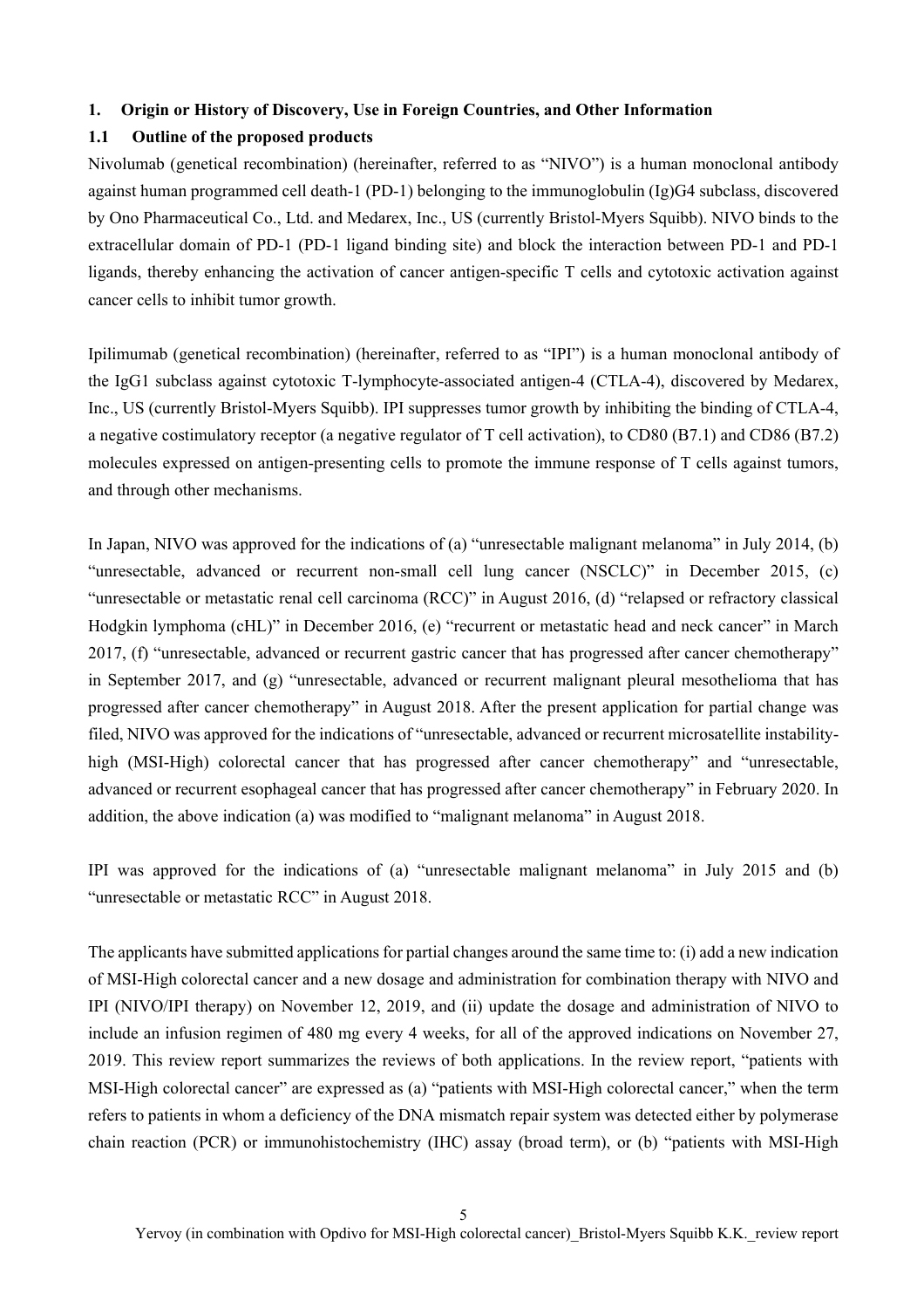(PCR) colorectal cancer," when the term refers to patients in whom a deficiency of the DNA mismatch repair system was detected by PCR (narrow term).

### **1.2 Development history etc.**

### **1.2.1 NIVO/IPI therapy for MSI-High colorectal cancer [(i) in Section 1.1]**

In March 2014, Bristol-Myers Squibb initiated a foreign phase II study to evaluate NIVO/IPI therapy and other treatment regimens, in chemotherapy-treated patients with unresectable, advanced or recurrent mismatch repair deficient (dMMR) or MSI-High (PCR) colorectal cancer (Study 142). With the results of Study 142 serving as pivotal data, the applicants have filed an application for partial change for NIVO to update the dosage and administration to include a dosage regimen of NIVO/IPI therapy for MSI-High colorectal cancer, and an application for partial change for IPI to add an indication and a dosage regimen of NIVO/IPI therapy for MSI-High colorectal cancer.

In the US, approval applications for NIVO and IPI were filed in January 2018 based on the pivotal data from Study 142, and NIVO and IPI received approval in July 2018 for the following indications. As of May 2020, NIVO/IPI therapy has been approved for MSI-High colorectal cancer in 3 countries or regions.

NIVO:

OPDIVO, as a single agent or in combination with ipilimumab, is indicated for the treatment of adult and pediatric patients 12 years and older with microsatellite instability-high (MSI-H) or mismatch repair deficient (dMMR) metastatic colorectal cancer (CRC) that has progressed following treatment with a fluoropyrimidine, oxaliplatin, and irinotecan. These indications are approved under accelerated approval based on overall response rate and duration of response. Continued approval for these indications may be contingent upon verification and description of clinical benefit in confirmatory trials.

IPI:

YERVOY, in combination with nivolumab, is indicated for the treatment of adult and pediatric patients 12 years of age and older with microsatellite instability-high (MSI-H) or mismatch repair deficient (dMMR) metastatic colorectal cancer (CRC) that has progressed following treatment with a fluoropyrimidine, oxaliplatin, and irinotecan. This indication is approved under accelerated approval based on overall response rate and duration of response. Continued approval for this indication may be contingent upon verification and description of clinical benefit in confirmatory trials.

### **1.2.2 NIVO 480 mg infused every 4 weeks [(ii) in Section 1.1]**

The approved dosage and administration for NIVO is an infusion regimen of 240 mg every 2 weeks, for all of the approved indications. Primarily based on the results from population pharmacokinetics (PPK) analyses, the applicant has filed an application for partial change to update the dosage and administration of NIVO to include an infusion regimen of 480 mg every 4 weeks, for all of the approved indications.

In the US, approval applications were filed based on data, including the results of PPK analyses, to update the dosage and administration of NIVO to include an infusion regimen of 480 mg every 4 weeks for (a) malignant melanoma, NSCLC, RCC, cHL, head and neck cancer, and urothelial carcinoma in May 2017, for (b) adjuvant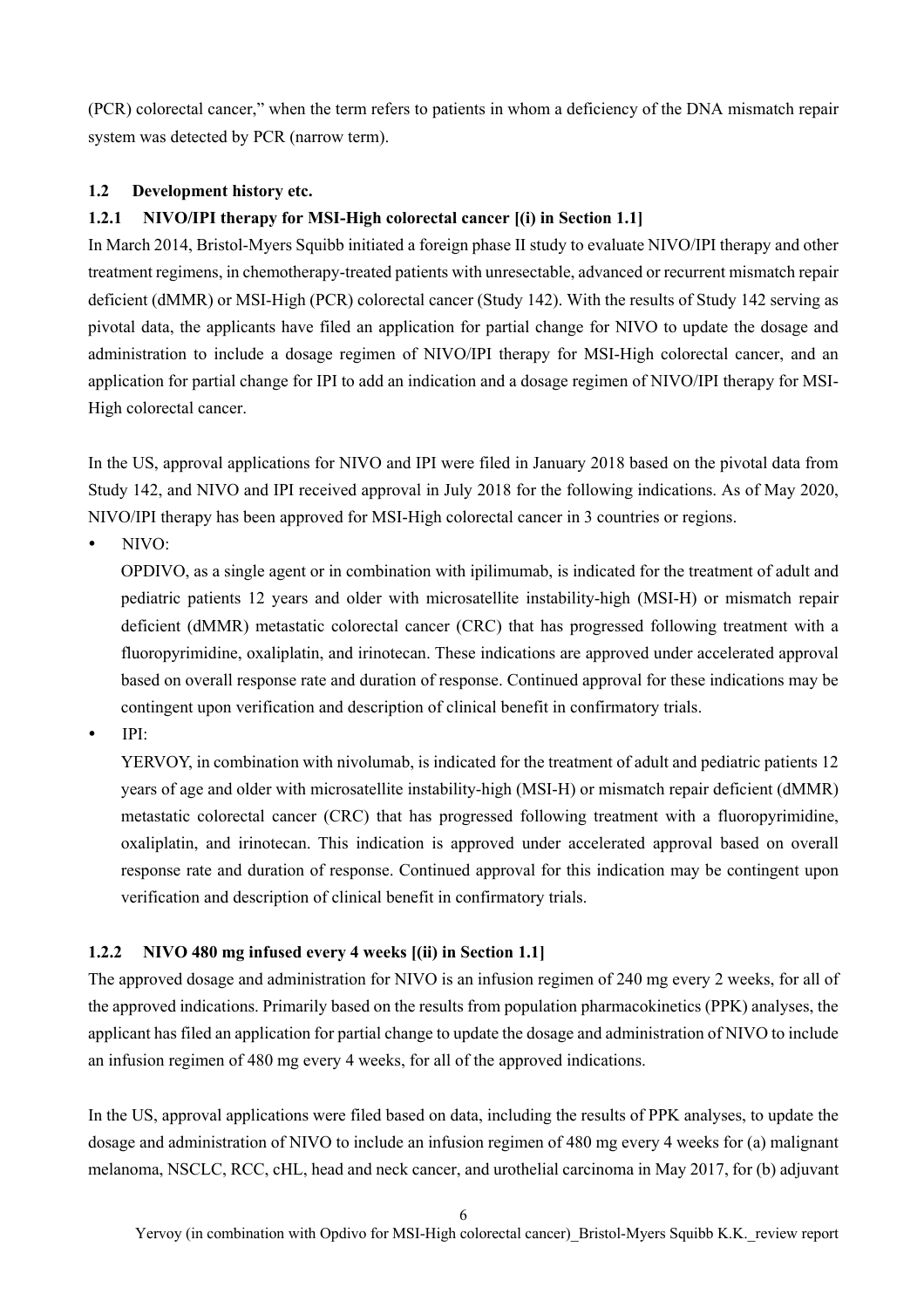therapy of malignant melanoma, and hepatocellular carcinoma in January 2018, and for (c) MSI-High colorectal cancer in June 2018, and NIVO received approval for (a) and (b) in March 2018, and for (c) in April 2019.

Also in the EU, approval applications were filed based on data, including the results of PPK analyses, to update the dosage and administration of NIVO to include an infusion regimen of 480 mg every 4 weeks for (a) malignant melanoma and RCC in May 2017, and for (b) adjuvant therapy of malignant melanoma in May 2019, and NIVO received approval for (a) in April 2018 and for (b) in October 2019.

As of May 2020, the infusion regimen of 480 mg every 4 weeks for NIVO has been approved in 24 countries or regions.

### **2. Data Relating to Quality and Outline of the Review Conducted by PMDA**

Because the present application is intended for a new indication and a new dosage regimen, no additional data on quality have been submitted.

### **3. Non-clinical Pharmacology and Outline of the Review Conducted by PMDA**

Although the present application is intended for a new indication and a new dosage regimen, no new data on non-clinical pharmacology have been submitted. The non-clinical pharmacology of NIVO and IPI was evaluated during the review for the initial approvals.

### **4. Non-clinical Pharmacokinetics and Outline of the Review Conducted by PMDA**

Although the present application is intended for a new indication and a new dosage regimen, no new data on non-clinical pharmacokinetics have been submitted. The non-clinical pharmacokinetics of NIVO and IPI was evaluated during the review for the initial approvals.

### **5. Toxicity and Outline of the Review Conducted by PMDA**

Because the present application is intended for a new indication and a new dosage regimen, no toxicity data have been submitted.

# **6. Summary of Biopharmaceutic Studies and Associated Analytical Methods, Clinical Pharmacology, and Outline of the Review Conducted by PMDA**

Although the present application is intended for a new indication and a new dosage regimen, no new data on biopharmaceutic studies and associated analytical methods have been submitted. The biopharmaceutic studies and associated analytical methods for NIVO and IPI were evaluated during the reviews for the initial and subsequent approvals.

### **6.1 Clinical pharmacology**

The applicants have submitted the results of the PPK and exposure-response analyses based on the data from the clinical studies presented in Table 1, as clinical pharmacology data for the present application.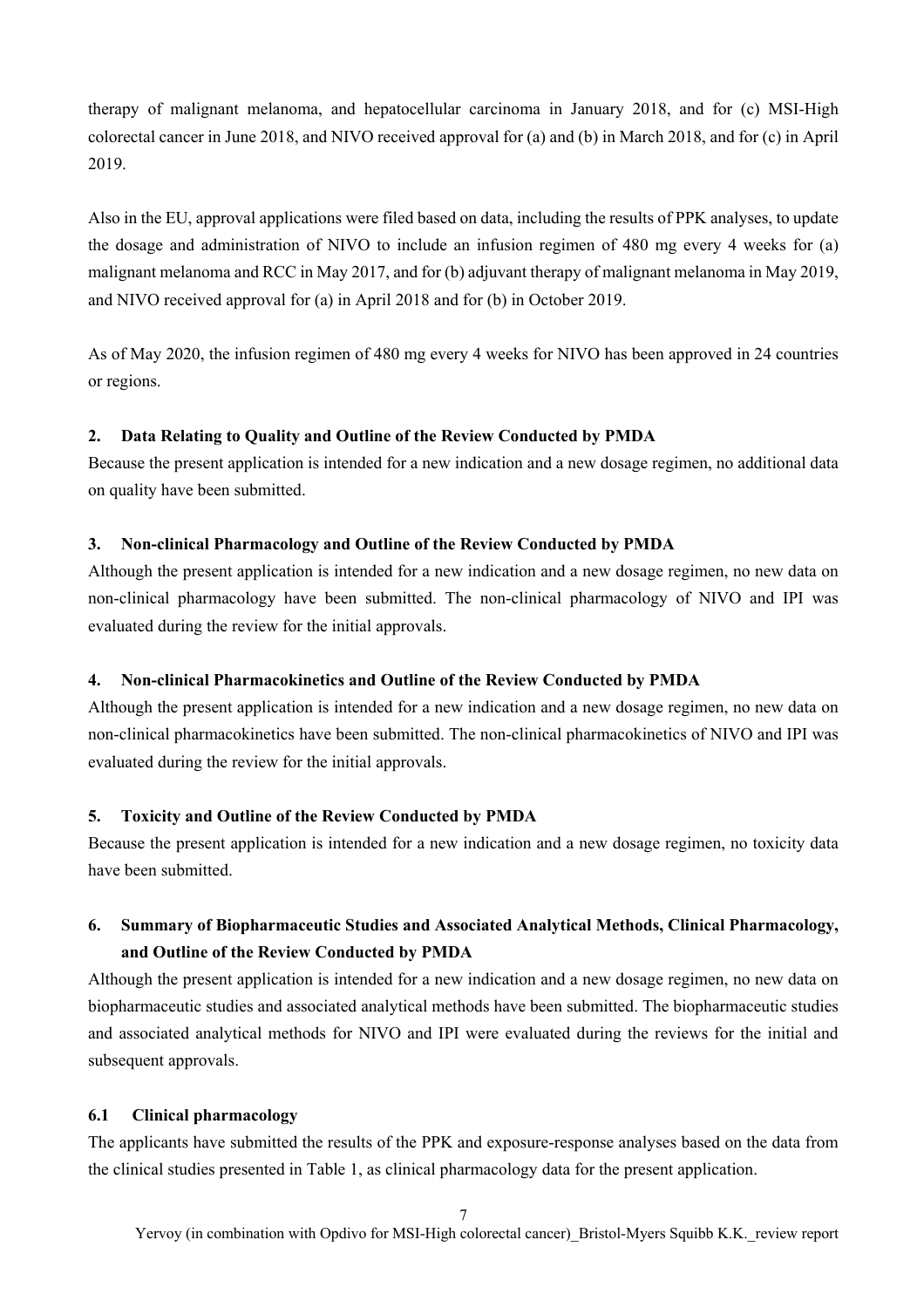| Region  | Study identifier           | Phase        | Cancer type          | Dosage regimen for NIVO                                         |  |
|---------|----------------------------|--------------|----------------------|-----------------------------------------------------------------|--|
|         | Study ONO-4538-01          | I            | Solid cancers        | 1, 3, 10, or 20 mg every 2 weeks                                |  |
|         | Study ONO-4538-02          | $\rm II$     | Malignant melanoma   | 2 mg/kg every 3 weeks                                           |  |
|         | Study ONO-4538-05/CA209131 | $\mathbf{I}$ | SQ-NSCLC             | 3 mg/kg every 2 weeks                                           |  |
| Japan   | Study ONO-4538-06/CA209132 | $\mathbf{I}$ | NSQ-NSCLC            | 3 mg/kg every 2 weeks                                           |  |
|         | Study ONO-4538-08/CA209315 | $\mathbf{I}$ | Malignant melanoma   | 3 mg/kg every 2 weeks                                           |  |
|         | Study ONO-4538-15/CA209372 | $\mathbf{I}$ | cHL                  | 3 mg/kg every 2 weeks                                           |  |
|         | Study ONO-4538-22/CA209275 | $\mathbf{I}$ | Urothelial carcinoma | 3 mg/kg every 2 weeks                                           |  |
|         | Study ONO-4538-03/CA209025 | Ш            | <b>RCC</b>           | 3 mg/kg every 2 weeks                                           |  |
| Global  | Study ONO-4538-10/CA209026 | Ш            | <b>NSCLC</b>         | 3 mg/kg every 2 weeks                                           |  |
|         | Study ONO-4538-11/CA209141 | Ш            | Head and neck cancer | 3 mg/kg every 2 weeks                                           |  |
|         | Study ONO-4538-12/CA209316 | Ш            | Gastric cancer       | 3 mg/kg every 2 weeks                                           |  |
|         | Study CA209001/MDX1106-01  | I            | Solid cancers        | $0.3, 1, 3$ , or $10 \text{ mg/kg}$ every 4 weeks (for 2 doses) |  |
|         | Study CA209003/MDX1106-03  | I            | Solid cancers        | 0.1, 0.3, 1, 3, or 10 mg/kg every 2 weeks                       |  |
|         | <b>Study CA209009</b>      | I            | <b>RCC</b>           | $0.3$ , 2, or 10 mg every 3 weeks                               |  |
|         | <b>Study CA209039</b>      | L            | cHL                  | 1 or 3 mg/kg every 2 weeks                                      |  |
|         | <b>Study CA209032</b>      | $V$ II       | Solid cancers        | 3 mg/kg every 2 weeks                                           |  |
|         | Study CA209010             | $\mathbf{I}$ | <b>RCC</b>           | $0.3$ , 2, or 10 mg every 3 weeks                               |  |
| Foreign | Study CA209063             | $\mathbf{I}$ | SQ-NSCLC             | 3 mg/kg every 2 weeks                                           |  |
|         | <b>Study CA209205</b>      | $\mathbf{I}$ | cHL                  | 3 mg/kg every 2 weeks                                           |  |
|         | <b>Study CA209017</b>      | Ш            | SO-NSCLC             | 3 mg/kg every 2 weeks                                           |  |
|         | Study CA209037             | Ш            | Malignant melanoma   | 3 mg/kg every 2 weeks                                           |  |
|         | Study CA209057             | Ш            | NSQ-NSCLC            | 3 mg/kg every 2 weeks                                           |  |
|         | Study CA209066             | Ш            | Malignant melanoma   | 3 mg/kg every 2 weeks                                           |  |
|         | Study 067                  | Ш            | Malignant melanoma   | 3 mg/kg every 2 weeks                                           |  |

**Table 1. Clinical studies used in PPK and exposure-reaction analyses** 

#### **6.1.1 PPK analyses**

A PPK analysis was conducted using the pharmacokinetic data for NIVO (3,939 patients, 21,098 sampling points) obtained from the 24 clinical studies presented in Table 1 (NONMEM, Version 7.3). The pharmacokinetics of NIVO was well-described by a 2-compartment model. Among the Japanese patients included in the PPK analysis (420 patients), the pharmacokinetic parameters (estimates) of NIVO administered with dosage regimens, including the 480 mg every 4 weeks regimen and the approved regimen, are summarized in Table 2. The exposure to NIVO in the Japanese patients was characterized, as follows.

- The  $C_{\text{avg,ss}}$  value of NIVO 480 mg every 4 weeks was comparable to that of NIVO 240 mg every 2 weeks.
- The  $C_{\text{min,ss}}$  value of NIVO 480 mg every 4 weeks was lower than that of NIVO 240 mg every 2 weeks, but higher than that of NIVO 3 mg/kg every 2 weeks.
- The  $C_{\text{max,ss}}$  value of NIVO 480 mg every 4 weeks was higher than that of NIVO 240 mg every 2 weeks, but lower than that of NIVO 10 mg/kg every 2 weeks, a dosage regimen that has been demonstrated to be tolerable in Japanese patients (see "Review Report for Opdivo Intravenous Infusion 20 mg, Opdivo Intravenous Infusion 100 mg, dated June 18, 2014").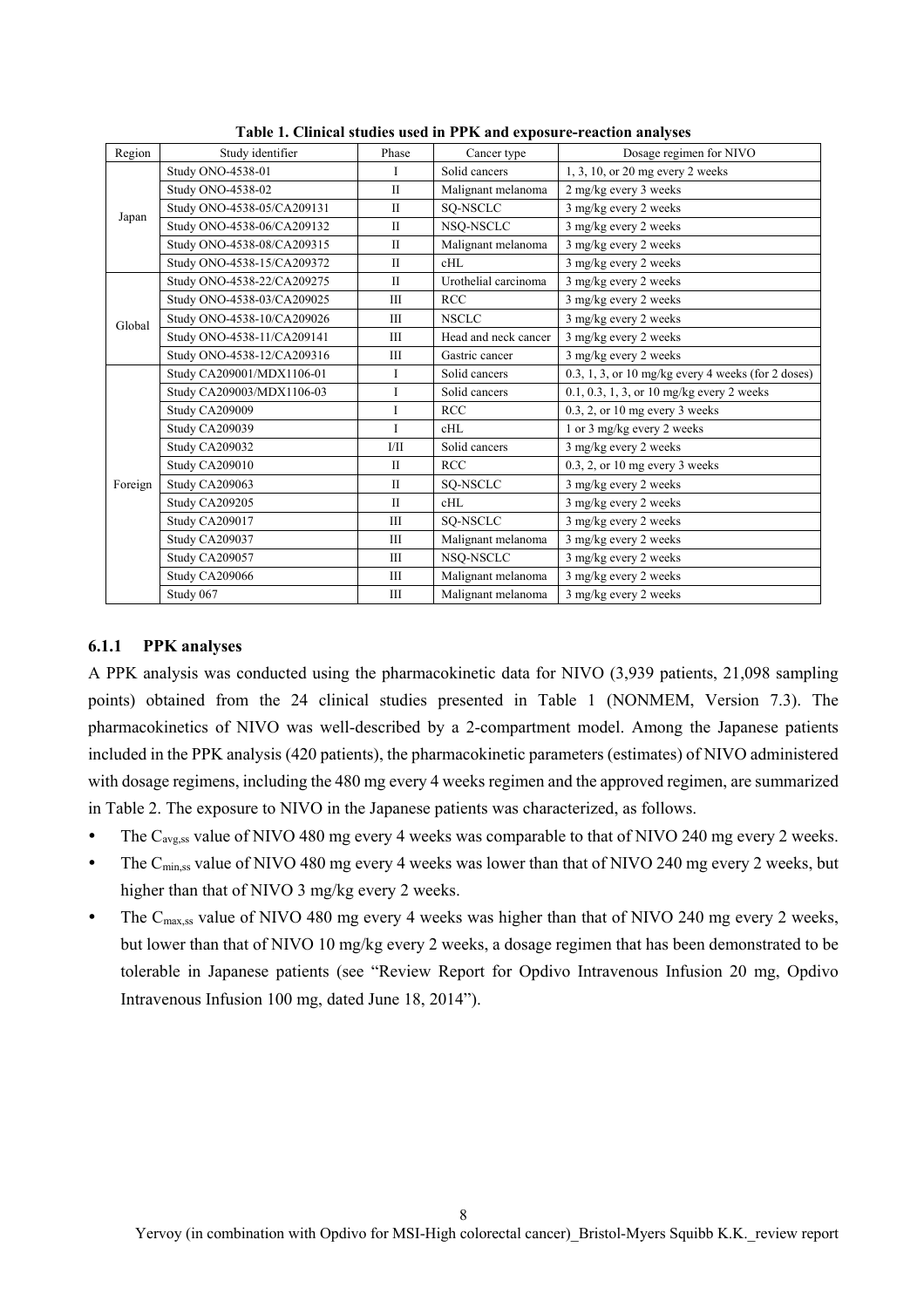| Dosage regimen             | $C_{\text{max1}}$ | $C_{avg,d28}$ | $C_{\text{min,d28}}$ | $C_{\text{max,ss}}$ | $C_{\text{avg,ss}}$ | $C_{\text{min,ss}}$ |
|----------------------------|-------------------|---------------|----------------------|---------------------|---------------------|---------------------|
|                            | $(\mu$ g/mL)      | $(\mu g/mL)$  | $(\mu g/mL)$         | $(\mu g/mL)$        | $(\mu g/mL)$        | (µg/mL)             |
| $3 \text{ mg/kg}$ every 2  | 50.9              | 30.8          | 26.6                 | 113                 | 76.3                | 59.6                |
| weeks                      | (21.3)            | (21.5)        | (26.6)               | (26.4)              | (33.2)              | (38.9)              |
| $240$ mg every $2$         | 72.6              | 43.7          | 37.8                 | 161                 | 108                 | 84.7                |
| weeks                      | (21.9)            | (20.6)        | (26.9)               | (27.5)              | (34.7)              | (40.9)              |
| 480 mg every 4             | 145               | 52.9          | 28.3                 | 218                 | 108                 | 67.6                |
| weeks                      | (21.9)            | (21.7)        | (31.7)               | (24.3)              | (34.7)              | (46.7)              |
| $10 \text{ mg/kg}$ every 2 | 186               | 119           | 103                  | 412                 | 287                 | 226                 |
| weeks                      | (16.1)            | (14.8)        | (15.8)               | (16.8)              | (18.0)              | (19.4)              |

**Table 2. Pharmacokinetic parameters (estimates) of NIVO in Japanese patients** 

Geometric mean (coefficient of variation %)

A PPK analysis using the pharmacokinetic data from patients treated with NIVO, including those treated for esophageal cancer or MSI-High colorectal cancer, suggested that the difference in exposure to NIVO between the 3 mg/kg or 240 mg every 2 weeks regimen and the 480 mg every 4 weeks regimen in patients with esophageal cancer or MSI-High colorectal cancer was largely comparable to that among patients treated for other approved indications.

The pharmacokinetic data from a global phase II study (Study ONO-4538-63/CA209907) investigating NIVO administered at a dose of 480 mg every 4 weeks in patients with NSCLC, which were submitted after the present application for partial change, revealed that the observed  $C_{\text{max1}}$  and  $C_{\text{min,d28}}$  values (geometric means [coefficients of variation%]) of 136 µg/mL (24.5%) and 26.6 µg/mL (51.8%) were comparable to the above  $C_{\text{max1}}$  and  $C_{\text{min,d28}}$  values estimated in Japanese patients treated with NIVO 480 mg every 4 weeks.

### **6.1.2 Relationship between exposure and efficacy or safety**

#### **6.1.2.1 Efficacy**

On the basis of the data collected from patients receiving NIVO for malignant melanoma (Studies CA209003/MDX1106-03, CA209037, CA209066, and ONO-4538-08/CA209315), squamous non-small cell lung cancer (SQ-NSCLC) (Studies CA209003/MDX1106-03, CA209017, CA209063, and ONO-4538- 05/CA209131), non-squamous non-small cell lung cancer (NSQ-NSCLC) (Studies CA209003/MDX1106-03, CA209057, and ONO-4538-06/CA209132), or RCC (Studies CA209003/MDX1106-03, CA209010, and ONO-4538-03/CA209025), at a dose of 1 to 10 mg/kg every 2 weeks or at a dose of 0.3 to 10 mg/kg every 3 weeks, an exposure-response model describing the relationship between exposure to NIVO and its efficacy (overall survival [OS] or overall response rate) was established for each cancer type, and the following assessments were performed.

 Using the data from Japanese and foreign clinical studies in patients with malignant melanoma (Studies CA209037, CA209066, and ONO-4538-08/CA209315), exposure to NIVO  $(C_{\text{avg,d28}})$  was estimated, and OS and overall response rate were compared among the dosage regimens of 3 mg/kg every 2 weeks, 240 mg every 2 weeks, and 480 mg every 4 weeks. The results predicted no clear differences in OS or overall response rate among the dosage regimens (Figures 1 and 2). Similar results were predicted when exposure to NIVO was measured by C<sub>min,d28</sub>.

 $\mathbf Q$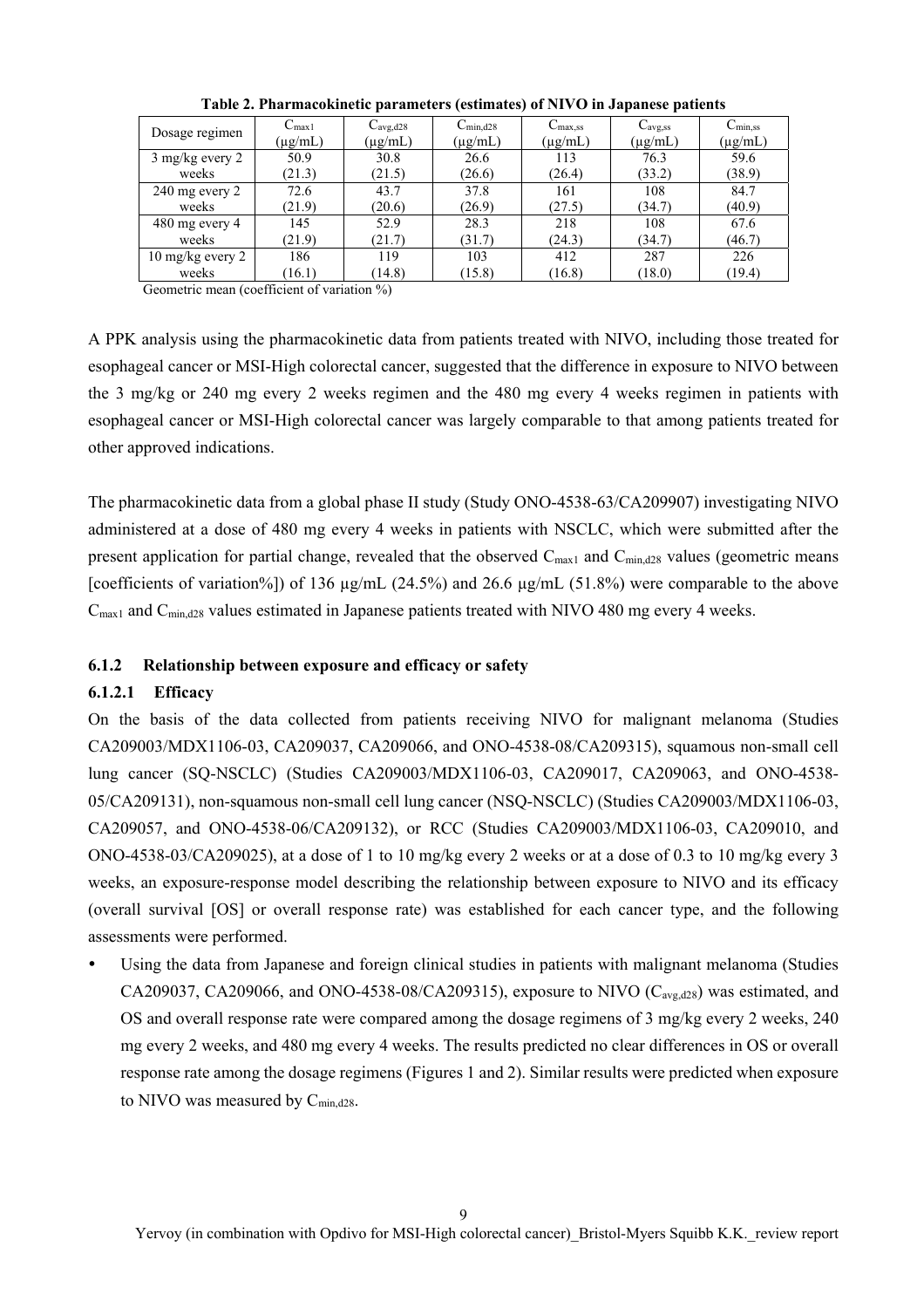

Figure 1. Kaplan-Meier curves for OS predicted using estimated C<sub>avg,d28</sub> values, by dosage regimen **(patients with malignant melanoma)** 



**(patients with malignant melanoma)** 

10

Yervoy (in combination with Opdivo for MSI-High colorectal cancer) Bristol-Myers Squibb K.K. review report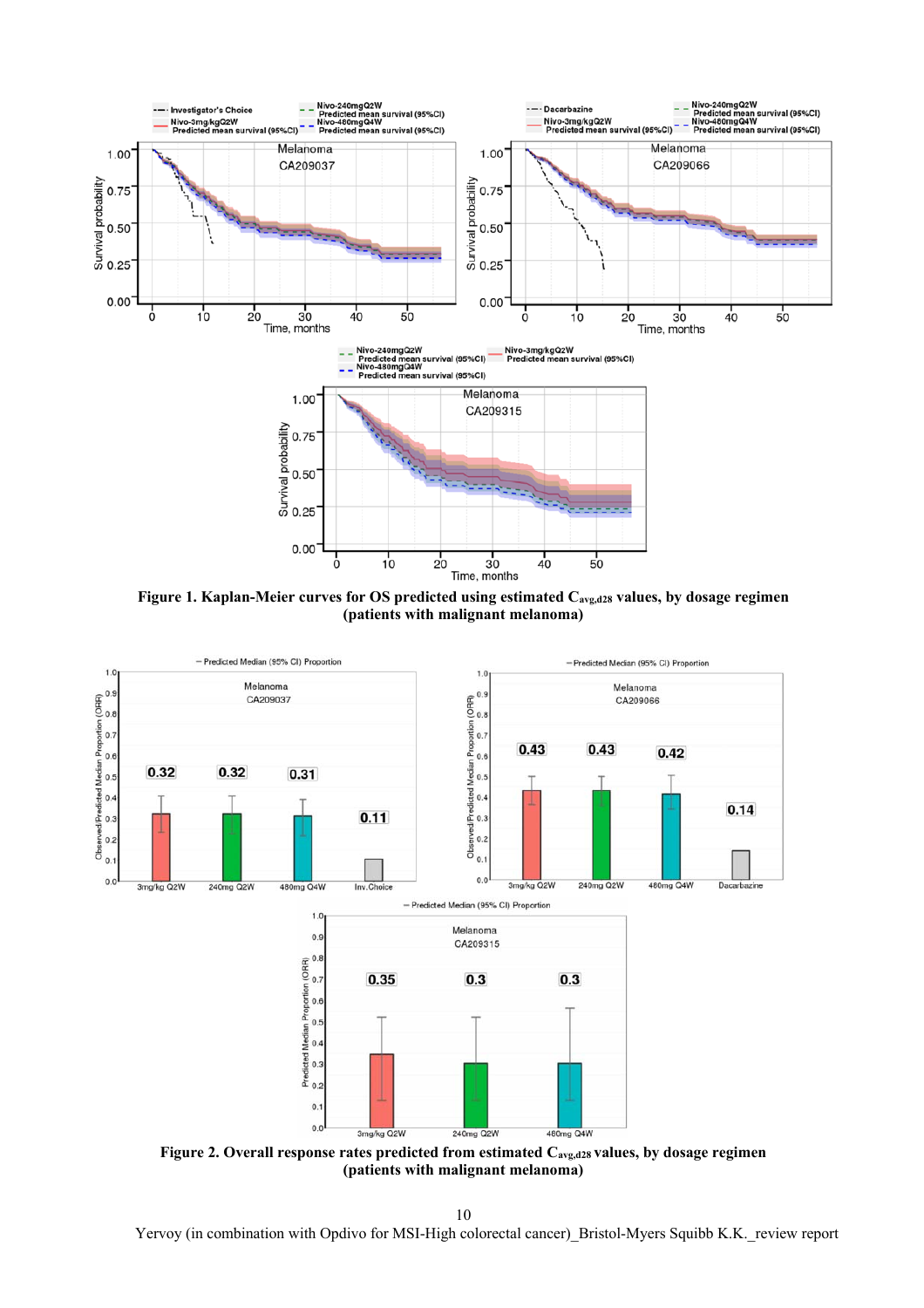Also in patients with SQ-NSCLC (Studies CA209017 and ONO-4538-05/CA209131), patients with NSQ-NSCLC (Studies CA209057 and ONO-4538-06/CA209132), and patients with RCC (Studies ONO-4538- 03/CA209025), no clear differences in OS or overall response rate were predicted among the dosage regimens as was predicted in patients with malignant melanoma.

### **6.1.2.2 Safety**

On the basis of the data from patients who received NIVO at a dose of 1 to 10 mg/kg every 2 weeks or at a dose of 0.3 to 10 mg/kg every 3 weeks for malignant melanoma (Studies CA209003/MDX1106-03, CA209037, and CA209066), SQ-NSCLC (Studies CA209003/MDX1106-03, CA209017, and CA209063), NSQ-NSCLC (Studies CA209003/MDX1106-03 and CA209057), RCC (Studies CA209003/MDX1106-03, CA209010, and ONO-4538-03/CA209025), head and neck cancer (Study ONO-4538-11/CA209141), urothelial carcinoma (Studies CA209032 and ONO-4538-22/CA209275), cHL (Studies CA209039 and CA209205), or other disease conditions, an exposure-response model describing the relationship between exposure to NIVO and its safety (as measured by (a) adverse events leading to drug discontinuation or death, (b) Grade  $\geq$ 3 adverse events, and (c) Grade ≥2 immune-mediated adverse events) was established by adverse events of (a) to (c), and the following assessments were conducted.

 Using the data from Japanese patients with malignant melanoma (Studies ONO-4538-01, ONO-4538-02, and ONO-4538-08/CA209315), NSCLC (Studies ONO-4538-01, ONO-4538-05/CA209131, ONO-4538- 06/CA209132, and ONO-4538-10/CA209026), RCC (Study ONO-4538-03/CA209025), head and neck cancer (Study ONO-4538-11/CA209141), or urothelial carcinoma (Study ONO-4538-22/CA209275), the exposure  $(C_{\text{avg},d28})$  to NIVO in Japanese patients was estimated, and the incidence of adverse events leading to drug discontinuation or death in the above (a) was compared among dosage regimens of 3 mg/kg every 2 weeks, 240 mg every 2 weeks, and 480 mg every 4 weeks in Japanese patients with malignant melanoma, SQ-NSCLC, NSQ-NSCLC, RCC, head and neck cancer, or cHL. The comparison results predicted no clear differences in the incidence of the adverse events in the above (a) among the dosage regimens in any of the patient populations (Figure 3). A similar result was predicted when exposure was measured by  $C_{\text{max1}}$ .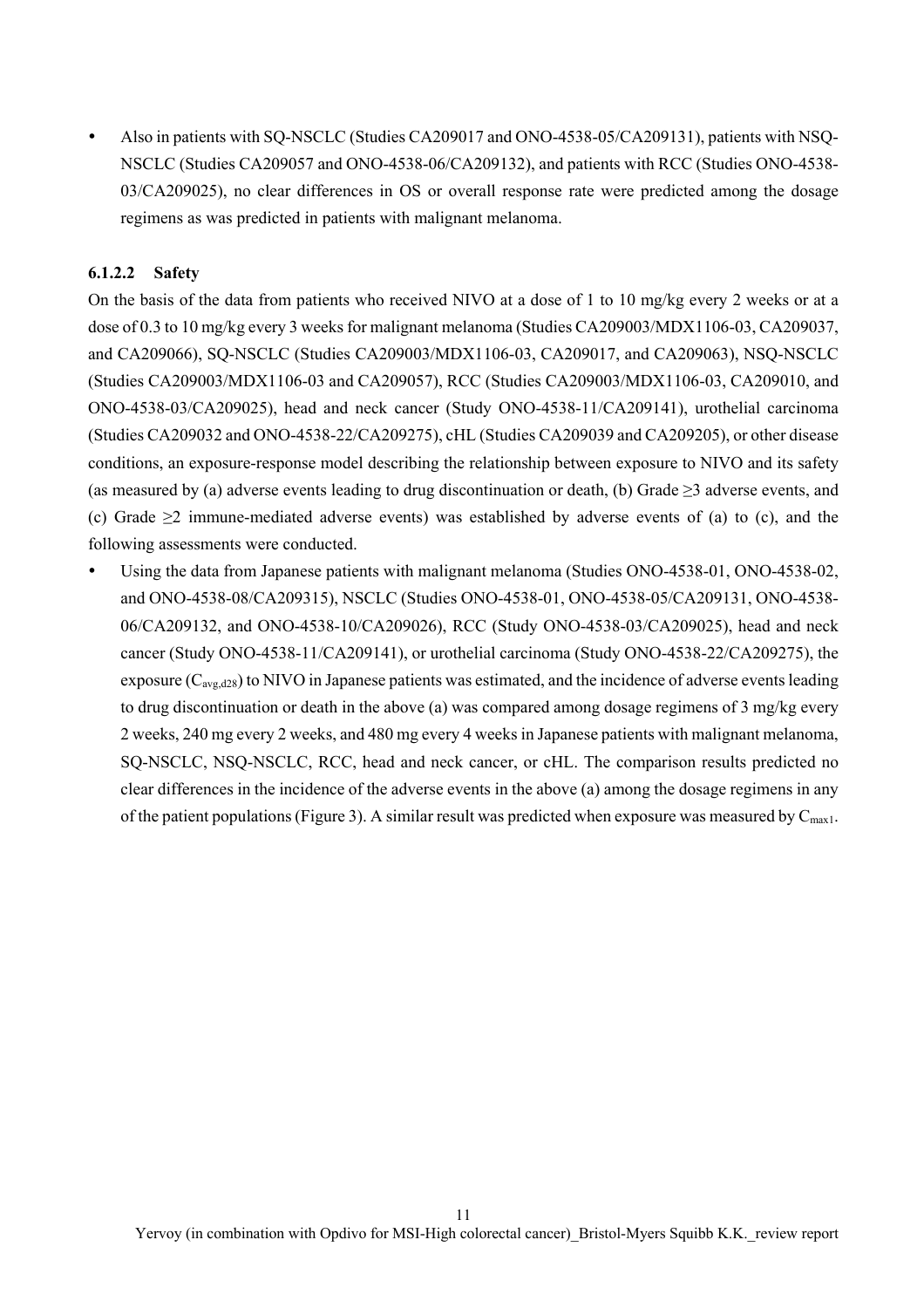

**Figure 3. Incidences of adverse events leading to drug discontinuation or death, predicted from estimated Cavg,d28 values, by dosage regimen** 

 Also for the incidence of the adverse events in the above (b) and (c), no clear differences were predicted among the dosage regimens in all of the patient populations.

The applicant's explanation:

The results of the PPK analyses and exposure-response analyses described above predicted no clear differences in the efficacy or safety of NIVO for all of the approved indications, including esophageal cancer and MSI-High colorectal cancer, between dosage regimens of 240 mg every 2 weeks and 480 mg every 4 weeks.

#### **6.R Outline of the review conducted by PMDA**

On the basis of the data submitted, PMDA concluded that the applicant's explanation about the clinical pharmacology of NIVO was acceptable.

### **7. Clinical Efficacy and Safety and Outline of the Review Conducted by PMDA**

The applicants submitted efficacy and safety evaluation data, in the form of results data from the 4 clinical studies presented in Table 3: a Japanese phase II study, a global phase III study, a foreign phase II study, and a foreign phase III study. The applicants also submitted the results of a foreign phase II study, as reference data. This review report does not describe the results of (a) a Japanese phase II study (Study 17) and a foreign phase III study (Study 067), (b) a global phase III study (Study 214), or (c) a foreign phase II study (Study 142 [the monotherapy stage]), which were evaluated during the reviews for approvals for (a) NIVO/IPI therapy for malignant melanoma [see "Review Report for Opdivo Intravenous Infusion 20 mg, Opdivo Intravenous Infusion 100 mg dated April 13, 2018" and "Review Report for Yervoy Injection 50 mg [for intravenous use] dated April 13, 2018"), for (b) NIVO/IPI therapy for RCC (see "Review Report for Opdivo Intravenous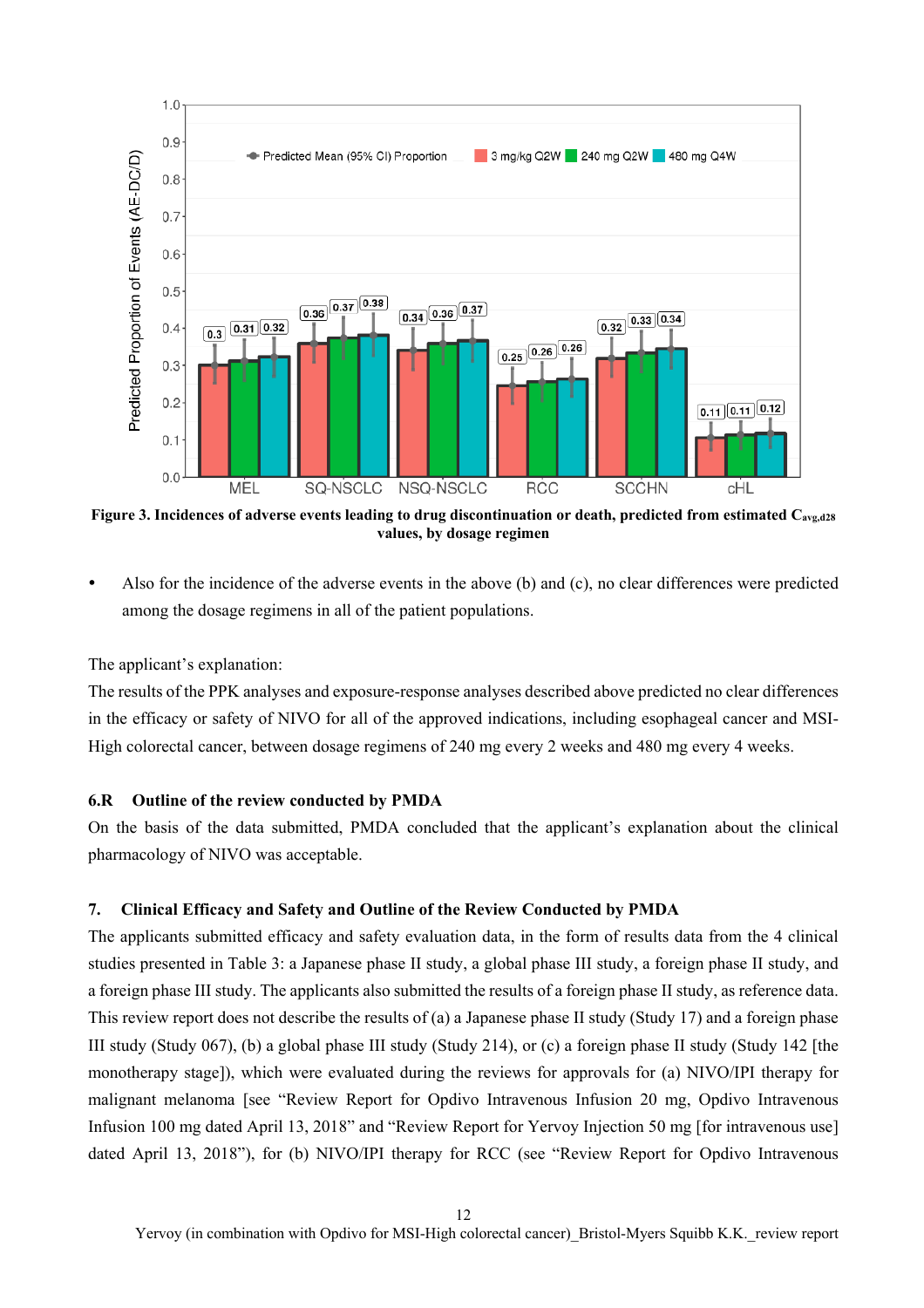Infusion 20 mg, Opdivo Intravenous Infusion 100 mg, Opdivo Intravenous Infusion 240 mg dated July 26, 2018" and "Review Report for Yervoy Injection 50 mg [for intravenous use] dated July 26, 2018"), and for (c) NIVO monotherapy for MSI-High colorectal cancer and esophageal cancer (see "Review Report for Opdivo Intravenous Infusion 20 mg, Opdivo Intravenous Infusion 100 mg, Opdivo Intravenous Infusion 240 mg dated January 9, 2020").

| Data<br>type    | Region  | Study<br>identifier | Phase        | Population                                                                                                                                                                                                                                                                                                                        | N                                        | Brief description of dosage regimen                                                                                                                                                                                                                                                                                          | Main<br>endpoint   |
|-----------------|---------|---------------------|--------------|-----------------------------------------------------------------------------------------------------------------------------------------------------------------------------------------------------------------------------------------------------------------------------------------------------------------------------------|------------------------------------------|------------------------------------------------------------------------------------------------------------------------------------------------------------------------------------------------------------------------------------------------------------------------------------------------------------------------------|--------------------|
|                 | Japan   | Study 17            | $\mathbf{I}$ | Chemotherapy-naïve patients with<br>unresectable malignant melanoma                                                                                                                                                                                                                                                               | 30                                       | Intravenous NIVO 1 mg/kg and intravenous<br>IPI 3 mg/kg every 3 weeks for 4 doses each,<br>followed by intravenous NIVO 3 mg/kg every<br>2 weeks                                                                                                                                                                             | Efficacy<br>Safety |
|                 | Global  | Study 214           | III          | Chemotherapy-naïve patients with<br>unresectable or metastatic clear cell RCC                                                                                                                                                                                                                                                     | 1,096<br>(a) 550<br>(b) $546$            | (a) Intravenous NIVO 3 mg/kg and<br>intravenous IPI 1 mg/kg every 3 weeks for<br>4 doses each, followed by intravenous<br>NIVO 3 mg/kg every 2 weeks<br>(b) Oral sunitinib 50 mg once daily for 4<br>weeks, followed by 2-week rest period, in<br>each 6-week cycle                                                          | Efficacy<br>Safety |
| Evaluation data | Foreign | Study 142           | $\mathbf{I}$ | (a) Combination therapy stage:<br>Chemotherapy-treated patients with<br>unresectable, advanced or recurrent<br>dMMR or MSI-High (PCR) colorectal<br>cancer<br>(b) Non-MSI-High safety cohort:<br>Chemotherapy-treated patients with<br>unresectable, advanced or recurrent<br>non-dMMR or non-MSI-High (PCR)<br>colorectal cancer | 142<br>(a) 119<br>(b) 23                 | (a) Intravenous NIVO 3 mg/kg and<br>intravenous IPI 1 mg/kg every 3 weeks for<br>4 doses each, followed by intravenous<br>NIVO 3 mg/kg every 2 weeks<br>(b) Intravenous NIVO at 1 or 3 mg/kg and<br>intravenous IPI at 1 or 3 mg/kg every 3<br>weeks for 4 doses each, followed by<br>intravenous NIVO 3 mg/kg every 2 weeks | Efficacy<br>Safety |
|                 |         | Study 067           | III          | Chemotherapy-naïve patients with<br>unresectable malignant melanoma                                                                                                                                                                                                                                                               | 945<br>(a) 314<br>(b) $316$<br>$(c)$ 315 | (a) Intravenous NIVO 1 mg/kg and<br>intravenous IPI 3 mg/kg every 3 weeks for<br>4 doses each, followed by intravenous<br>NIVO 3 mg/kg every 2 weeks<br>(b) Intravenous NIVO 3 mg/kg every 2 weeks<br>(c) Intravenous IPI 3 mg/kg every 3 weeks for<br>4 doses                                                               | Efficacy<br>Safety |
| Reference       | Foreign | Study 142           | $\mathbf{I}$ | Monotherapy stage:<br>Chemotherapy-treated patients with<br>unresectable, advanced or recurrent<br>dMMR or MSI-High (PCR) colorectal<br>cancer                                                                                                                                                                                    | 74                                       | Intravenous NIVO 3 mg/kg every 2 weeks                                                                                                                                                                                                                                                                                       | Efficacy<br>Safety |

**Table 3. Clinical studies on the efficacy and safety** 

A summary of the clinical studies is presented below. Major adverse events other than deaths reported in the studies are detailed in Section "7.2 Adverse events reported in the clinical studies."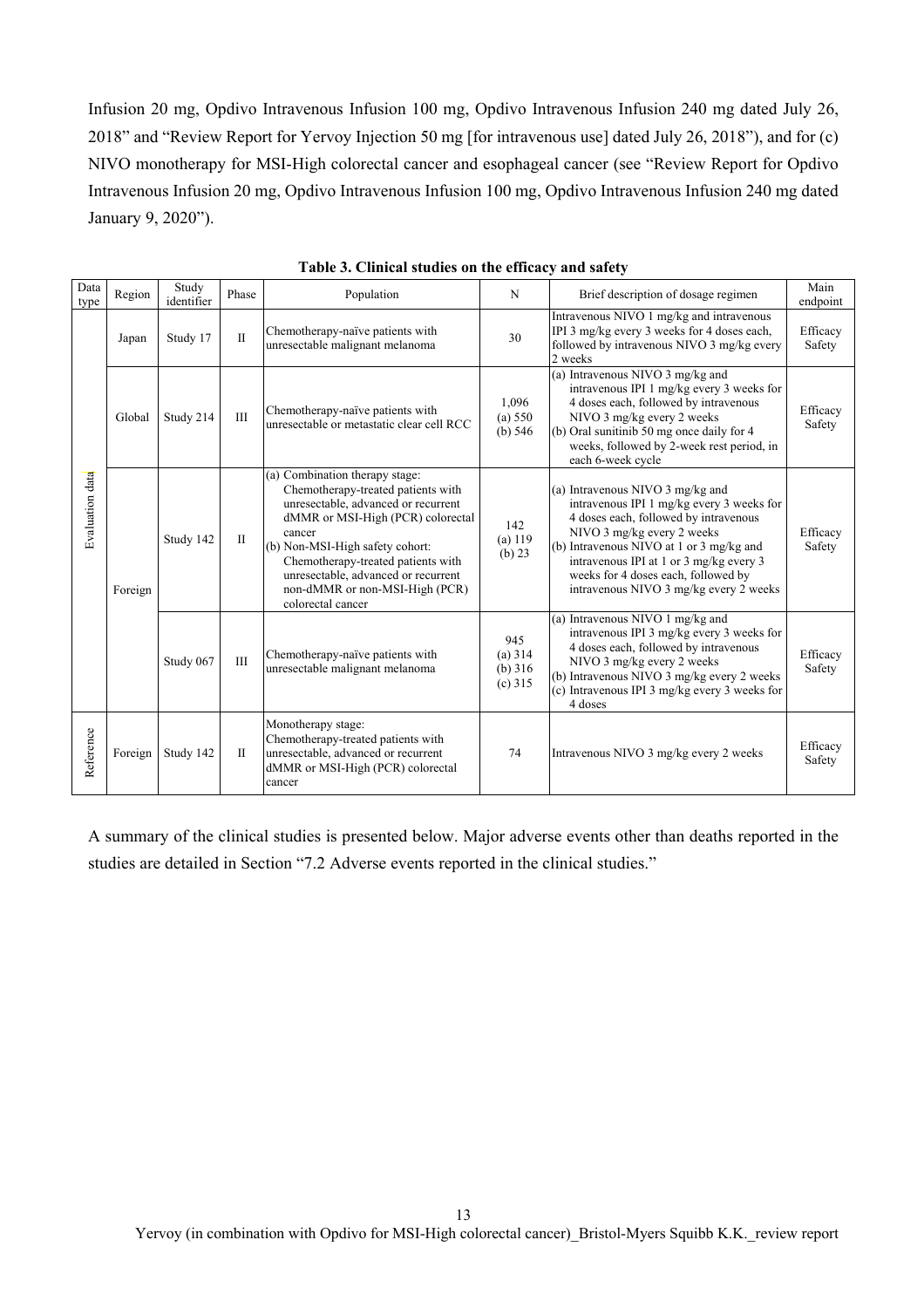#### **7.1 Evaluation Data**

#### **7.1.1 Foreign clinical study**

# **7.1.1.1 Foreign phase II study (CTD 5.3.5.2-1.1, Study 142, ongoing since March 2014 [data cutoff on July 6, 2017])**

An open-label, uncontrolled study was conducted to evaluate the efficacy and safety of NIVO monotherapy, NIVO/IPI therapy, and other treatments in patients with unresectable, advanced or recurrent colorectal cancer. This study involved 7 cohorts or stages<sup>2)</sup>, including a cohort that comprises chemotherapy-treated<sup>3)</sup> patients with MSI-High<sup>4)</sup> colorectal cancer enrolled at 31 sites outside Japan (target sample size: 48 patients for the NIVO monotherapy group [the monotherapy stage] and 48 for the NIVO/IPI therapy group [the combination therapy stage]). (This review report describes only results from the combination therapy stage in that cohort in Study 142.)

Patients in the NIVO/IPI therapy group received intravenous doses of NIVO 3 mg/kg and IPI 1 mg/kg every 3 weeks for 4 doses each, followed by an intravenous dose of NIVO 3 mg/kg every 2 weeks, until either disease progression or a withdrawal criterion was met.

The primary endpoint was overall response rate as assessed by investigator using RECIST Ver. 1.1. Initially, this study was planned to use a Simon 2-stage design, assuming a threshold response rate of  $30\%$ <sup>5)</sup> and an expected response rate of 52%, with a 1-sided significance level of 0.05 and 90% power.<sup>6)</sup> The original study plan had specified that the efficacy analysis set was to include patients with locally assessed dMMR or MSI-High (PCR) colorectal cancer, enrolled in the study, and subsequently confirmed centrally as having MSI-High (PCR) colorectal cancer. However, approximately 30% of the patients who were enrolled in Stage 1 of the NIVO/IPI therapy group or the NIVO monotherapy group based on the local assessment of dMMR or MSI-

l

<sup>2)</sup> Study 142 involved the following cohorts and stages.

<sup>(</sup>a) A NIVO monotherapy cohort comprised chemotherapy-treated patients with MSI-High colorectal cancer (the monotherapy stage) (b) A NIVO/IPI therapy cohort comprised chemotherapy-treated patients with MSI-High colorectal cancer (the combination therapy

stage)

<sup>(</sup>c) A NIVO/IPI therapy cohort comprised chemotherapy-treated patients with non-MSI-High colorectal cancer (the non-MSI-High safety cohort)

<sup>(</sup>d) A NIVO/IPI therapy cohort comprised chemotherapy-naïve patients with MSI-High colorectal cancer

<sup>(</sup>e) A NIVO/IPI + cobimetinib therapy cohort comprised \*\*\*\*\*\*\*\*\* patients with non-MSI-High colorectal cancer

<sup>(</sup>f) A NIVO + BMS-986016 therapy cohort comprised \*\*\*\*\*\*\*\*\*\*\*\*\*\*\*\* patients with MSI-High colorectal cancer

 $(g)$  A NIVO + daratumumab (genetical recombination) therapy cohort comprised **therapy** patients with non-MSI-High colorectal cancer

<sup>3)</sup> Patients who received ≥1 prior chemotherapies with (a) fluoropyrimidine and (b) L-OHP or CPT-11.

<sup>4)</sup> Enrolled patients had colorectal cancer locally assessed as dMMR or MSI-H (PCR). dMMR and MSI-High (PCR) were determined as follows:

If any of 4 mismatch repair proteins (MLH1, MSH2, MSH6, and PMS2) were not detected by IHC assay in a tumor tissue sample, the sample was determined as "dMMR."

If 5 microsatellite markers from the DNA extracted from a tumor tissue sample were analyzed by PCR assay and an abnormal repeat size was detected in  $\geq 2$  of the 5 microsatellites, the sample was determined as "MSI-High (PCR)." Similarly, if  $\geq 6$ microsatellite markers were analyzed by PCR assay and an abnormal repeat size was detected in ≥30% of the microsatellite markers, the sample was determined as "MSI-High (PCR)."

<sup>&</sup>lt;sup>5)</sup> The threshold response rate was determined based on response rates of 11% to 22.7%, observed in patients receiving standard secondline therapies for unresectable, advanced or recurrent colorectal cancer (i.e., treatments with fluoropyrimidines, L-OHP, CPT-11, or other antitumor drugs which were not used for the first-line therapy) (*J Clin Oncol.* 2007;25:1539-44, etc.), and response rates of 1.0% and 1.6% with regorafenib and trifluridine/tipiracil hydrochloride, respectively, which are selected as third-line or subsequent treatments (*Lancet.* 2013;381:303-12 and *N Engl J Med.* 2015;372:1909-19).

<sup>&</sup>lt;sup>6)</sup> If  $\geq$ 7 of 19 patients treated with the study drugs in Stage 1 had a response, Stage 2 would be initiated. In addition, if a total of  $\geq$ 20 of 48 patients had a response in Stages 1 and 2 combined, the study drugs were determined to have expected efficacy.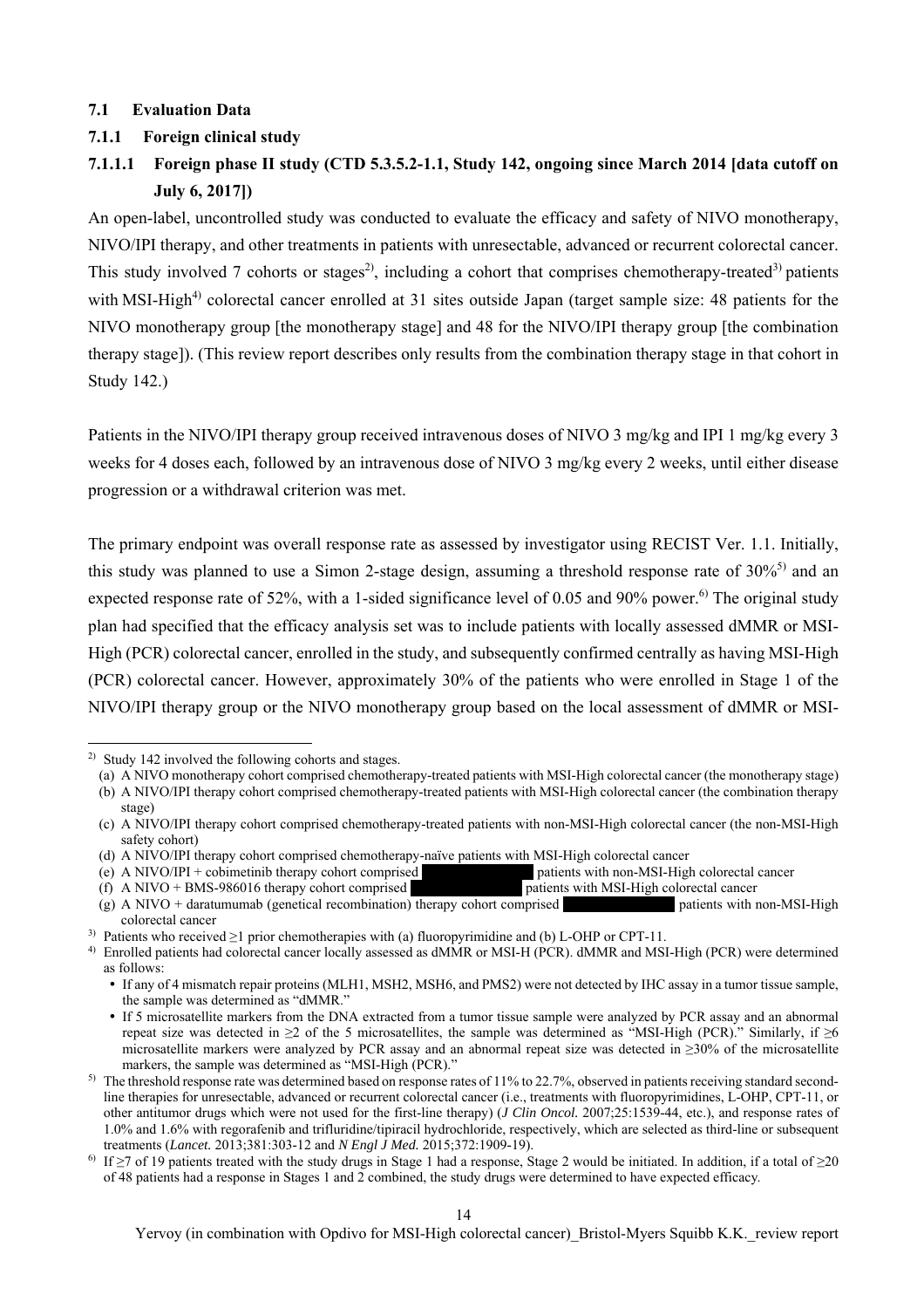High (PCR), were not centrally confirmed to have MSI-High (PCR) colorectal cancer. This resulted a change in the definition of the efficacy analysis set to include all patients who were enrolled based on the local assessment. Thus, patient enrollment proceeded to ensure that ≥48 patients with centrally confirmed MSI-High (PCR) colorectal cancer would participate in the study. Consequently, a total of 119 patients were enrolled based on the local assessment, received the study drugs, and were included in the efficacy analysis set.

With the above change in the definition of the efficacy analysis set, it was decided not to adopt the 2-stage design in the efficacy evaluation. Since a larger number of patients than initially planned (48 patients) were included in the efficacy analysis set, the method for calculating the 95% confidence interval (CI) for the overall response rate was changed from the Atkinson-Brown method to the Clopper-Pearson method. Furthermore, the efficacy of NIVO and IPI as an immune checkpoint inhibitors was to be comprehensively evaluated based on the endpoints, including duration of response, and the originally planned hypothesis tests for efficacy evaluation were cancelled (Statistical Analysis Plan Ver.  $\blacksquare$ , dated  $\blacksquare$ , 20 $\blacksquare$ ).

The safety analysis set was the same as the efficacy analysis set.

Table 4 shows the efficacy results based on the primary endpoint, overall response rate as assessed by investigator using RECIST Ver. 1.1 (data cutoff on July 6, 2017).

| (RECIST Ver. 1.1, efficacy analysis set, investigator assessment, data cutoff on July 6, 2017) |                      |  |  |  |
|------------------------------------------------------------------------------------------------|----------------------|--|--|--|
|                                                                                                | $n$ (%)              |  |  |  |
| Best overall response                                                                          | $N = 119$            |  |  |  |
| CR                                                                                             | 4(3.4)               |  |  |  |
| PR.                                                                                            | 61(51.3)             |  |  |  |
| SD.                                                                                            | 37(31.1)             |  |  |  |
| PD                                                                                             | 14(11.8)             |  |  |  |
| NE                                                                                             | 3(2.5)               |  |  |  |
| Response (CR + PR) (Overall response rate [95% CI <sup>*</sup> ] [%])                          | 65(54.6[45.2, 63.8]) |  |  |  |

**Table 4. Best overall response and overall response rate** 

\*: Clopper-Pearson method

The safety analysis revealed deaths in 2 of 119 patients (1.7%) during the treatment period or within 30 days after the last dose. The cause of death was disease progression in both of these 2 patients, for which a causal relationship to the study drugs was denied. In the non-MSI-High safety cohort, 5 of 23 patients (21.7%) died during the treatment period or within 30 days after the last dose. The causes of death, other than disease progression in 3 patients, were pulmonary embolism and sudden death in 1 patient each, for which a causal relationship to the study drugs was denied for both of the events.

### **7.R Outline of the review conducted by PMDA**

#### **7.R.1 Data for review**

Among the evaluation data submitted, the foreign phase II study in chemotherapy-treated patients with unresectable, advanced or recurrent MSI-High colorectal cancer (Study 142) was important in evaluating the efficacy and safety of NIVO/IPI therapy. The efficacy and safety of NIVO/IPI therapy for MSI-High colorectal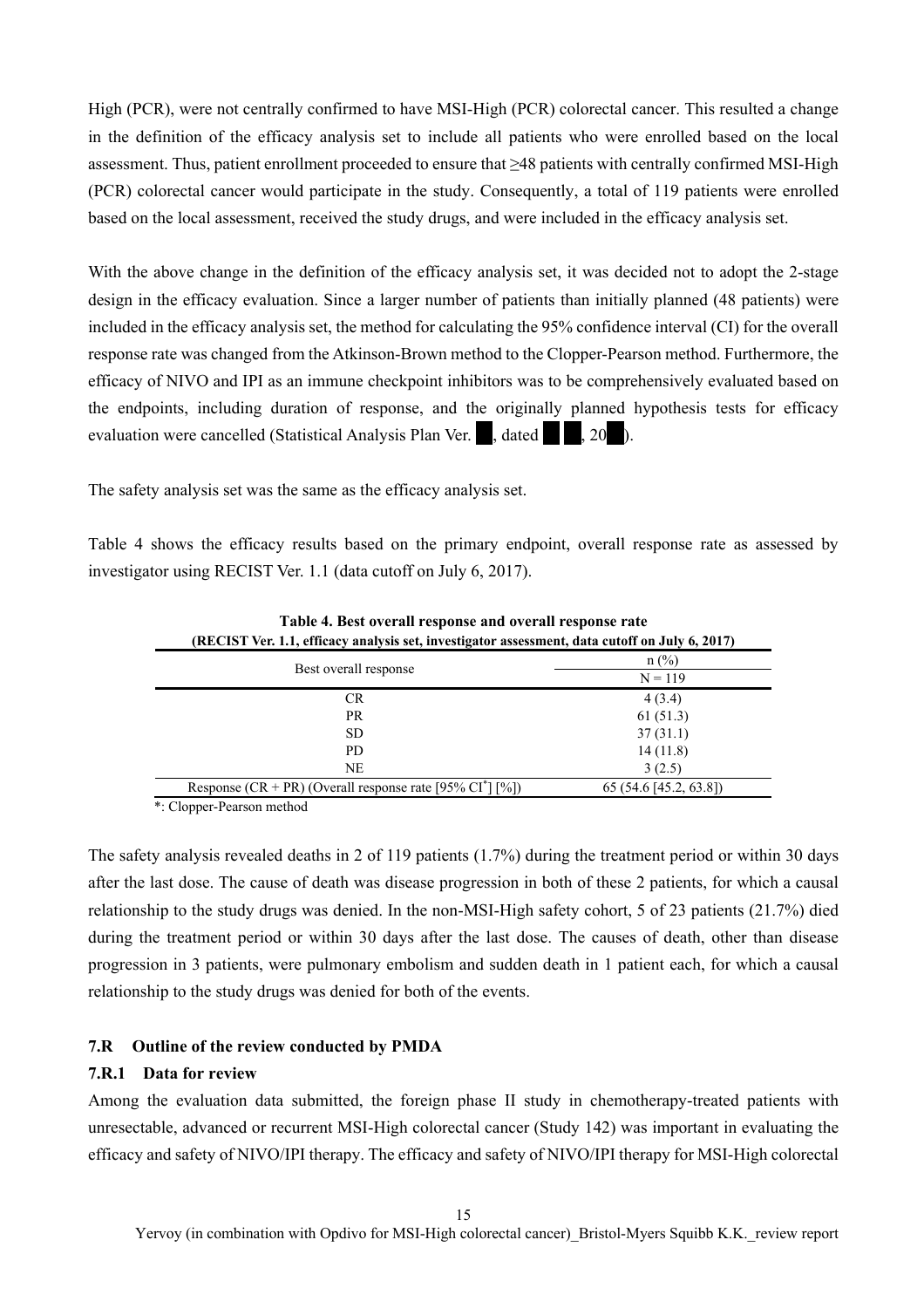cancer were thus to be evaluated primarily based on the submitted results from Study 142. The applicants submitted no clinical study results regarding the efficacy or safety of NIVO/IPI therapy in Japanese patients with MSI-High colorectal cancer for the present application for partial change. However, PMDA concluded that the efficacy and safety of NIVO/IPI therapy in Japanese patients could be evaluated based on the results of Study 142, in view of the following facts.

- No clear differences have been found in the pharmacokinetics of NIVO or IPI between Japanese and non-Japanese patients (see "Review Report for Opdivo Intravenous Infusion 20 mg, Opdivo Intravenous Infusion 100 mg dated June 18, 2014" and "Review Report for Yervoy Injection 50 mg [for intravenous use] dated May 19, 2015").
- There are no clear differences in the diagnostic or therapeutic system for unresectable, advanced or recurrent colorectal cancer, between in and outside of Japan.
- There have been no clear differences in the efficacy or safety of NIVO/IPI therapy for the approved indications, between Japanese and non-Japanese patients (see "Review Report for Opdivo Intravenous Infusion 20 mg, Opdivo Intravenous Infusion 100 mg, Opdivo Intravenous Infusion 240 mg dated July 26, 2018," "Review Report for Yervoy Injection 50 mg [for intravenous use] dated July 26, 2018," etc).

### **7.R.2 Efficacy**

PMDA concluded that a certain level of efficacy of NIVO/IPI therapy had been demonstrated in chemotherapytreated patients with unresectable, advanced or recurrent MSI-High colorectal cancer, based on the discussion presented below.

#### **7.R.2.1 Efficacy endpoints and efficacy evaluation results**

The applicants' explanation about the primary endpoint selected in Study 142 and the efficacy of NIVO/IPI therapy in patients with MSI-High colorectal cancer, taking account of the molecular pathogenesis of MSI-High colorectal cancer:

Microsatellites are repetitive sequences of 1 to several bases, located in a wide range of genomes and are prone to be replicated incorrectly during DNA replication. MSI-High represents a state in which a loss of function of mismatch repair proteins and a subsequent deficiency in the DNA mismatch repair system causes failures to repair DNA replication errors, resulting in abnormally frequent repetitions of microsatellite sequences.

In MSI-High colorectal cancer, somatic cell mutations occur frequently due to the DNA mismatch repair system deficiency described above, and a large burden of neoantigens, which can serve as targets for cancer antigen-specific T cells are formed, and a microenvironment characterized by an abundance of activated cytotoxic T cells is created. Meanwhile, immunosuppressive signaling molecules (e.g., PD-1, CTLA-4), which are highly expressed by MSI-High colorectal cancer, make the cancer cells resistant to tumor rejection (*N Engl J Med*. 2015;372:2509-20, *Cancer Discov.* 2015;5:43-51, etc). This suggests that NIVO/IPI therapy, as a combination of immune checkpoint inhibitors, is expected to show efficacy in the treatment of MSI-High colorectal cancer.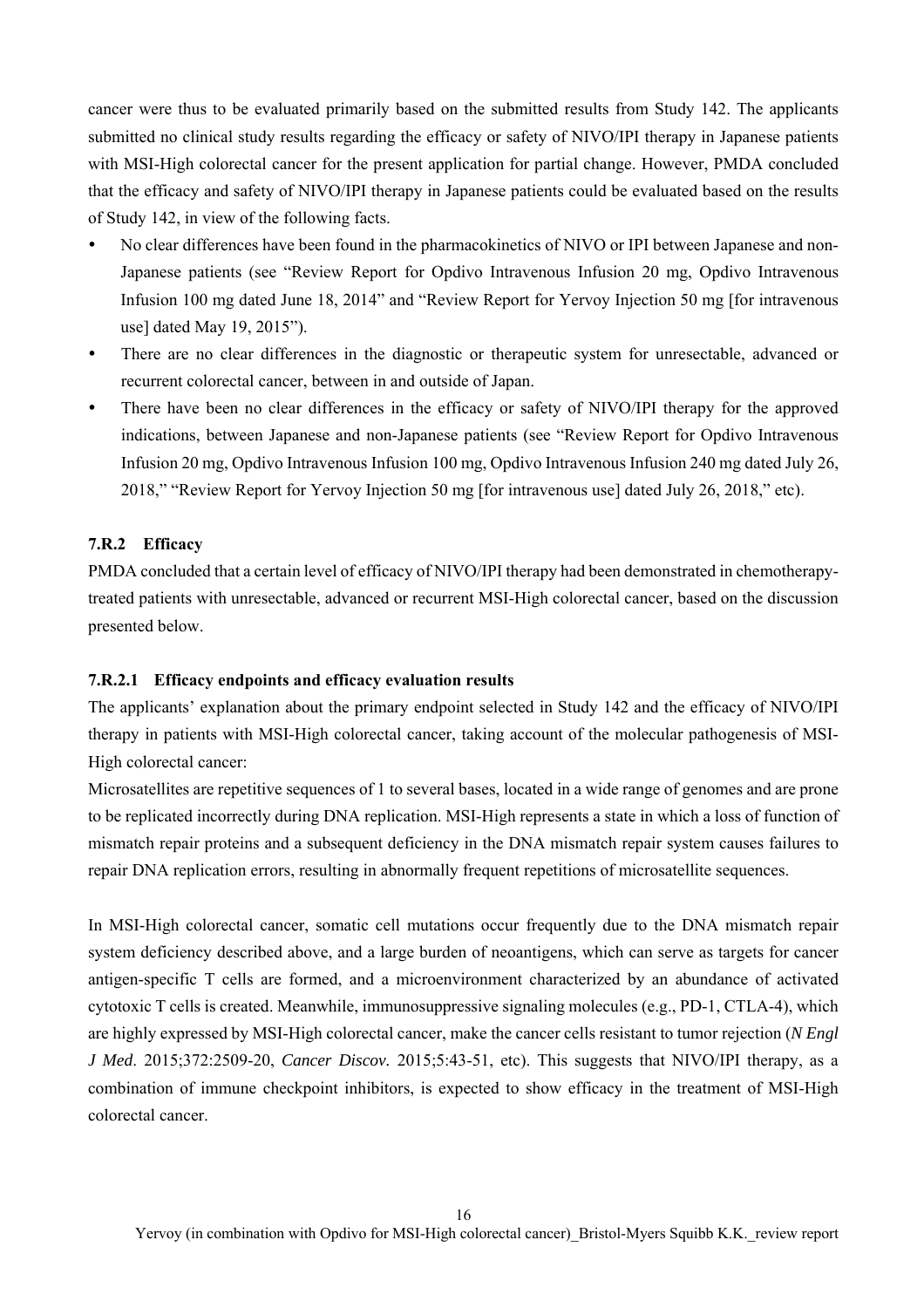In chemotherapy-treated patients with unresectable, advanced or recurrent colorectal cancer, achieving an objective response would lead to an improvement of the clinical symptoms associated with disease progression (*J Clin Oncol.* 2008;26:2311-9, etc.), and is thus clinically meaningful in such patients. Therefore, Study 142 employed "overall response rate" as the primary endpoint. The results of the study showed (a) an overall response rate [95% CI], as assessed by investigator using RECIST Ver. 1.1 (the primary endpoint), of 54.6 [45.2, 63.8]% [see Section 7.1.1.1] and (b) an overall response rate, as assessed by the independent radiology review committee (IRRC) using RECIST Ver. 1.1 (a secondary endpoint), of 48.7 [39.5, 58.1]%. In view of the fact that these overall response rates were higher than the study results obtained with conventional therapies, including NIVO monotherapy (data presented below), NIVO/IPI therapy was expected to show efficacy in the treatment of chemotherapy-treated patients with unresectable, advanced or recurrent MSI-High colorectal cancer.

- The overall response rates with fluoropyrimidine-based chemotherapies were from 11% to 22.7% in patients with unresectable, advanced or recurrent colorectal cancer that had progressed after chemotherapy with a fluoropyrimidine, and oxaliplatin (L-OHP) or irinotecan hydrochloride hydrate (CPT-11) (*J Clin Oncol.* 2007;25:1539-44, etc).
- In a global phase III study aiming to evaluate the efficacy and safety of regorafenib versus placebo, in patients with unresectable, advanced or recurrent colorectal cancer who had received ≥2 prior chemotherapies and had disease progression after treatment with a fluoropyrimidine, L-OHP, CPT-11, and bevacizumab (if the *KRAS* gene was wild-type in the tumor tissue, the treatment also had to include cetuximab or panitumumab), the investigator-assessed response rate was 1.0% in the regorafenib group (*Lancet.* 2013;381:303-12).
- In a global phase III study aiming to evaluate the efficacy and safety of trifluridine/tipiracil hydrochloride versus placebo, in patients with unresectable, advanced or recurrent colorectal cancer who had received ≥2 prior chemotherapies and were refractory or intolerant to a fluoropyrimidine, L-OHP, CPT-11, and bevacizumab (if the *KRAS* gene was wild-type in the tumor tissue, patients also had to be refractory or intolerant to cetuximab or panitumumab), the investigator-assessed response rate was 1.6% in the trifluridine/tipiracil hydrochloride group (*N Engl J Med.* 2015;372:1909-19).
- The monotherapy stage of Study 142, which aimed to evaluate the efficacy and safety of NIVO monotherapy in the similar target patient population as that in the combination therapy stage of the same study, provided investigator- and IRRC-assessed overall response rates [95% CIs] of 31.1 [20.8, 42.9]% and 27.0 [17.4, 38.6]%, respectively (see "Review Report for Opdivo Intravenous Infusion 20 mg, Opdivo Intravenous Infusion 100 mg, Opdivo Intravenous Infusion 240 mg dated January 9, 2020").

Figure 4 shows the best percentage change from baseline in the sum of target lesion diameters, as assessed by investigator using RECIST Ver. 1.1, in Study 142. In 65 patients with a demonstrated overall response (complete response [CR] or partial response [PR]), the median duration of response<sup>7)</sup> was not reached.<sup>8)</sup>

l

 $\eta$  The duration of response was defined as the period from the time the overall response (CR or PR) was first documented, until the time progressive disease (PD) or death was documented. Patients who had no documented PD or survived at the data cutoff were censored at the time of the last imaging assessment.

<sup>8)</sup> The duration of response ranged from 1.0 month (censored) to 21.8 months (censored).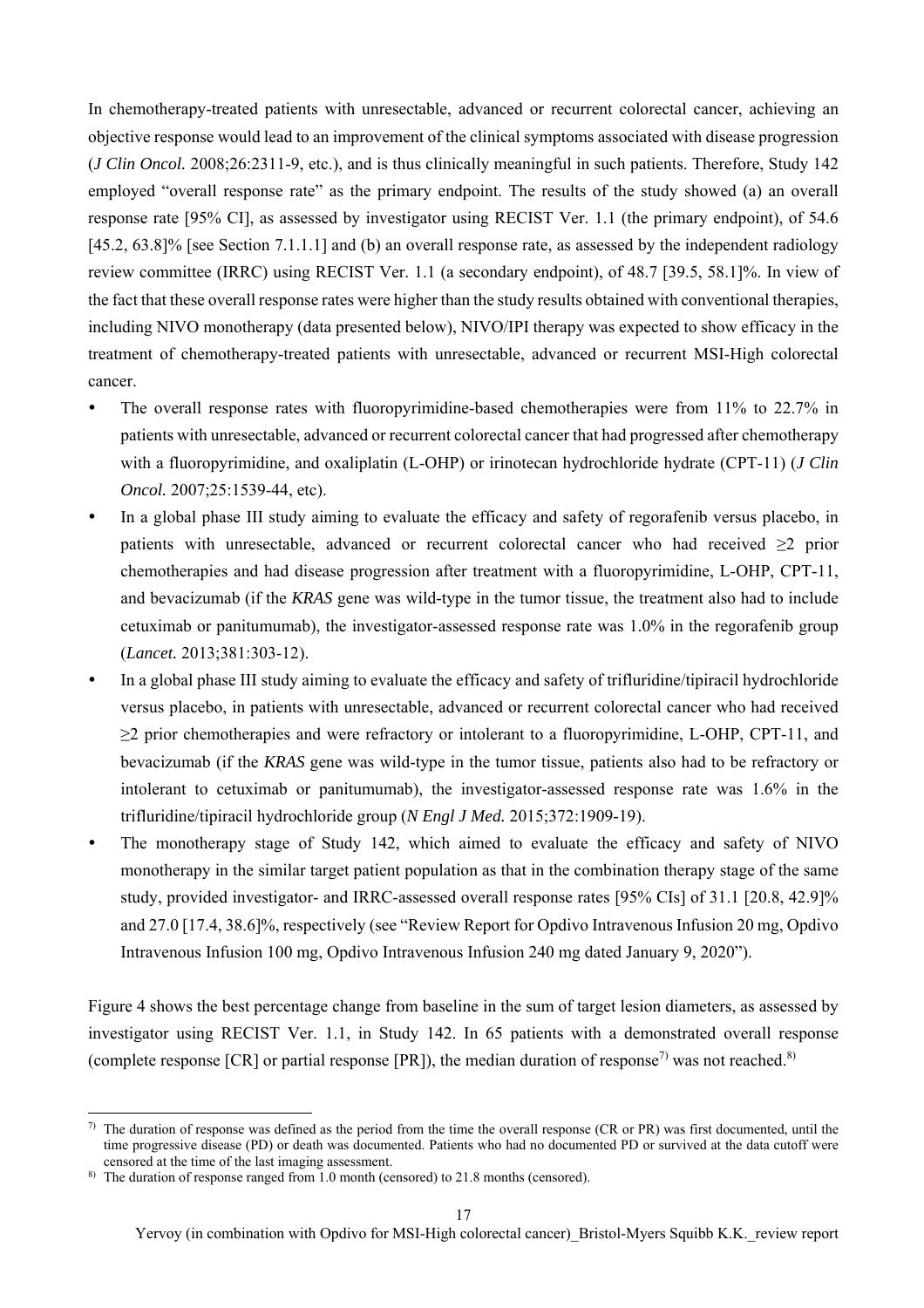

**Figure 4. Best percentage change from baseline in the sum of target lesion diameters (RECIST Ver. 1.1, Study 142, efficacy analysis set, investigator assessment, data cutoff on July 6, 2017)** 

In Study 142, the efficacy analysis set was changed to a population of 119 patients with locally assessed dMMR or MSI-High (PCR) colorectal cancer, after efficacy evaluation was conducted for Stage 1 of the Simon 2 stage design, as had been planned at the start of the study. PMDA asked the applicants to explain the effects of the change in the protocol on efficacy evaluation.

The applicants' explanation:

Study sites tested microsatellite status via standard assays that are widely used in clinical practice, at laboratories that were certified under the Clinical Laboratory Improvement Amendments or accredited by the College of American Pathologists, or at locally certified measurement organizations. Selecting a population of the 119 patients with locally-assessed dMMR or MSI-High (PCR) colorectal cancer as the efficacy analysis set was thus appropriate. Further, this change in the protocol was unlikely to affect the efficacy results for NIVO/IPI therapy, for reasons including the following.

 In 48 patients who should have comprised the efficacy analysis set as per the protocol before the change, the investigator-assessed overall response rate [95% CI] was 62.5 [47.4, 76.0]% (Atkinson and Brown method), which was similar to that in the efficacy analysis set of 119 patients as per the protocol after the change.

### PMDA's view:

The relationship between OS (the true endpoint) and overall response rate has not been clarified in patients with unresectable, advanced or recurrent colorectal cancer, and it is thus difficult to evaluate the survival benefit of NIVO/IPI therapy in such patients based on the results for overall response rate (the primary endpoint) in Study 142. Further, the definition of the efficacy analysis set was changed after the efficacy evaluation for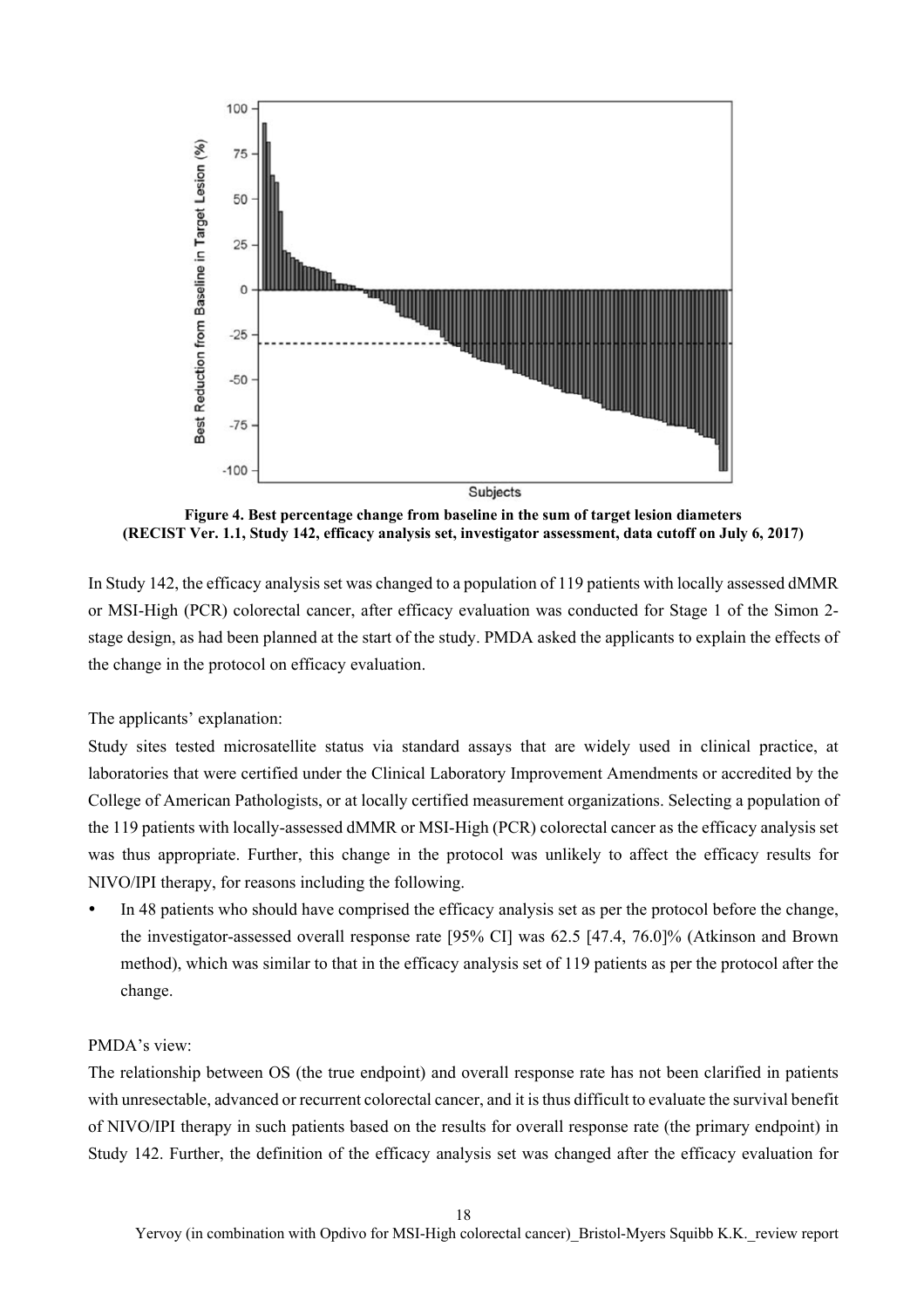Stage 1 of the Simon 2-stage design was conducted in Study 142. The results of Study 142 should be thus interpreted carefully.

Nevertheless, the applicants' explanation about the efficacy of NIVO/IPI therapy was understandable. PMDA concluded that the efficacy of NIVO/IPI therapy is expected in the treatment of chemotherapy-treated patients with unresectable, advanced or recurrent MSI-High colorectal cancer.

# **7.R.3 Safety [For adverse events, see Section "7.2 Adverse events reported in the clinical studies."]**  PMDA's view:

As a result of the following discussion, PMDA concluded that special attention should be paid to the onset of myocarditis associated with IPI, in addition to the adverse events identified as requiring attention at the regulatory reviews for the approved indications of (a) NIVO and (b) IPI.

- (a) Intestinal lung disease (ILD); hepatic function disorder; abnormal thyroid function; pituitary dysfunction, infusion reaction; skin disorder; colitis, enteritis, and severe diarrhoea; myasthenia gravis, myocarditis, rhabdomyolysis, and myositis; neurological disorder; renal disorder; venous thrombosis and embolism; adrenal disorder; encephalitis; type 1 diabetes mellitus; serious blood disorder, cardiac disorder, tuberculosis; and pancreatitis (see "Review Report for Opdivo Intravenous Infusion 20 mg, Opdivo Intravenous Infusion 100 mg, Opdivo Intravenous Infusion 240 mg dated January 9, 2020," etc.)
- (b) Diarrhoea, colitis, and gastrointestinal perforation; skin disorder; liver disorder; hypophysitis, hypopituitarism, hypothyroidism, and adrenal insufficiency; peripheral neuropathy; renal disorder; ILD; myositis; and infusion reaction (see "Review Report for Yervoy Injection 50 mg [for intravenous use] dated July 26, 2018.")

Although NIVO/IPI therapy requires attention to the above-mentioned adverse events, NIVO/IPI therapy is tolerable in patients with MSI-High colorectal cancer as well, as long as they are followed up by physicians with sufficient knowledge and experience in cancer chemotherapy through appropriate measures such as monitoring of adverse events, differential diagnosis and management of excessive immune-mediated adverse drug reactions, and interruption of NIVO or IPI.

### **7.R.3.1 Safety profiles**

The applicants' explanation about the safety profiles of NIVO and IPI in chemotherapy-treated patients with unresectable, advanced or recurrent MSI-High colorectal cancer, based on the safety data from Study 142:

Table 5 presents a summary of the safety data from Study 142.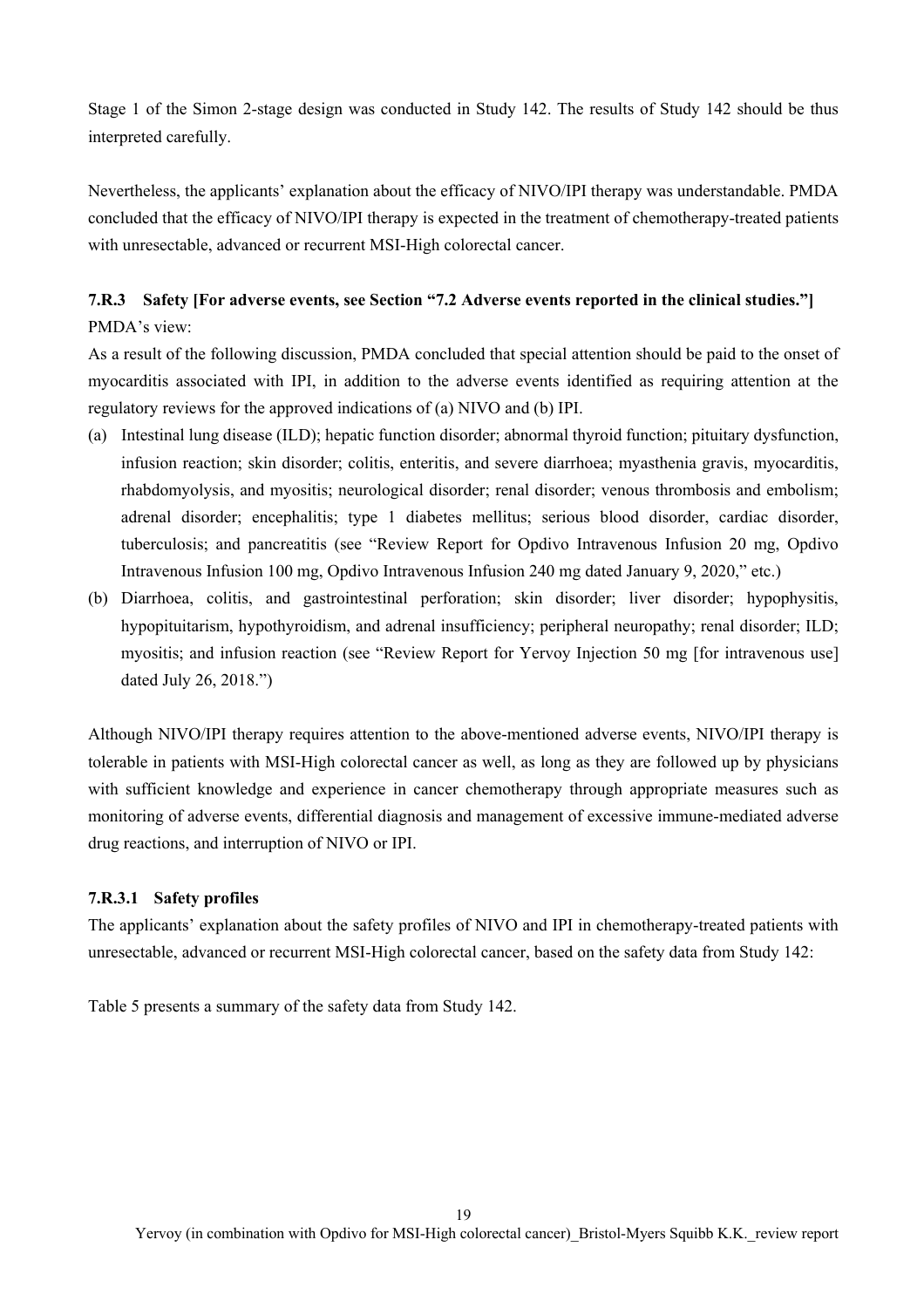|                                                | $n$ (%)    |
|------------------------------------------------|------------|
|                                                | $N = 119$  |
| All adverse events                             | 118 (99.2) |
| Grade $\geq$ 3 adverse events                  | 67(56.3)   |
| Adverse events leading to death                | 5(4.2)     |
| Serious adverse events                         | 57 (47.9)  |
| Adverse events leading to drug discontinuation | 17(14.3)   |
| Adverse events leading to drug interruption    | 53 (44.5)  |

**Table 5. Safety summary (Study 142, safety analysis set)\*** 

\*: Adverse events that developed or worsened during the treatment period, or within 30 days after the last dose were counted.

In Study 142, adverse events of any grade reported with ≥10% incidence were diarrhoea in 53 patients (44.5%), pyrexia in 42 patients (35.3%), fatigue in 39 patients (32.8%), pruritus in 33 patients (27.7%), nausea in 31 patients (26.1%), anaemia in 28 patients (23.5%), abdominal pain in 26 patients (21.8%), vomiting, decreased appetite, back pain, and aspartate aminotransferase (AST) increased in 24 patients (20.2%) each, asthenia and cough in 22 patients (18.5%) each, alanine aminotransferase (ALT) increased in 21 patients (17.6%), headache in 20 patients (16.8%), constipation in 18 patients (15.1%), hypothyroidism and arthralgia in 17 patients (14.3%) each, rash in 16 patients (13.4%), blood creatinine increased and insomnia in 15 patients (12.6%) each, hyperthyroidism and dyspnoea in 14 patients (11.8%) each, lipase increased and dry skin in 13 patients (10.9%) each, and weight decreased in 12 patients (10.1%). Grade  $\geq$ 3 adverse events reported with a  $\geq$ % incidence were AST increased in 12 patients (10.1%), anaemia and ALT increased in 9 patients (7.6%) each, lipase increased in 8 patients (6.7%), abdominal pain, diarrhoea, fatigue, transaminases increased, and hyponatraemia in 4 patients (3.4%) each, and colitis, small intestinal obstruction, asthenia, back pain, malignant neoplasm progression, acute kidney injury, and rash in 3 patients (2.5%) each. Serious adverse events reported with a ≥2% incidence were pyrexia in 4 patients (3.4%), colitis, small intestinal obstruction, malignant neoplasm progression, and acute kidney injury in 3 patients (2.5%) each. Adverse events that led to drug interruption with a  $\geq$ 2% incidence were AST increased in 8 patients (6.7%), ALT increased in 6 patients (5.0%), hyponatraemia in 4 patients (3.4%), and adrenal insufficiency, hyperthyroidism, hypophysitis, influenza like illness, pyrexia, and pneumonitis in 3 patients (2.5%) each. There were no adverse events that led to death or led to drug discontinuation, with a  $>2\%$  incidence.

The applicants' explanation about the differences in the safety profile of NIVO/IPI therapy between Study 142, and a global phase III study in patients with RCC (Study 214) or a foreign phase III study in patients with malignant melanoma (Study 067), which, as with Study 142, examined the efficacy and safety of NIVO/IPI therapy:

Table 6 presents a safety summary in the NIVO/IPI therapy groups of Studies 142, 214, and 067.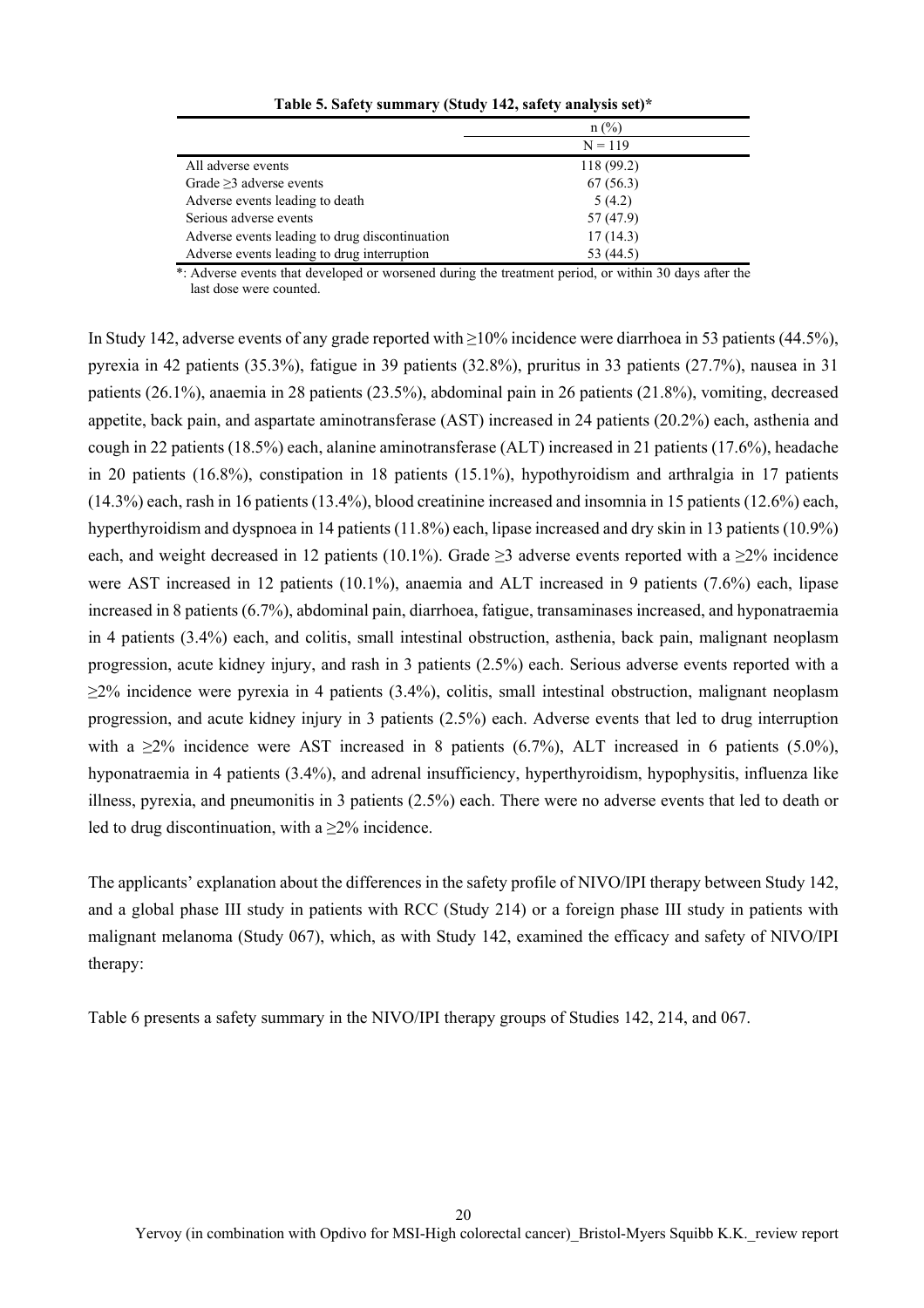|                                                |            | $n$ (%)    |            |
|------------------------------------------------|------------|------------|------------|
|                                                | Study 142  | Study 214  | Study 067  |
|                                                | $N = 119$  | $N = 547$  | $N = 313$  |
| All adverse events                             | 118 (99.2) | 544 (99.5) | 312(99.7)  |
| Grade $\geq$ 3 adverse events                  | 67(56.3)   | 374 (68.4) | 241 (77.0) |
| Adverse events leading to death                | 5(4.2)     | 29(5.3)    | 28(8.9)    |
| Serious adverse events                         | 57 (47.9)  | 305(55.8)  | 223(71.2)  |
| Adverse events leading to drug discontinuation | 17(14.3)   | 168(30.7)  | 147(47.0)  |
| Adverse events leading to drug interruption    | 53 (44.5)  | 293 (53.6) | 182(58.1)  |

**Table 6. Safety summary\*1 in Studies 142, 214, and 067\*2**

\*1: Adverse events that developed or worsened during the treatment period or within 30 days after the last dose were counted.

\*2: NIVO/IPI therapy was administered as per the following dosage regimens: an intravenous infusion of NIVO 3 mg/kg and intravenous infusion of IPI 1 mg/kg every 3 weeks for 4 doses each, followed by an intravenous infusion of NIVO 3 mg/kg every 2 weeks in Studies 142 and 214; an intravenous infusion of NIVO 1 mg/kg and an intravenous infusion of IPI 3 mg/kg every 3 weeks for 4 doses each, followed by an intravenous infusion of NIVO 3 mg/kg every 2 weeks in Study 067.

The adverse event of any grade reported with a  $\geq$ 10% higher incidence in Study 142 than in either Study 214 or 067 was anaemia (28 patients [23.5%] in Study 142 vs. 72 patients [13.2%] in Study 214 or 35 patients [11.2%] in Study 067). Grade ≥3 adverse events reported with a ≥3% higher incidence in Study 142 than in either Study 214 or 067 were AST increased (12 patients [10.1%] vs. 19 patients [3.5%] or 21 patients [6.7%]) and anaemia (9 patients [7.6%] vs. 20 patients [3.7%] or 4 patients [1.3%]). There were no serious adverse events, or adverse events that led to death, drug discontinuation or drug interruption, with a  $\geq$ 3% higher incidence in Study 142 than in either Study 214 or 067.

Currently available post-marketing information regarding the use of NIVO or IPI in Japan has raised no new safety concerns, other than myocarditis associated with IPI.

#### PMDA's view:

Some adverse events were reported more frequently in patients receiving NIVO/IPI therapy for MSI-High colorectal cancer in Study 142, than in patients treated for the approved indications. However, taking into consideration that all of these events were known adverse events of NIVO or IPI, NIVO/IPI therapy is tolerable in patients with MSI-High colorectal cancer as well, as long as they are followed up by physicians with sufficient knowledge and experience in cancer chemotherapy through appropriate measures such as monitoring of adverse events, differential diagnosis and management of excessive immune-mediated adverse drug reactions, and interruption of NIVO or IPI.

In the subsection below, PMDA focuses on myocarditis, which has been reported in the post-marketing setting, etc. as an adverse event for which a causal relationship to IPI cannot be ruled out.

#### **7.R.3.2 Myocarditis**

The applicants' explanation about myocarditis, which has been reported in the post-marketing setting, etc. as an adverse event for which a causal relationship to IPI cannot be ruled out:

As myocarditis-related adverse events, events coded as the following MedDRA preferred terms (PTs) were counted: "coxsackie myocarditis," "eosinophilic myocarditis," "myocarditis," "myocarditis meningococcal,"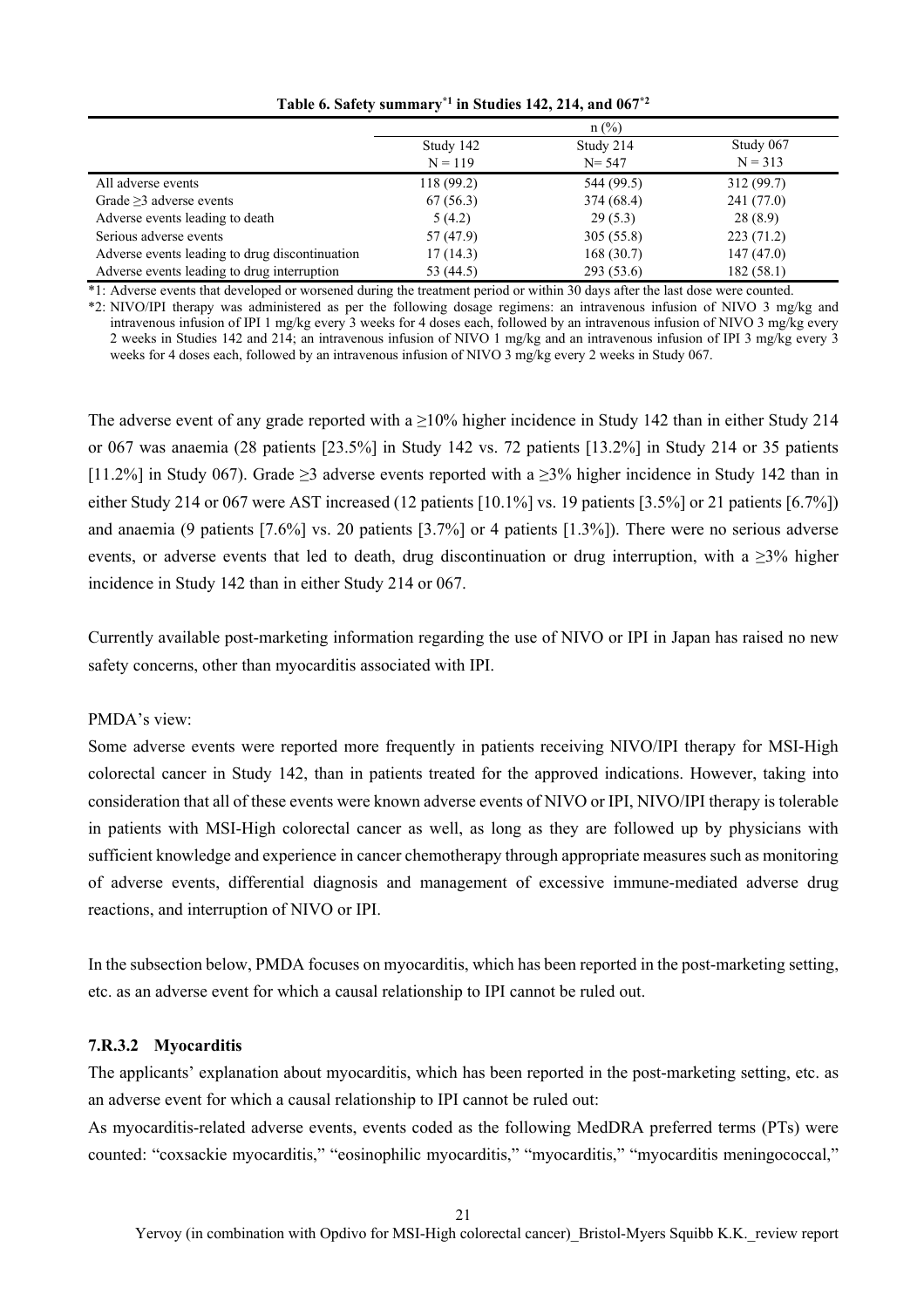"myocarditis septic," "myocarditis syphilitic," "myocarditis toxoplasmal," "viral myocarditis," "malarial myocarditis," "cytomegalovirus myocarditis," "myocarditis mycotic," "autoimmune myocarditis," "myocarditis post infection," "myocarditis bacterial," "myocarditis helminthic," "lupus myocarditis," "myocarditis infectious," "enterovirus myocarditis," "radiation myocarditis," "hypersensitivity myocarditis," and "immune-mediated myocarditis."

In Japanese and foreign clinical studies, and post-marketing settings in and outside of Japan for IPI, 1, 28, 3, and 40 patients, respectively, died from myocarditis. Among these patients, a causal relationship to IPI could not be ruled out in 1, 27, 3, and 40 patients. Serious myocarditis was reported in 3, 96, 27, and 151 patients, respectively. Among these patients, a causal relationship to IPI could not be ruled out in 3, 94, 27, and 151 patients.

#### PMDA's view:

For myocarditis reported in clinical studies or post-marketing settings for IPI in and outside of Japan, there were patients in whom the causal relationship to IPI or concomitant medications could not be easily determined, and there were many patients in whom contributing factors other than IPI could not be ruled out. On the other hand, there were several cases of serious to fatal myocarditis with a suspected relation to IPI. Thus, the use of IPI requires particular attention to the onset of myocarditis. The incidence of myocarditis in clinical studies and other relevant information should be properly communicated to healthcare professionals through the package insert or other materials, and an information leaflet should be used to communicate measures to be taken at the onset of such events to healthcare professionals.

### **7.R.4 Clinical positioning and indication**

The proposed indication of NIVO for MSI-High colorectal cancer was the same as the approved indication. The proposed indication of IPI was the same as the approved indication of NIVO (i.e., "unresectable, advanced or recurrent MSI-High colorectal cancer that has progressed after cancer chemotherapy"). The proposed "Precautions Concerning Indications" sections for NIVO and IPI contained the following statements.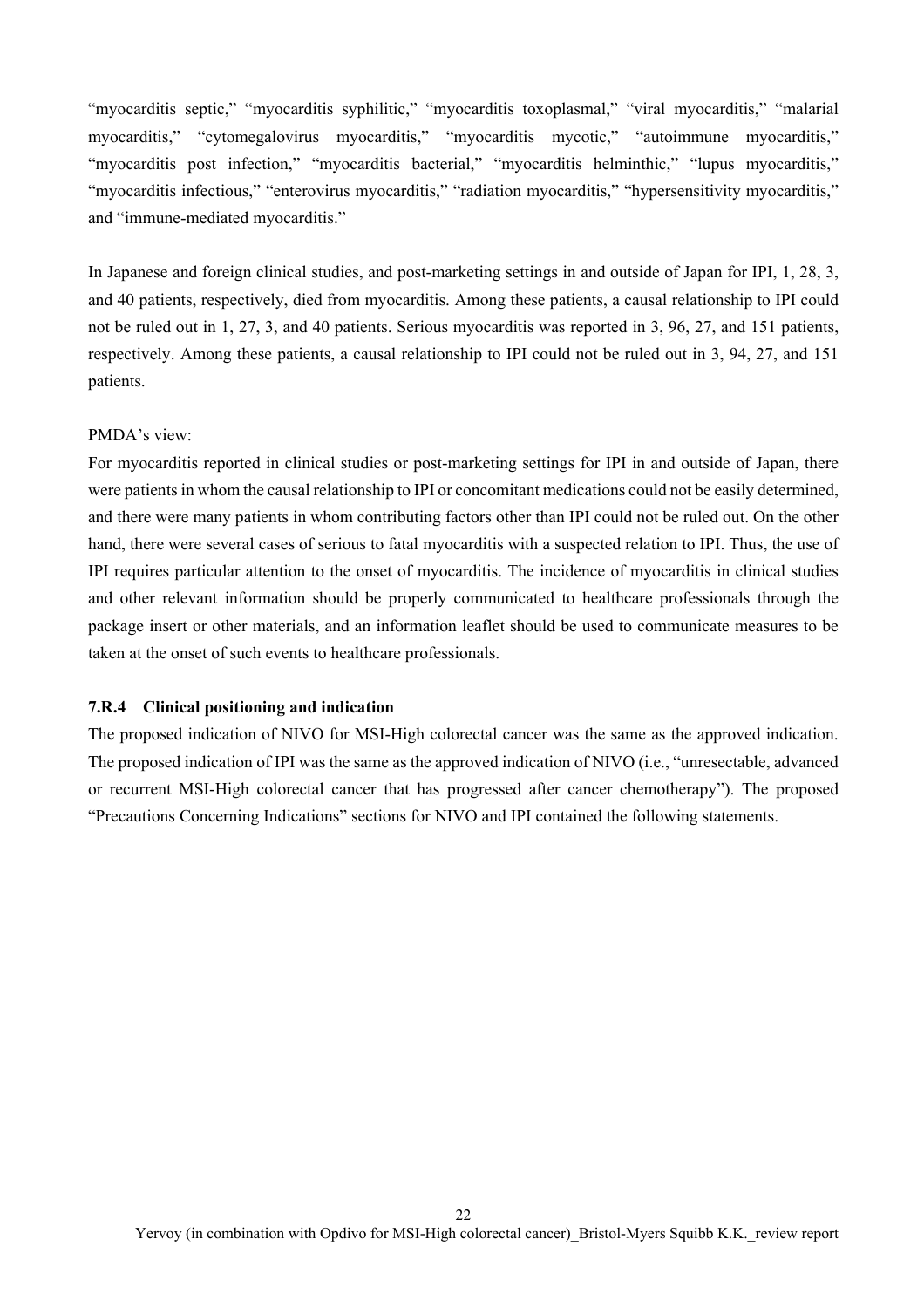NIVO:

- The efficacy and safety of NIVO as a first-line treatment have not been established.
- NIVO should be administered to patients with a MSI-High cancer confirmed by tests performed by a highly experienced pathologist or at a laboratory facility. An approved *in vitro* diagnostic should be used in the test.
- The efficacy and safety of NIVO as an adjuvant therapy have not been established.
- Eligible patients should be selected by physicians with adequate knowledge in the efficacy and safety of NIVO, after fully understanding the "Clinical Studies" section.

### IPI:

- The efficacy and safety of IPI as a first-line treatment have not been established.
- IPI should be administered to patients with a MSI-High cancer confirmed by tests performed by a highly experienced pathologist or at a laboratory facility. An approved *in vitro* diagnostic should be used in the test.
- The efficacy and safety of IPI as an adjuvant therapy have not been established.
- Eligible patients should be selected by physicians with adequate knowledge in the efficacy and safety of IPI, after fully understanding the "Clinical Studies" section. In particular, when administering IPI as a monotherapy to chemotherapy-naïve patients with unresectable malignant melanoma, other therapeutic options should also be carefully considered.

After the present application for partial change was filed, the applicants changed the proposed statements for the "Precautions Concerning Indications" sections as follows, based on the approved statements for the "Precautions Concerning Indications" section for NIVO monotherapy for MSI-High colorectal cancer.

### NIVO:

- The efficacy and safety of NIVO have not been established in patients who have not received prior treatments with a fluoropyrimidine, L-OHP, and CPT-11.
- NIVO should be administered to patients with a MSI-High cancer confirmed by tests performed by a highly experienced pathologist or at a laboratory facility. An approved *in vitro* diagnostic should be used in the test.
- The efficacy and safety of NIVO as an adjuvant therapy have not been established.
- Eligible patients should be selected by physicians with adequate knowledge in the efficacy and safety of NIVO, after fully understanding the "Clinical Studies" section and carefully considering the choice of alternative therapies.

IPI:

- The efficacy and safety of IPI have not been established in patients who have not received prior treatments with a fluoropyrimidine, L-OHP, and CPT-11.
- IPI should be administered to patients with a MSI-High cancer confirmed by tests performed by a highly experienced pathologist or at a laboratory facility. An approved *in vitro* diagnostic should be used in the test.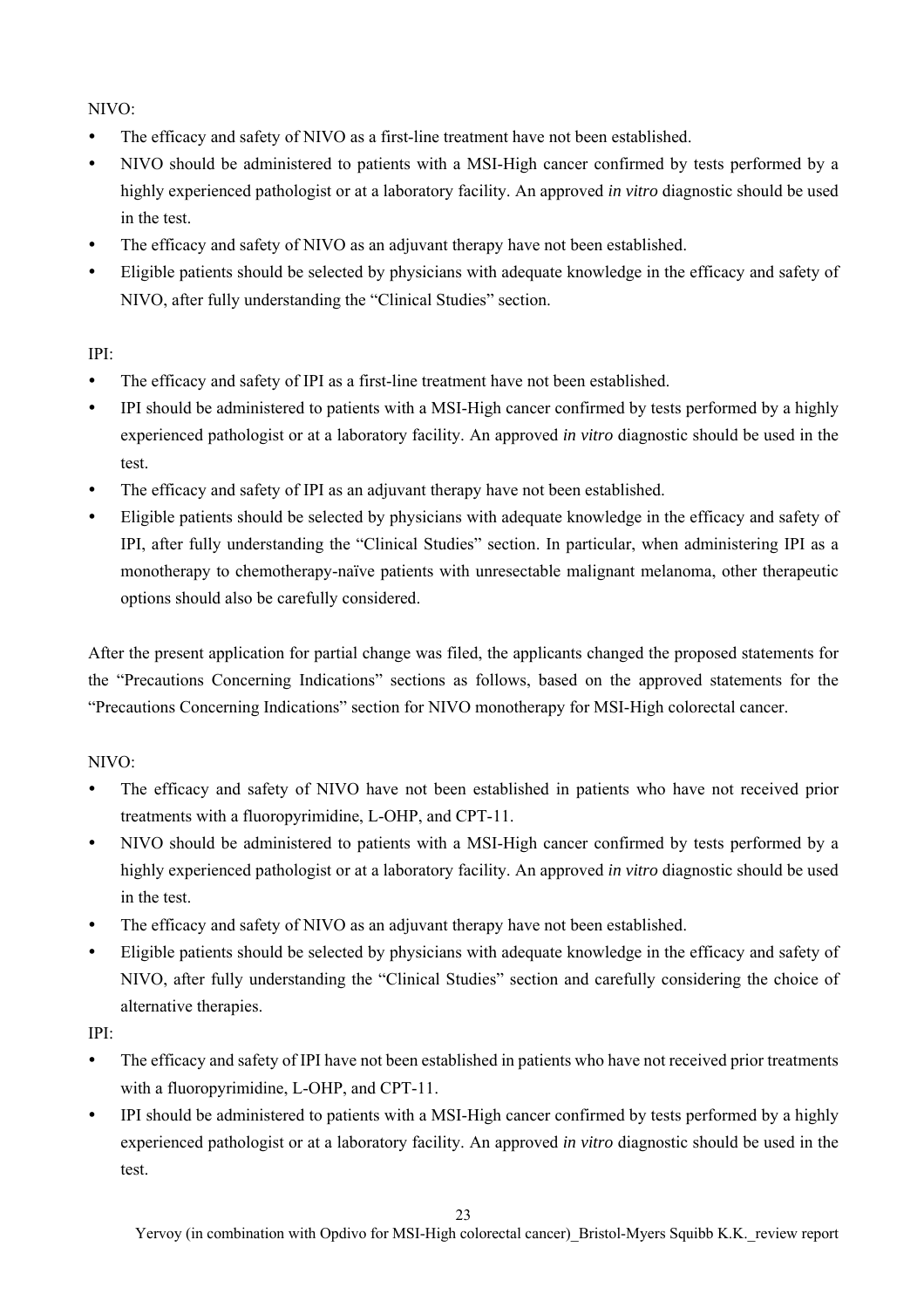- The efficacy and safety of IPI as an adjuvant therapy have not been established.
- Eligible patients should be selected by physicians with adequate knowledge in the efficacy and safety of IPI, after fully understanding the "Clinical Studies" section. In particular, when administering IPI as a monotherapy to chemotherapy-naïve patients with unresectable malignant melanoma, or when administering IPI to patients with unresectable, advanced or recurrent MSI-High colorectal cancer that has progressed after cancer chemotherapy, other therapeutic options should also be carefully considered.

### PMDA's view:

As a result of the reviews in Sections "7.R.2 Efficacy," "7.R.3 Safety," and the subsections below, PMDA concluded that the indications of NIVO and IPI should be "unresectable, advanced or recurrent MSI-High colorectal cancer that has progressed after cancer chemotherapy," as proposed by the applicants, and the following statements should be included in the "Precautions Concerning Indications" sections for NIVO and IPI.

### $NIVO<sup>1</sup>$

- The efficacy and safety of NIVO have not been established in patients who have not received prior treatments with a fluoropyrimidine, L-OHP, and CPT-11.
- NIVO should be administered to patients with a MSI-High cancer confirmed by tests performed by a highly experienced pathologist or at a laboratory facility. An approved *in vitro* diagnostic or medical device should be used in the test.
- The efficacy and safety of NIVO as an adjuvant therapy have not been established.
- Eligible patients should be selected by physicians with adequate knowledge in the efficacy and safety of NIVO, after fully understanding the "Clinical Studies" section and carefully considering the choice of alternative therapies.

IPI:

- The efficacy and safety of IPI have not been established in patients who have not received prior treatments with a fluoropyrimidine, L-OHP, and CPT-11.
- IPI should be administered to patients with a MSI-High cancer confirmed by tests performed by a highly experienced pathologist or at a laboratory facility. An *in vitro* diagnostic or medical device that is approved to assist assessment of patient eligibility for NIVO therapy for MSI-High colorectal cancer should be used in the test.
- The efficacy and safety of IPI as an adjuvant therapy have not been established.
- Eligible patients should be selected by physicians with adequate knowledge in the efficacy and safety of IPI, after fully understanding the "Clinical Studies" section and carefully considering the choice of alternative therapies.

### **7.R.4.1 Intended population and indication of NIVO/IPI therapy**

In representative clinical practice guidelines and leading clinical oncology textbooks in and outside of Japan, NIVO/IPI therapy in the treatment of patients with MSI-High colorectal cancer is as shown below: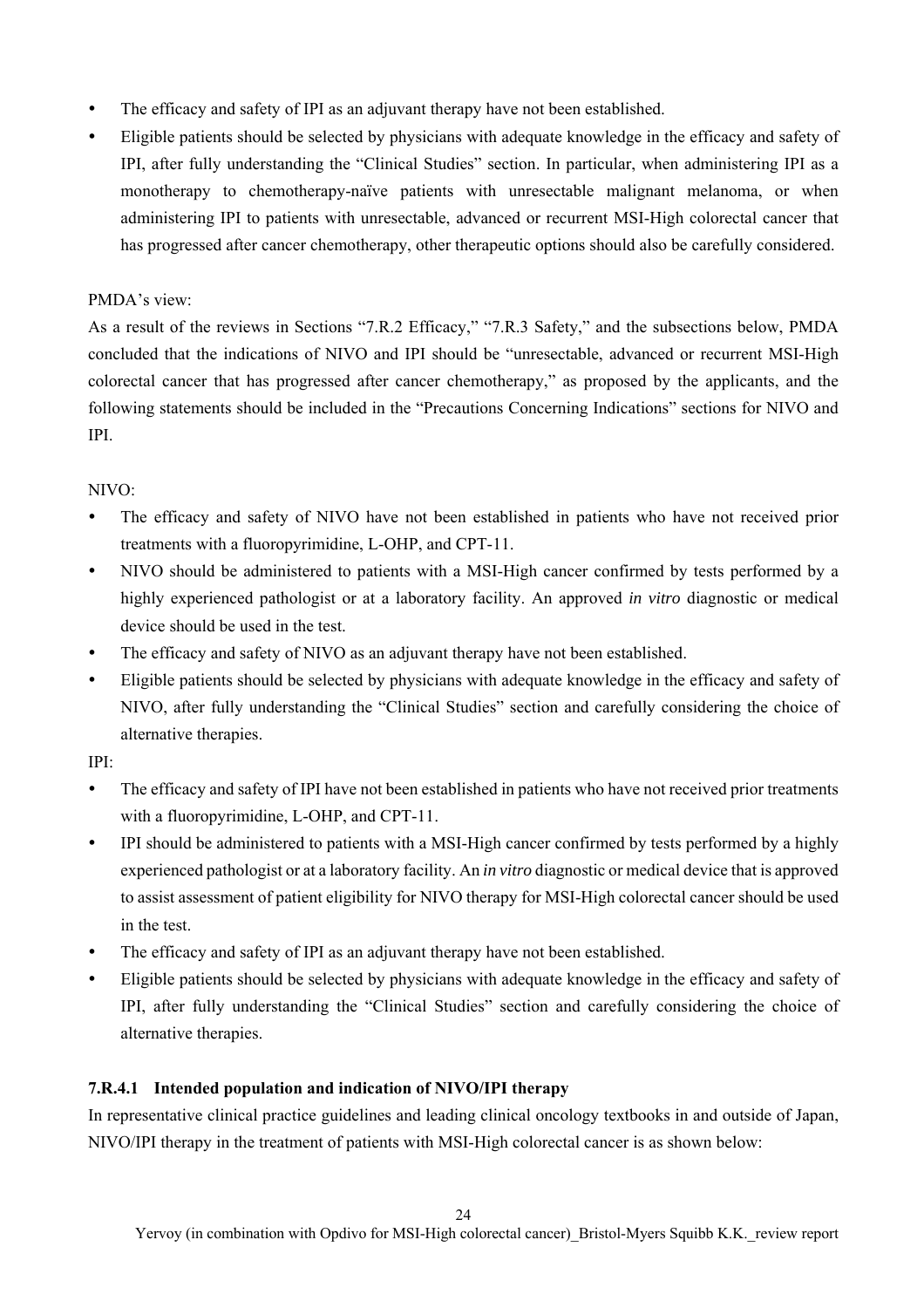Clinical practice guidelines

- NCCN guidelines (colon cancer) (v.4, 2020):
	- $\triangleright$  The use of NIVO/IPI is recommended for the second- or third-line treatment of unresectable, advanced or recurrent dMMR or MSI-High colon cancer.
- NCCN guidelines (rectal cancer) (v.6, 2020):
	- $\triangleright$  The use of NIVO/IPI is recommended for the second- or third-line treatment of unresectable, advanced or recurrent dMMR or MSI-High rectal cancer.

The applicants' explanation about the intended population of NIVO/IPI therapy in the present application for partial change, based on the results of Study 142:

In Study 142 in patients with ≥1 prior chemotherapies, NIVO/IPI therapy was administered to (a) 40 patients who had received 1 prior chemotherapy and (b) 82 patients who had received treatments with a fluoropyrimidine, L-OHP, and CPT-11. The investigator-assessed overall response rates [95% CIs] in patient populations (a) and (b) were  $57.5$  [40.9, 73.0]% and  $52.4$  [41.1, 63.6]%, respectively, both of which were higher than the overall response rates with existing second-line or subsequent treatments for unresectable, advanced or recurrent colorectal cancer [see Section 7.R.2.1]. These results suggest that NIVO/IPI therapy can be recommended as an option for the second-line or subsequent treatment of MSI-High colorectal cancer that has progressed after chemotherapy. The clinical usefulness of NIVO/IPI therapy as a first- or second-line treatment for MSI-High colorectal cancer will continue to be evaluated in an ongoing open-label, randomized, global phase IIIb study, aiming to evaluate the efficacy and safety of NIVO administered alone or in combination with IPI in chemotherapy-naïve or -treated patients with unresectable, advanced or recurrent MSI-High colorectal cancer (Study CA2098HW; target sample size, 494 patients). Available results from the study will be promptly communicated to healthcare professionals, and the necessities of application for partial change or changes in the precautionary statements in the package inserts, etc. will be considered.

Despite the above explanation, the applicant proposed the indications of NIVO and IPI as "unresectable, advanced or recurrent MSI-High colorectal cancer that has progressed after cancer chemotherapy," and to include the following cautionary statements in the "Precautions Concerning Indications" sections, in view of the absence of data from clinical studies comparing NIVO/IPI therapy with standard second-line treatments.

#### NIVO:

- The efficacy and safety of NIVO have not been established in patients who have not received prior treatments with a fluoropyrimidine, L-OHP, and CPT-11.
- NIVO should be administered to patients with a MSI-High cancer confirmed by tests performed by a highly experienced pathologist or at a laboratory facility. An approved *in vitro* diagnostic should be used in the test.
- The efficacy and safety of NIVO as an adjuvant therapy have not been established.
- Eligible patients should be selected by physicians with adequate knowledge in the efficacy and safety of NIVO, after fully understanding the "Clinical Studies" section and carefully considering the choice of alternative therapies.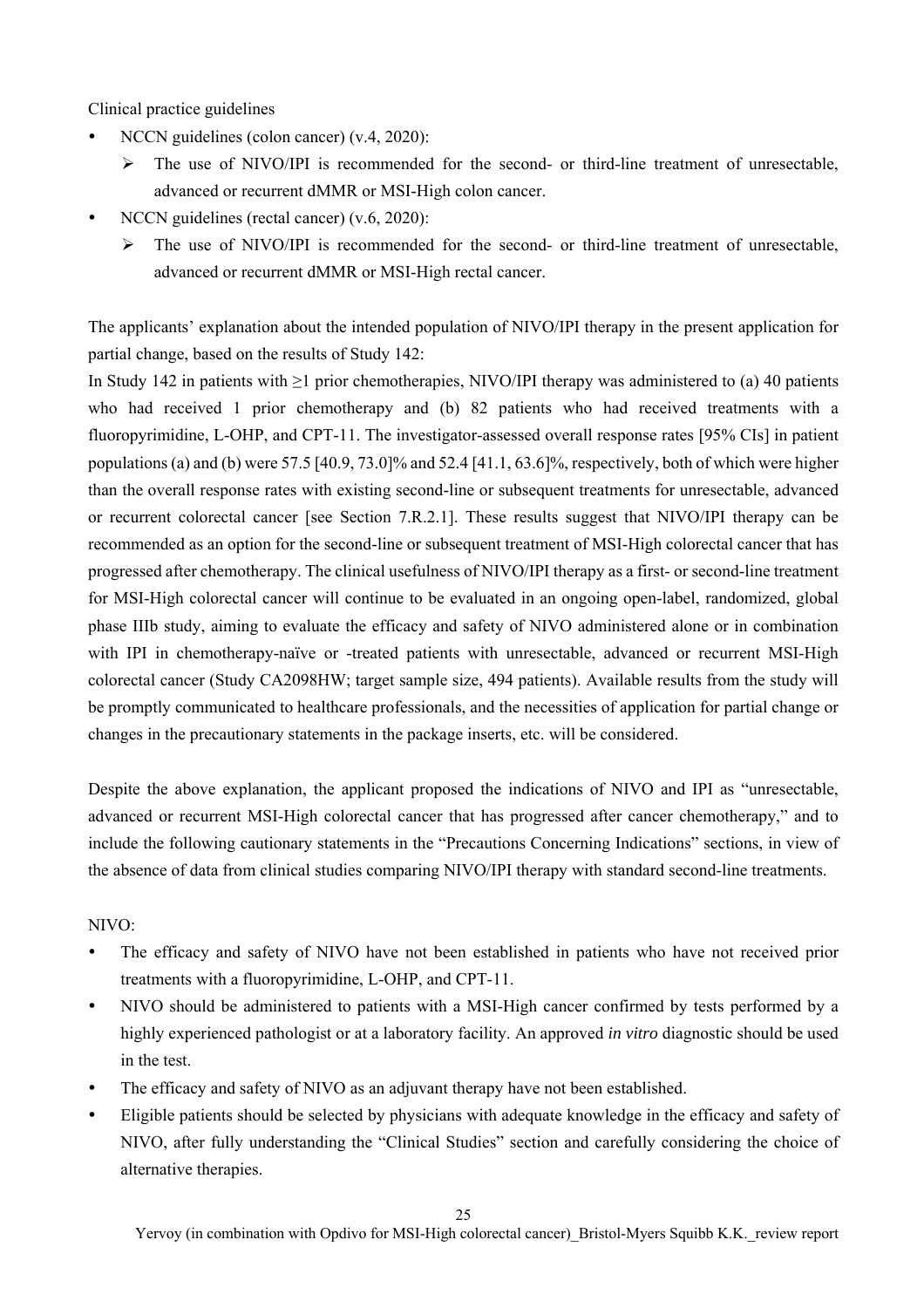IPI:

- The efficacy and safety of IPI have not been established in patients who have not received prior treatments with a fluoropyrimidine, L-OHP, and CPT-11.
- IPI should be administered to patients with a MSI-High cancer confirmed by tests performed by a highly experienced pathologist or at a laboratory facility. An approved *in vitro* diagnostic should be used in the test.
- The efficacy and safety of IPI as an adjuvant therapy have not been established.
- Eligible patients should be selected by physicians with adequate knowledge in the efficacy and safety of IPI, after fully understanding the "Clinical Studies" section. In particular, when administering IPI as a monotherapy to chemotherapy-naïve patients with unresectable malignant melanoma, or when administering IPI to patients with unresectable, advanced or recurrent MSI-High colorectal cancer that has progressed after cancer chemotherapy, other therapeutic options should also be carefully considered.

Because no clinical study data are available on the efficacy and safety of NIVO/IPI therapy, as compared with the currently approved therapies for unresectable, advanced or recurrent MSI-High colorectal cancer that has progressed after cancer chemotherapy (i.e., NIVO monotherapy and pembrolizumab), there are no clear standards for when to choose NIVO/IPI therapy, NIVO monotherapy, or pembrolizumab, at present. The choice of regimen should be made on a patient-by-patient basis according to their condition, with a good understanding of the efficacy and safety of each therapy.

#### PMDA's view:

PMDA accepted the applicants' explanation, and concluded that selection of NIVO/IPI therapy could not be recommended over standard treatments with a fluoropyrimidine, L-OHP, and CPT-11 for chemotherapy-naïve patients with unresectable, advanced or recurrent MSI-High colorectal cancer, due to absence of data from confirmatory studies evaluating the efficacy and safety of NIVO/IPI therapy for MSI-High colorectal cancer, and for other reasons. The "Precautions Concerning Indications" sections for NIVO and IPI should thus include a statement that the efficacy and safety of NIVO/IPI therapy have not been established in patients who have not received prior treatments with a fluoropyrimidine, L-OHP, and CPT-11, as the applicants have proposed to clarify that NIVO/IPI therapy is intended for patients who have received all standard treatments with a fluoropyrimidine, L-OHP, and CPT-11.

Furthermore, the efficacy of NIVO/IPI therapy was primarily evaluated based on overall response rate results, not on survival benefit data, for the present application for partial change. Thus, the "Precautions Concerning Indications" sections should advise to carefully consider the choice of alternative therapies before deciding to initiate NIVO/IPI therapy, as proposed by the applicants. In addition, the approved companion diagnostic for NIVO, "MSI test kit (FALCO)," should be used to select eligible patients for NIVO/IPI therapy, and this should be stated in the "Precautions Concerning Indications" section for IPI.

On the basis of the above, PMDA concluded that the indications of NIVO and IPI should be "unresectable, advanced or recurrent MSI-High colorectal cancer that has progressed after cancer chemotherapy," as proposed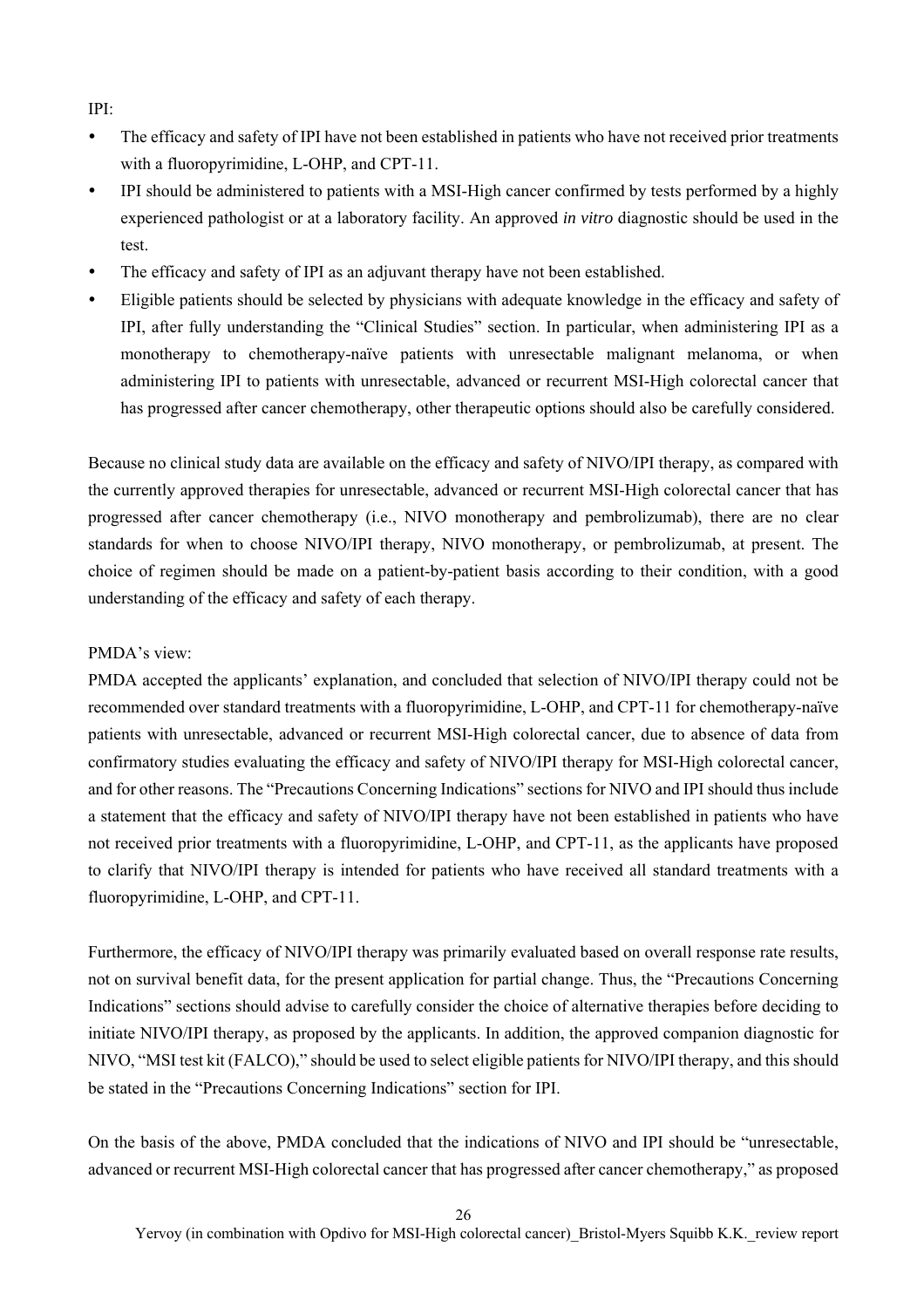by the applicants, and that the following cautionary statements should be included in the "Precautions Concerning Indications" sections for NIVO and IPI.

NIVO:

- The efficacy and safety of NIVO have not been established in patients who have not received prior treatments with a fluoropyrimidine, L-OHP, and CPT-11.
- NIVO should be administered to patients with a MSI-High cancer confirmed by tests performed by a highly experienced pathologist or at a laboratory facility. An approved *in vitro* diagnostic or medical device should be used in the test.
- The efficacy and safety of NIVO as an adjuvant therapy have not been established.
- Eligible patients should be selected by physicians with adequate knowledge in the efficacy and safety of NIVO, after fully understanding the "Clinical Studies" section and carefully considering the choice of alternative therapies.

IPI:

- The efficacy and safety of IPI have not been established in patients who have not received prior treatments with a fluoropyrimidine, L-OHP, and CPT-11.
- IPI should be administered to patients with a MSI-High cancer confirmed by tests performed by a highly experienced pathologist or at a laboratory facility. An *in vitro* diagnostic or medical device that is approved to assist assessment of patient eligibility for NIVO therapy for MSI-High colorectal cancer should be used in the test.
- The efficacy and safety of IPI as an adjuvant therapy have not been established.
- Eligible patients should be selected by physicians with adequate knowledge in the efficacy and safety of IPI, after fully understanding the "Clinical Studies" section and carefully considering the choice of alternative therapies.

# **7.R.4.2 Efficacy and safety of NIVO/IPI therapy by PD-L1 expression status, and its intended population**

NIVO is an antibody against human PD-1. PMDA asked the applicants to explain the efficacy and safety of NIVO/IPI therapy by the expression status of PD-L1, a ligand of PD-1, and to identify the intended population of NIVO/IPI therapy.

The applicants' explanation:

 $\overline{\phantom{a}}$ 

In Study 142, PD-L1 expression status<sup>9)</sup> in tumor tissue samples was assessed using the "PD-L1 IHC 28-8" pharmDx assay 'Dako' (Dako Japan Co., Ltd.)," and the (a) efficacy and (b) safety of NIVO/IPI therapy were evaluated by PD-L1 expression status in patients who had evaluable PD-L1 data.

<sup>9)</sup> Percentage of tumor cells with PD-L1 in tumor tissue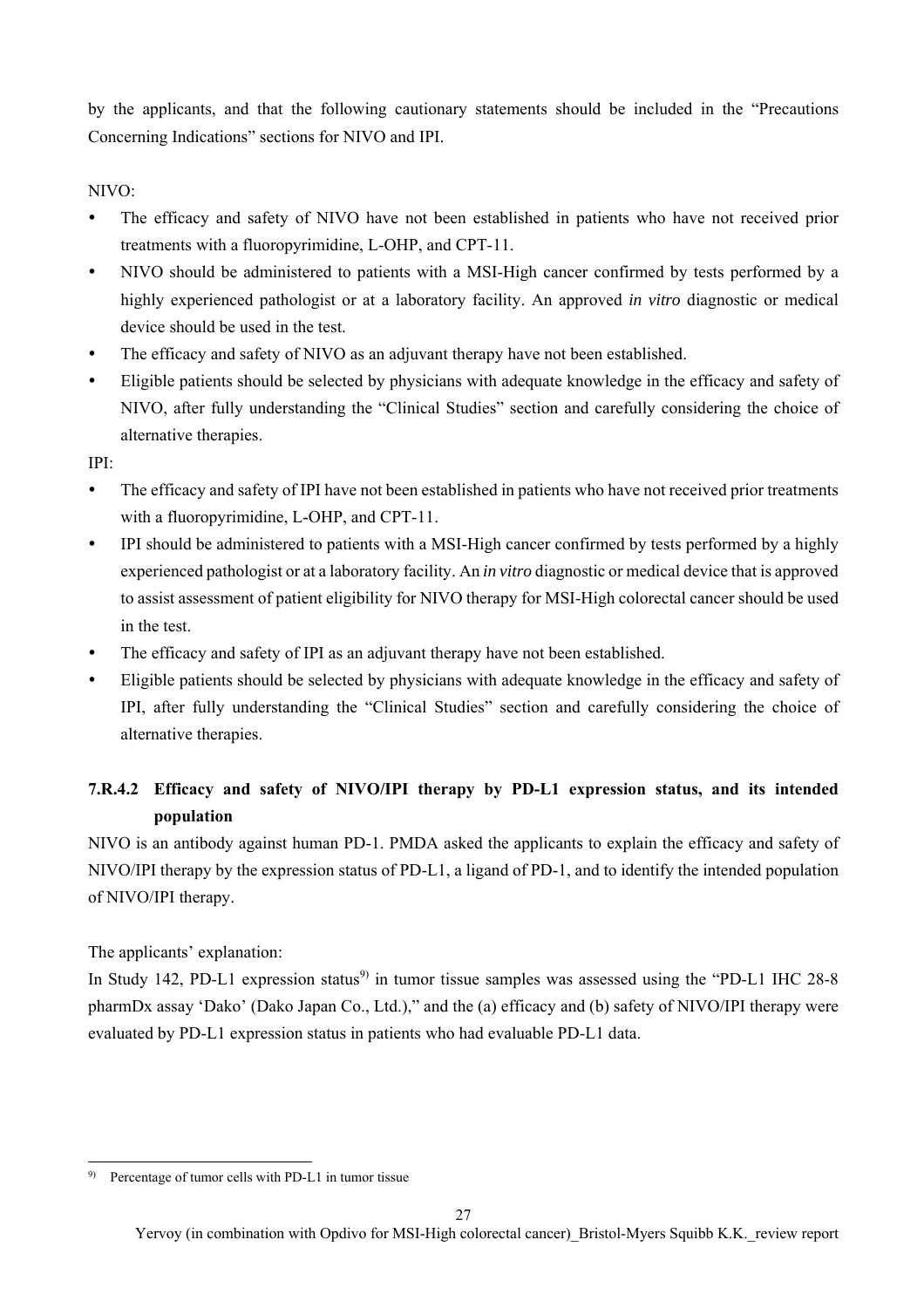### (a) Efficacy

Table 7 shows the investigator-assessed overall response rates by PD-L1 expression status (cutoff values, 1% and 5%) in patients with evaluable PD-L1 data.

At both cutoff values, the overall response rates with NIVO/IPI therapy were higher than study results with the existing treatments, including NIVO monotherapy [see Section 7.R.2.1], in both the PD-L1-positive and negative populations. The efficacy of NIVO/IPI therapy is expected based on these available data, regardless of PD-L1 expression status.

| Percentage of cells            |               | Overall response rate |
|--------------------------------|---------------|-----------------------|
| with PD-L1                     | Responders/N  | $[95\%CI*](\%)$       |
| $<1\%$                         | 34/65         | 52.3 [39.5, 64.9]     |
| $>1\%$                         | 14/26         | 53.8 [33.4, 73.4]     |
| $< 5\%$                        | 37/77         | 48.1 [36.5, 59.7]     |
| $>5\%$                         | 11/14         | 78.6 [49.2, 95.3]     |
| $\sim$ $\sim$ $\sim$<br>$\sim$ | $\sim$ $\sim$ |                       |

|  |  | Table 7. Efficacy by PD-L1 expression status (Study 142) |  |  |
|--|--|----------------------------------------------------------|--|--|
|  |  |                                                          |  |  |

\* Clopper-Pearson method

### (b) Safety

The incidences of adverse events of any grade in patients with <1% PD-L1 and those with ≥1% PD-L1 were 98.5% and 100%, respectively. The respective incidences of Grade ≥3 adverse events were 63.1% and 50.0%, while the incidences of serious adverse events were 50.8% and 38.5%. The incidences of adverse events of any grade in patients with  $\leq 5\%$  PD-L1 and those with  $\geq 5\%$  PD-L1 were 98.7% and 100%, respectively. The respective incidences of Grade ≥3 adverse events were 62.3% and 42.9%, while the incidences of serious adverse events were 48.1% and 42.9%.

The safety of NIVO/IPI therapy did not clearly differ between PD-L1-positive and -negative populations at both cutoff values, suggesting that NIVO/IPI therapy is tolerable, regardless of PD-L1 expression status.

The results described in the above (a) and (b) indicate that response to NIVO/IPI therapy in patients with MSI-High colorectal cancer is independent of PD-L1 expression status.

On the bases of the above, when administering NIVO/IPI therapy to chemotherapy-treated patients with unresectable, advanced or recurrent MSI-High colorectal cancer, it is not necessary to specify the intended population based on PD-L1 expression status.

#### PMDA's view:

PMDA accepted the applicants' explanation, in general. However, the applicants should continue to collect information on possible predictors of response to NIVO/IPI therapy, other than PD-L1 expression, and appropriately communicate new findings to healthcare professionals.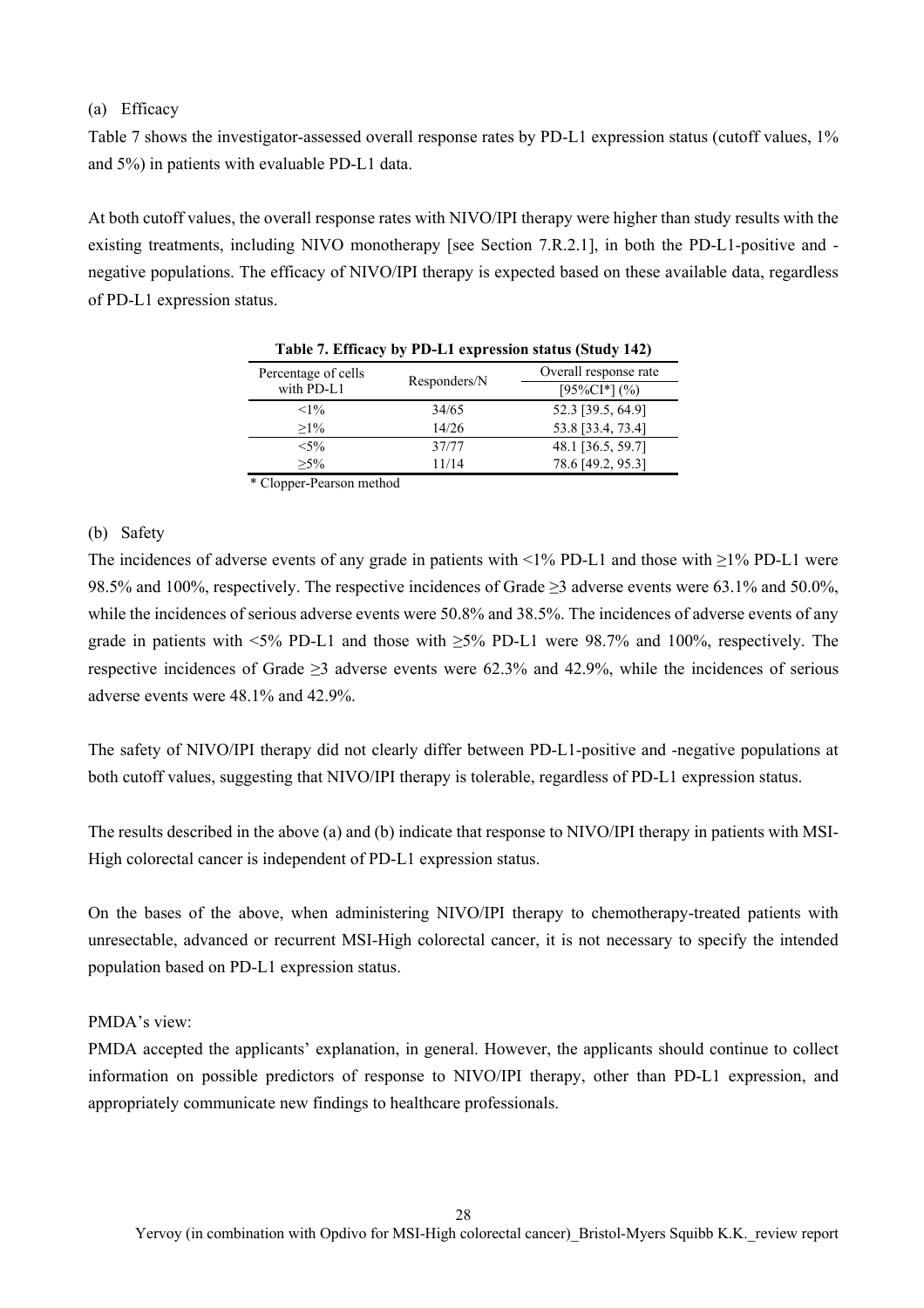### **7.R.5 Dosage and administration**

The present application for partial changes have proposed the "Dosage and Administration" and "Precautions Concerning Dosage and Administration" sections for NIVO and IPI, as presented in the table below, based on the submitted results of clinical pharmacology studies and data on MSI-High colorectal cancer. (Underlines have been added to the approved statements.)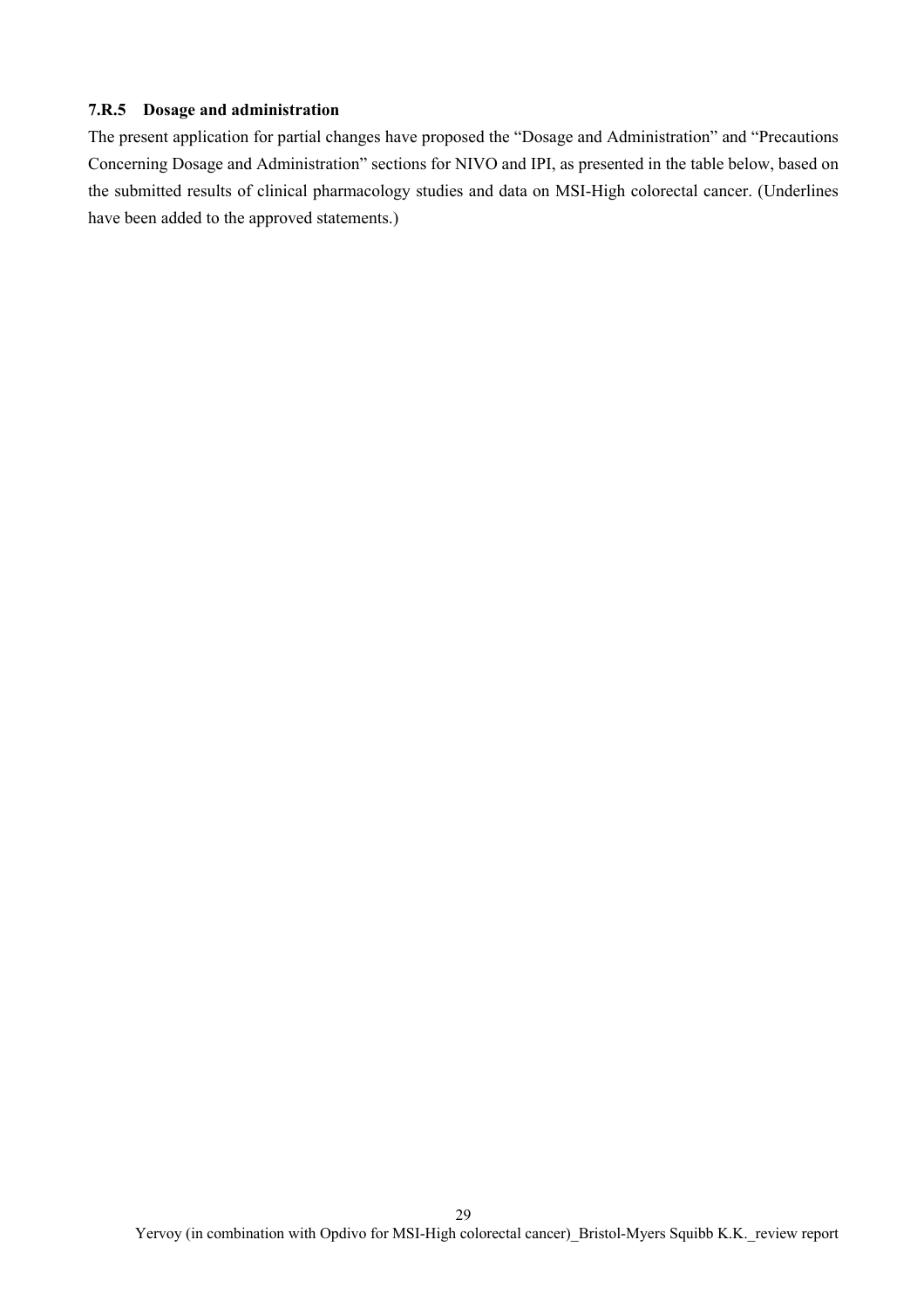|             | Dosage and administration                                                                                                                                                                                                                                                                                                                                                                                                                                                                                                                                                                                                                                                                                                                                                                                                                                                                                                                                                                                                                                                                                                                                                                                                                                                                                                                                                                                                                                                                                                                                                                                                                                                                                                                                                                                                                                                                                                                                                                                                                                                                                                                                                                                                                                                    | Precautions concerning dosage and administration                                                                                                                                                                                                                                                                                                                                                                                                                                                                                                                                                                                                                                                                                                                                                                                                                                                                                                                                                                                                                                                                                                                                                                                                                                                                                                                                                                                                                                                                                                                                                                                                                                                                                                                                                                                                                                                         |
|-------------|------------------------------------------------------------------------------------------------------------------------------------------------------------------------------------------------------------------------------------------------------------------------------------------------------------------------------------------------------------------------------------------------------------------------------------------------------------------------------------------------------------------------------------------------------------------------------------------------------------------------------------------------------------------------------------------------------------------------------------------------------------------------------------------------------------------------------------------------------------------------------------------------------------------------------------------------------------------------------------------------------------------------------------------------------------------------------------------------------------------------------------------------------------------------------------------------------------------------------------------------------------------------------------------------------------------------------------------------------------------------------------------------------------------------------------------------------------------------------------------------------------------------------------------------------------------------------------------------------------------------------------------------------------------------------------------------------------------------------------------------------------------------------------------------------------------------------------------------------------------------------------------------------------------------------------------------------------------------------------------------------------------------------------------------------------------------------------------------------------------------------------------------------------------------------------------------------------------------------------------------------------------------------|----------------------------------------------------------------------------------------------------------------------------------------------------------------------------------------------------------------------------------------------------------------------------------------------------------------------------------------------------------------------------------------------------------------------------------------------------------------------------------------------------------------------------------------------------------------------------------------------------------------------------------------------------------------------------------------------------------------------------------------------------------------------------------------------------------------------------------------------------------------------------------------------------------------------------------------------------------------------------------------------------------------------------------------------------------------------------------------------------------------------------------------------------------------------------------------------------------------------------------------------------------------------------------------------------------------------------------------------------------------------------------------------------------------------------------------------------------------------------------------------------------------------------------------------------------------------------------------------------------------------------------------------------------------------------------------------------------------------------------------------------------------------------------------------------------------------------------------------------------------------------------------------------------|
|             | Malignant melanoma:<br>• The usual adult dosage of NIVO is 240 mg administered as an<br>intravenous infusion every 2 weeks or 480 mg administered as                                                                                                                                                                                                                                                                                                                                                                                                                                                                                                                                                                                                                                                                                                                                                                                                                                                                                                                                                                                                                                                                                                                                                                                                                                                                                                                                                                                                                                                                                                                                                                                                                                                                                                                                                                                                                                                                                                                                                                                                                                                                                                                         | All indications:<br>$\cdot$ NIVO should be administered intravenously over $\geq$ 30 minutes.<br>Unresectable or metastatic RCC:                                                                                                                                                                                                                                                                                                                                                                                                                                                                                                                                                                                                                                                                                                                                                                                                                                                                                                                                                                                                                                                                                                                                                                                                                                                                                                                                                                                                                                                                                                                                                                                                                                                                                                                                                                         |
| <b>NIVO</b> | an intravenous infusion every 4 weeks. For the adjuvant therapy<br>of malignant melanoma, the maximum duration of treatment is<br>12 months.<br>In combination therapy with IPI for unresectable malignant<br>melanoma, the usual adult dosage of NIVO is 80 mg<br>administered as an intravenous infusion every 3 weeks for 4<br>doses, followed by 240 mg as an intravenous infusion every 2<br>weeks or 480 mg as an intravenous infusion every 4 weeks.<br>Unresectable or metastatic RCC:<br>• The usual adult dosage of NIVO is 240 mg administered as an<br>intravenous infusion every 2 weeks or 480 mg administered as<br>an intravenous infusion every 4 weeks.<br>When administered in combination with IPI to chemotherapy-<br>naïve patients with unresectable or metastatic RCC, the usual<br>adult dosage of NIVO is 240 mg administered as an intravenous<br>infusion every 3 weeks for 4 doses, followed by 240 mg as an<br>intravenous infusion every 2 weeks or 480 mg as an intravenous<br>infusion every 4 weeks.<br>Unresectable, advanced or recurrent MSI-High colorectal cancer<br>that has progressed after cancer chemotherapy:<br>• The usual adult dosage of NIVO is 240 mg administered as an<br>intravenous infusion every 2 weeks or 480 mg administered as<br>an intravenous infusion every 4 weeks.<br>When administered in combination with IPI, the usual adult<br>dosage of NIVO is 240 mg administered as an intravenous<br>infusion every 3 weeks for 4 doses, followed by 240 mg as an<br>intravenous infusion every 2 weeks or 480 mg as an intravenous<br>infusion every 4 weeks.<br>Unresectable, advanced or recurrent NSCLC, relapsed or<br>refractory cHL, recurrent or metastatic head and neck cancer,<br>unresectable, advanced or recurrent gastric cancer that has<br>progressed after cancer chemotherapy, unresectable, advanced or<br>recurrent malignant pleural mesothelioma that has progressed<br>after cancer chemotherapy, or unresectable, advanced or recurrent<br>esophageal cancer that has progressed after cancer chemotherapy:<br>• The usual adult dosage of NIVO is 240 mg administered as an<br>intravenous infusion every 2 weeks or 480 mg administered as<br>an intravenous infusion every 4 weeks. | • The efficacy and safety of NIVO monotherapy have not been<br>established in chemotherapy-naïve patients or patients who have<br>received cytokine therapy as the only prior treatment.<br>Unresectable, advanced or recurrent MSI-High colorectal cancer<br>that has progressed after cancer chemotherapy:<br>· The dosage regimen of NIVO should be chosen based on a good<br>understanding of the efficacy and safety of NIVO, after being<br>familiar with the "Clinical Studies" section.<br>Unresectable, advanced or recurrent NSCLC, relapsed or refractory<br>cHL, recurrent or metastatic head and neck cancer, unresectable,<br>advanced or recurrent gastric cancer that has progressed after<br>cancer chemotherapy, unresectable, advanced or recurrent<br>malignant pleural mesothelioma that has progressed after cancer<br>chemotherapy, or unresectable, advanced or recurrent esophageal<br>cancer that has progressed after cancer chemotherapy:<br>· The efficacy and safety of NIVO in combination with other<br>antineoplastic drugs have not been established.<br>Malignant melanoma:<br>. When administered in combination with IPI to patients with<br>unresectable malignant melanoma, the necessity of the<br>combination therapy should be carefully determined based on a<br>careful review of the "Clinical Studies" section, particularly<br>regarding the characteristics, such as prior treatments, of patients<br>enrolled in clinical studies, and a thorough understanding of the<br>efficacy and safety of NIVO. The add-on effect of IPI to NIVO<br>on survival prolongation tends to differ according to the<br>percentage of tumor cells expressing PD-L1 (PD-L1 expression<br>rate). In patients who have been confirmed to have a high PD-L1<br>expression rate, NIVO monotherapy should also be carefully<br>considered before initiating NIVO/IPI therapy. |
| <b>IPI</b>  | Unresectable malignant melanoma:<br>· The usual adult dosage is 3 mg/kg (body weight) of IPI<br>administered intravenously every 3 weeks for a total of 4 doses.<br>IPI should not be used in combination with antineoplastic agents<br>other than NIVO.<br>Unresectable or metastatic RCC, or unresectable, advanced or<br>recurrent MSI-High colorectal cancer that has progressed after<br>cancer chemotherapy:<br>· In combination therapy with NIVO, the usual adult dosage is 1<br>mg/kg (body weight) of IPI administered intravenously every 3<br>weeks for a total of 4 doses.                                                                                                                                                                                                                                                                                                                                                                                                                                                                                                                                                                                                                                                                                                                                                                                                                                                                                                                                                                                                                                                                                                                                                                                                                                                                                                                                                                                                                                                                                                                                                                                                                                                                                      | All indications:<br>• The criteria for interruption or discontinuation of treatment in the<br>event of adverse reactions (omitted, since they are identical to<br>those at the previous approval)<br>Unresectable malignant melanoma:<br>. When administered in combination with NIVO, the necessity of<br>the combination therapy should be carefully determined based on<br>a careful review of the "Clinical Studies" section, particularly<br>regarding the characteristics, such as prior treatments, of patients<br>enrolled in the clinical studies, and a thorough understanding of<br>the efficacy and safety of IPI. The add-on effect of IPI to NIVO<br>on survival prolongation tends to differ according to the<br>percentage of tumor cells expressing PDL1 (PD-L1 expression<br>rate). In patients who have been confirmed to have a high PD-L1<br>expression rate, NIVO monotherapy should also be carefully<br>considered before initiating NIVO/IPI therapy.<br>• IPI should be administered intravenously over 90 minutes.<br>Unresectable or metastatic RCC, or unresectable, advanced or<br>recurrent MSI-High colorectal cancer that has progressed after<br>cancer chemotherapy:<br>· IPI should be administered intravenously over 30 minutes.                                                                                                                                                                                                                                                                                                                                                                                                                                                                                                                                                                                                                                   |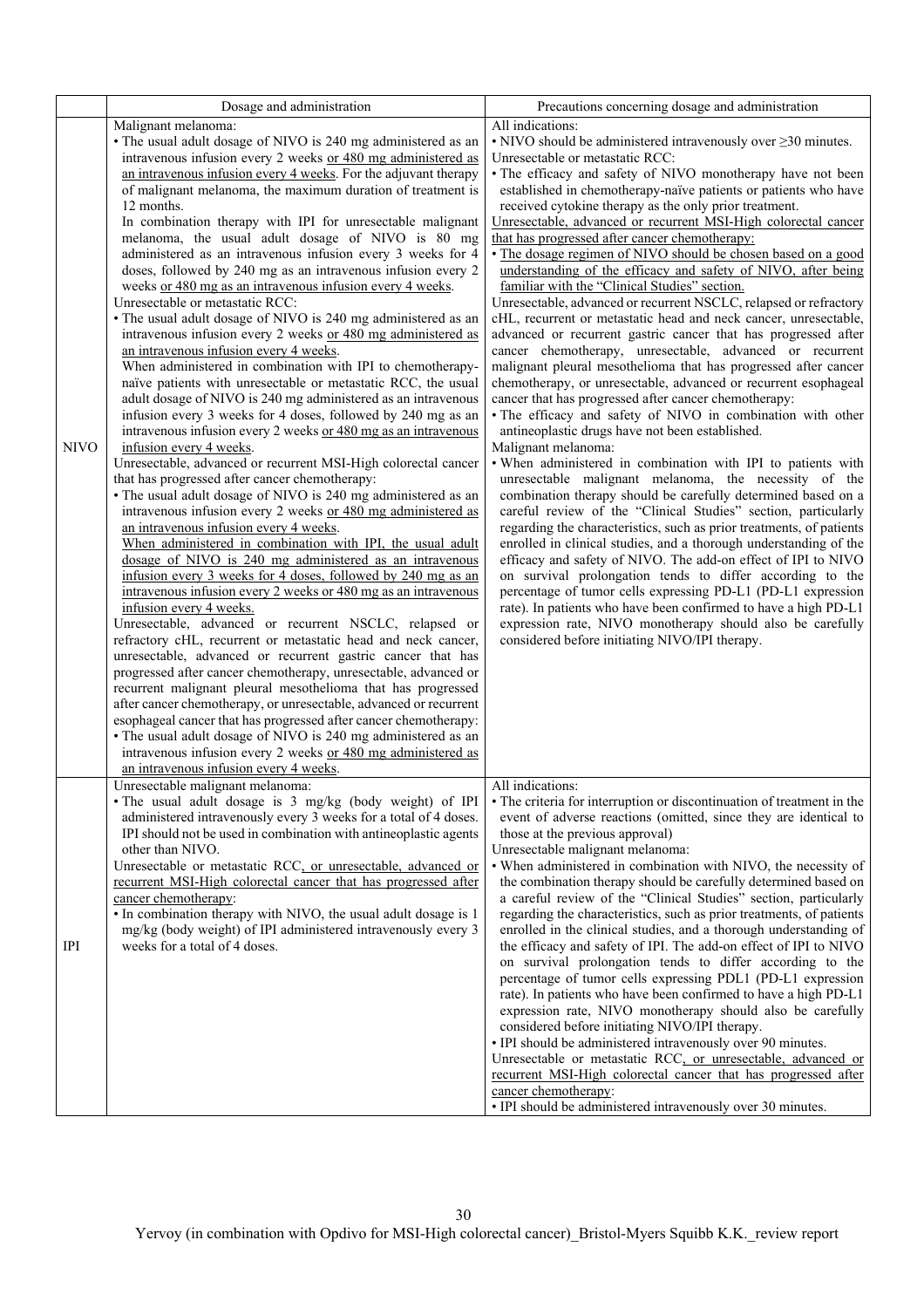As a result of the discussions described in Sections "7.R.2 Efficacy," "7.R.3 Safety," and "7.R.4 Clinical positioning and indication," as well as the subsection below [Section 7.R.5.1], the "Dosage and Administration" and "Precautions Concerning Dosage and Administration" sections for NIVO and IPI should be set or modified as presented in the table below. (Underlines have been added to the approved statements.)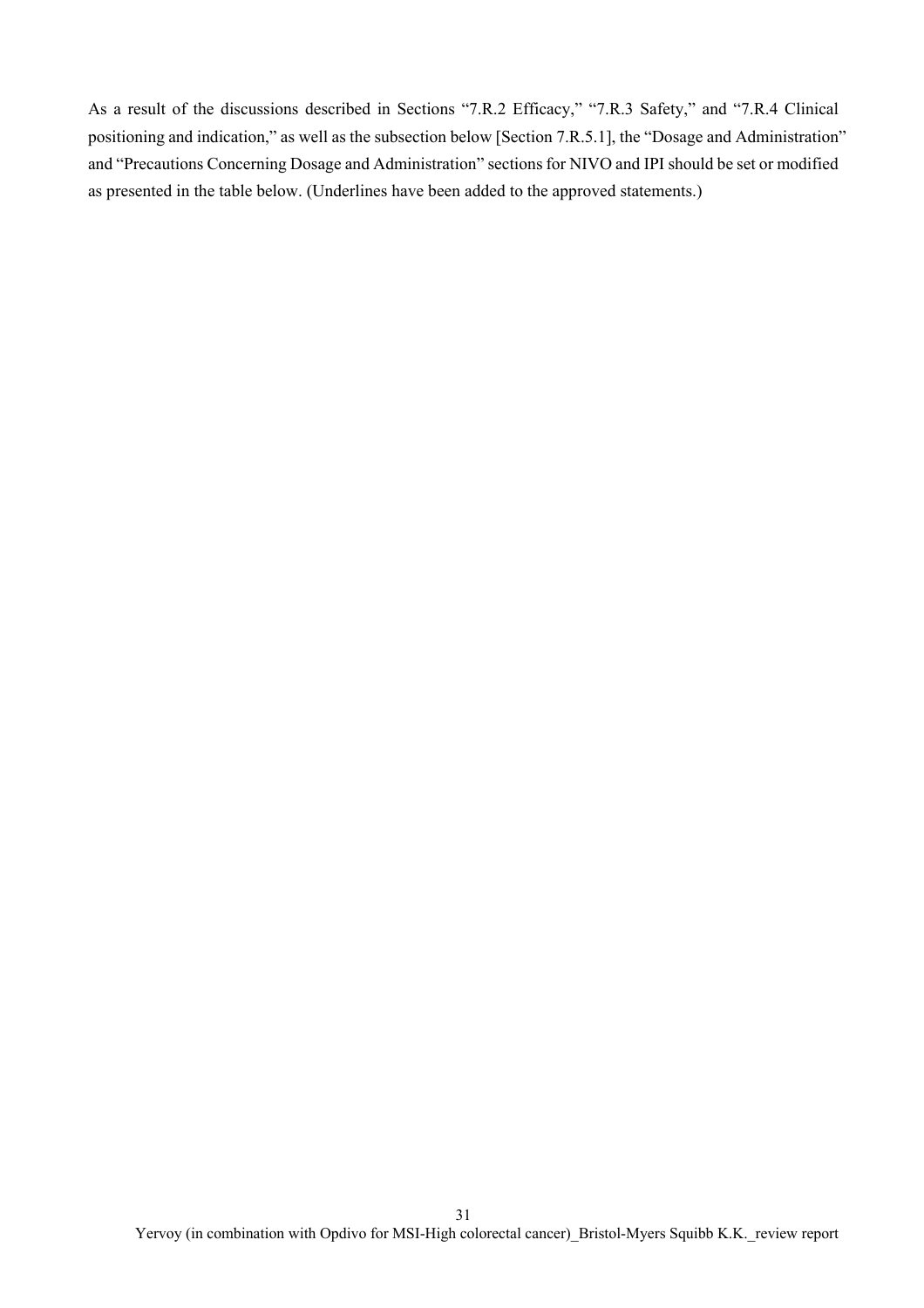|             | Dosage and administration                                                                                                                                                                                                                                                                                                                                                                                                                                                                                                                                                                                                                                                                                                                                                                                                                                                                                                                                                                                                                                                                                                                                                                                                                                                                                                                                                                                                                                                                                                                                                                                                                                                                                                                                                                                                                                                                                                                                                                                                                                                                                                                                                                                                                                                                                                                                                                                                              | Precautions concerning dosage and administration                                                                                                                                                                                                                                                                                                                                                                                                                                                                                                                                                                                                                                                                                                                                                                                                                                                                                                                                                                                                                                                                                                                                                                                                                                                                                                                                                                                                                                                                                                                                                                                                                                                                                                                               |
|-------------|----------------------------------------------------------------------------------------------------------------------------------------------------------------------------------------------------------------------------------------------------------------------------------------------------------------------------------------------------------------------------------------------------------------------------------------------------------------------------------------------------------------------------------------------------------------------------------------------------------------------------------------------------------------------------------------------------------------------------------------------------------------------------------------------------------------------------------------------------------------------------------------------------------------------------------------------------------------------------------------------------------------------------------------------------------------------------------------------------------------------------------------------------------------------------------------------------------------------------------------------------------------------------------------------------------------------------------------------------------------------------------------------------------------------------------------------------------------------------------------------------------------------------------------------------------------------------------------------------------------------------------------------------------------------------------------------------------------------------------------------------------------------------------------------------------------------------------------------------------------------------------------------------------------------------------------------------------------------------------------------------------------------------------------------------------------------------------------------------------------------------------------------------------------------------------------------------------------------------------------------------------------------------------------------------------------------------------------------------------------------------------------------------------------------------------------|--------------------------------------------------------------------------------------------------------------------------------------------------------------------------------------------------------------------------------------------------------------------------------------------------------------------------------------------------------------------------------------------------------------------------------------------------------------------------------------------------------------------------------------------------------------------------------------------------------------------------------------------------------------------------------------------------------------------------------------------------------------------------------------------------------------------------------------------------------------------------------------------------------------------------------------------------------------------------------------------------------------------------------------------------------------------------------------------------------------------------------------------------------------------------------------------------------------------------------------------------------------------------------------------------------------------------------------------------------------------------------------------------------------------------------------------------------------------------------------------------------------------------------------------------------------------------------------------------------------------------------------------------------------------------------------------------------------------------------------------------------------------------------|
| <b>NIVO</b> | Malignant melanoma:<br>• The usual adult dosage of NIVO is 240 mg administered as an<br>intravenous infusion every 2 weeks or 480 mg administered as<br>an intravenous infusion every 4 weeks. For the adjuvant therapy<br>of malignant melanoma, the maximum duration of treatment is<br>12 months.<br>In combination therapy with IPI for unresectable malignant<br>melanoma, the usual adult dosage of NIVO is 80 mg<br>administered as an intravenous infusion every 3 weeks for 4<br>doses, followed by 240 mg as an intravenous infusion every 2<br>weeks or 480 mg as an intravenous infusion every 4 weeks.<br>Unresectable or metastatic RCC:<br>• The usual adult dosage of NIVO is 240 mg administered as an<br>intravenous infusion every 2 weeks or 480 mg administered as<br>an intravenous infusion every 4 weeks.<br>. When administered in combination with IPI to chemotherapy-<br>naïve patients with unresectable or metastatic RCC, the usual<br>adult dosage of NIVO is 240 mg administered as an intravenous<br>infusion every 3 weeks for 4 doses, followed by 240 mg as an<br>intravenous infusion every 2 weeks or 480 mg as an intravenous<br>infusion every 4 weeks.<br>Unresectable, advanced or recurrent MSI-High colorectal cancer<br>that has progressed after cancer chemotherapy:<br>• The usual adult dosage of NIVO is 240 mg administered as an<br>intravenous infusion every 2 weeks or 480 mg administered as<br>an intravenous infusion every 4 weeks.<br>When administered in combination with IPI, the usual adult<br>dosage of NIVO is 240 mg administered as an intravenous<br>infusion every 3 weeks for 4 doses, followed by 240 mg as an<br>intravenous infusion every 2 weeks or 480 mg as an intravenous<br>infusion every 4 weeks.<br>Unresectable, advanced or recurrent NSCLC, relapsed or<br>refractory cHL, recurrent or metastatic head and neck cancer,<br>unresectable, advanced or recurrent gastric cancer that has<br>progressed after cancer chemotherapy, unresectable, advanced or<br>recurrent malignant pleural mesothelioma that has progressed<br>after cancer chemotherapy, or unresectable, advanced or recurrent<br>esophageal cancer that has progressed after cancer chemotherapy:<br>• The usual adult dosage of NIVO is 240 mg administered as an<br>intravenous infusion every 2 weeks or 480 mg administered as<br>an intravenous infusion every 4 weeks. | All indications:<br>NIVO should be administered intravenously over $\geq$ 30 minutes.<br>$\bullet$<br>Unresectable or metastatic RCC:<br>$\bullet$<br>The efficacy and safety of NIVO monotherapy have not been<br>established in chemotherapy-naïve patients or patients who<br>have received cytokine therapy as the only prior treatment.<br>Unresectable, advanced or recurrent NSCLC, relapsed or refractory<br>cHL, recurrent or metastatic head and neck cancer, unresectable,<br>advanced or recurrent gastric cancer that has progressed after<br>cancer chemotherapy, unresectable, advanced or recurrent<br>malignant pleural mesothelioma that has progressed after cancer<br>chemotherapy, or unresectable, advanced or recurrent esophageal<br>cancer that has progressed after cancer chemotherapy:<br>The efficacy and safety of NIVO in combination with other<br>$\bullet$<br>antineoplastic drugs have not been established.<br>Malignant melanoma:<br>$\bullet$<br>When administered in combination with IPI to patients with<br>unresectable malignant melanoma, the necessity of the<br>combination therapy should be carefully determined based on<br>a careful review of the "Clinical Studies" section, particularly<br>regarding the characteristics, such as prior treatments, of<br>patients enrolled in clinical studies, and a thorough<br>understanding of the efficacy and safety of NIVO. The add-on<br>effect of IPI to NIVO on survival prolongation tends to differ<br>according to the percentage of tumor cells expressing PD-L1<br>(PD-L1 expression rate). In patients who have been confirmed<br>to have a high PD-L1 expression rate, NIVO monotherapy<br>should also be carefully considered before initiating NIVO/IPI<br>therapy. |
| <b>IPI</b>  | Unresectable malignant melanoma:<br>· The usual adult dosage is 3 mg/kg (body weight) of IPI<br>administered intravenously every 3 weeks for a total of 4 doses.<br>IPI should not be used in combination with antineoplastic agents<br>other than NIVO.<br>Unresectable or metastatic RCC, or unresectable, advanced or<br>recurrent MSI-High colorectal cancer that has progressed after<br>cancer chemotherapy:<br>· In combination therapy with NIVO, the usual adult dosage is 1<br>mg/kg (body weight) of IPI administered intravenously every 3<br>weeks for a total of 4 doses.                                                                                                                                                                                                                                                                                                                                                                                                                                                                                                                                                                                                                                                                                                                                                                                                                                                                                                                                                                                                                                                                                                                                                                                                                                                                                                                                                                                                                                                                                                                                                                                                                                                                                                                                                                                                                                                | All indications:<br>• The criteria for interruption or discontinuation of treatment in the<br>event of adverse reactions (omitted, since they are identical to<br>those at the previous approval)<br>Unresectable malignant melanoma:<br>. When administered in combination with NIVO, the necessity of<br>the combination therapy should be carefully determined based on<br>a careful review of the "Clinical Studies" section, particularly<br>regarding the characteristics, such as prior treatments, of patients<br>enrolled in the clinical studies and a thorough understanding of<br>the efficacy and safety of IPI. The add-on effect of IPI to NIVO<br>on survival prolongation tends to differ according to the<br>percentage of tumor cells expressing PDL1 (PD-L1 expression<br>rate). In patients who have been confirmed to have a high PD-L1<br>expression rate, NIVO monotherapy should also be carefully<br>considered before initiating NIVO/IPI therapy.<br>• IPI should be administered intravenously over 90 minutes.<br>Unresectable or metastatic RCC, or unresectable, advanced or<br>recurrent MSI-High colorectal cancer that has progressed after<br>cancer chemotherapy:<br>· IPI should be administered intravenously over 30 minutes.                                                                                                                                                                                                                                                                                                                                                                                                                                                                                                          |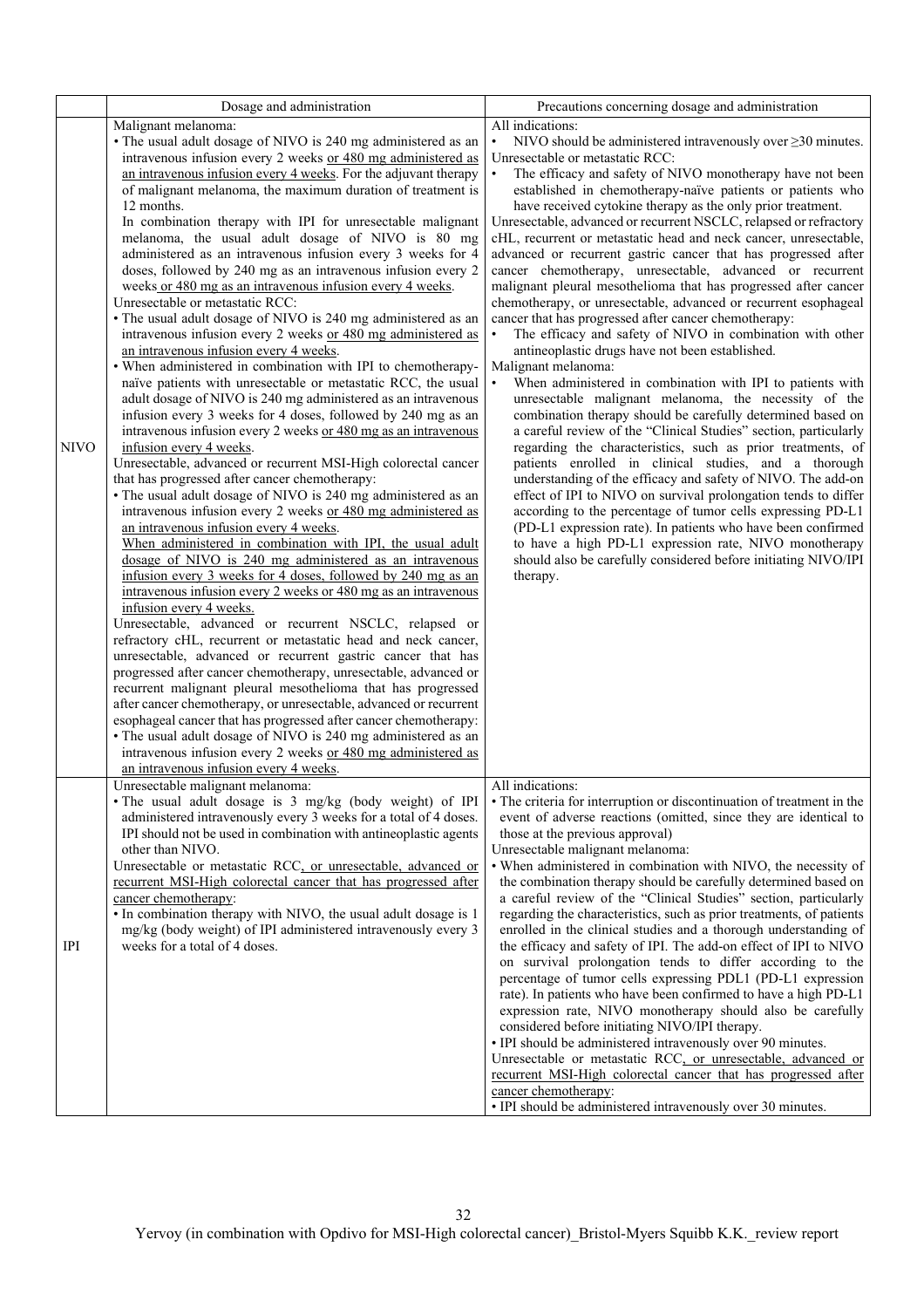### **7.R.5.1 Dosage and administration for NIVO and IPI**

The applicant's explanation about the dosage and administration of NIVO as a monotherapy:

In view of the following points and other findings, the dosage and administration of NIVO as a monotherapy for the approved indications should be updated to include an infusion regimen of 480 mg every 4 weeks, in addition to the approved infusion regimen of 240 mg every 2 weeks.

- Simulations using the PPK models and exposure-response models for NIVO predicted no clear differences in the efficacy or safety of NIVO between infusion regimen of 480 mg every 4 weeks and the approved regimen of 240 mg every 2 weeks [see Section 6.1].
- No clear differences have been found in the safety profiles of NIVO across the approved cancer types (see "Review Report for Opdivo Intravenous Infusion 20 mg, Opdivo Intravenous Infusion 100 mg, Opdivo Intravenous Infusion 240 mg, dated January 9, 2020"). This suggests that NIVO, also when administered at 480 mg every 4 weeks, is unlikely to show safety profiles that clearly differ across the cancer types.
- Extension of the dosing intervals of NIVO is expected to offer clinical benefits, such as a possible reduction in the burdens on patients and health professionals.

The applicants' explanation about the rationale for the proposed dosage and administration for MSI-High colorectal cancer, "NIVO 240 mg and IPI 1 mg/kg, intravenously administered every 3 weeks for 4 doses": In Study 142, the dosage regimen of NIVO/IPI therapy was determined to be "NIVO 3 mg/kg and IPI 1 mg/kg intravenously administered every 3 weeks for 4 doses each, followed by NIVO 3 mg/kg intravenously administered every 2 weeks," based on the results of a foreign phase I study (see "Review Report for Opdivo Intravenous Infusion 20 mg, Opdivo Intravenous Infusion 100 mg, Opdivo Intravenous Infusion 240 mg dated July 26, 2018") and other data. The results of the study showed the clinical usefulness of NIVO/IPI therapy for MSI-High colorectal cancer. Taking account of the study results, including the results of the PPK analyses for NIVO (see "Review Report for Opdivo Intravenous Infusion 20 mg, Opdivo Intravenous Infusion 100 mg, Opdivo Intravenous Infusion 240 mg dated July 26, 2018"), "NIVO 240 mg and IPI 1 mg/kg infused every 3 weeks for 4 doses each" has been proposed as the dosage and administration of NIVO/IPI therapy for MSI-High colorectal cancer.

Meanwhile, NIVO monotherapy or NIVO/IPI therapy should be chosen based on a good understanding of clinical study results and a consideration of individual patient condition, when NIVO is administered to patients with MSI-High colorectal cancer. Accordingly, the "Precautions Concerning Dosage and Administration" section for NIVO will contain the following precautionary statement.

 The dosage regimen of NIVO should be chosen based on a good understanding of the efficacy and safety of NIVO, after being familiar with the "Clinical Studies" section.

### PMDA's view:

PMDA accepted the applicant's explanation, in general. However, the precaution to choose the dosage regimen of NIVO based on a good understanding of the efficacy and safety of NIVO, after being familiar with the "Clinical Studies" section is not a matter of special note, and is unnecessary to be included in the "Precautions Concerning Dosage and Administration" section.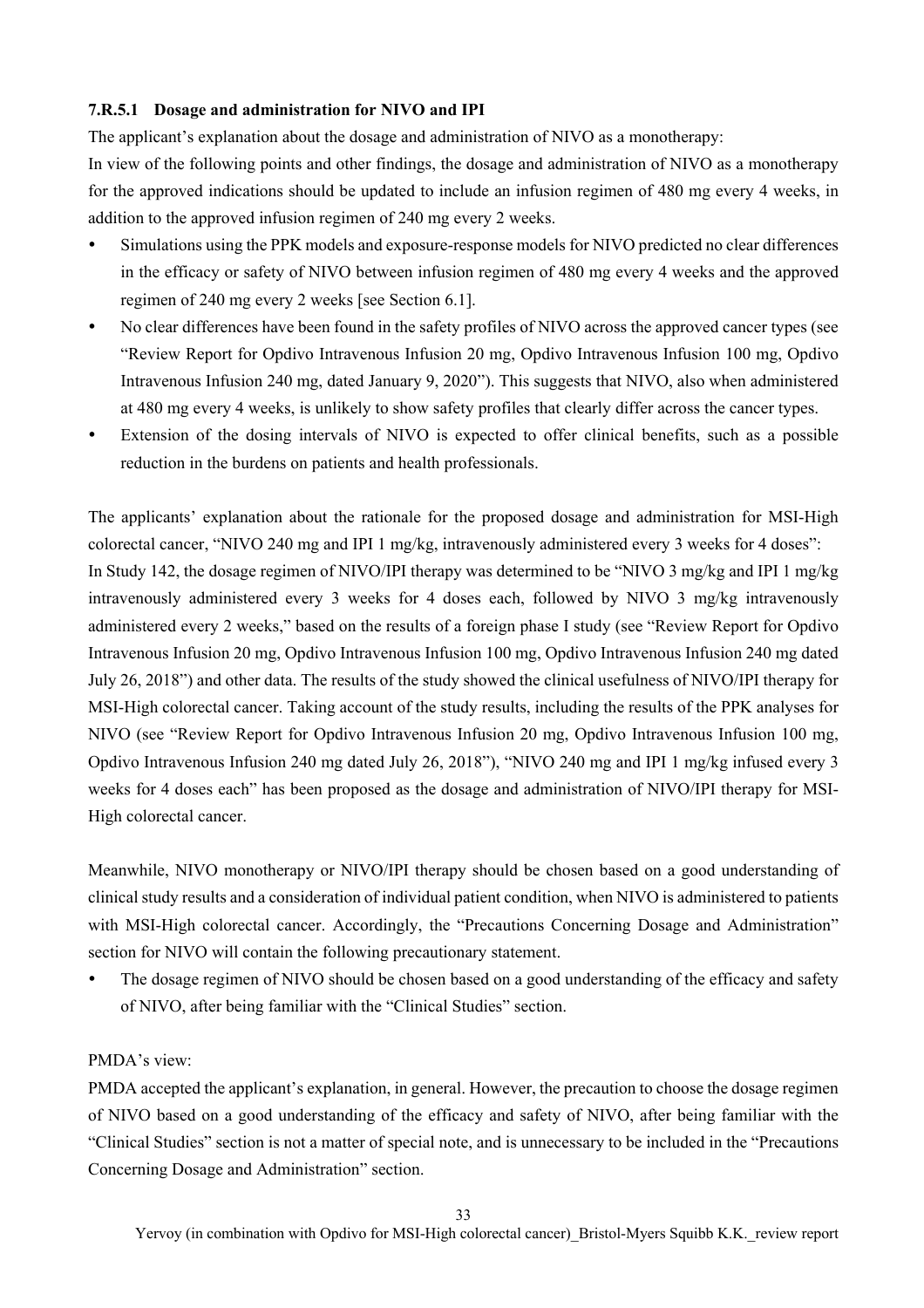As described above, the "Dosage and Administration" and "Precautions Concerning Dosage and Administration" sections for NIVO and IPI should contain the following statements for the present application for partial changes.

NIVO:

Dosage and administration

Malignant melanoma:

The usual adult dosage of NIVO is 240 mg administered as an intravenous infusion every 2 weeks or 480 mg administered as an intravenous infusion every 4 weeks. For the adjuvant therapy of malignant melanoma, the maximum duration of treatment is 12 months.

In combination therapy with IPI for unresectable malignant melanoma, the usual adult dosage of NIVO is 80 mg administered as an intravenous infusion every 3 weeks for 4 doses, followed by 240 mg as an intravenous infusion every 2 weeks or 480 mg as an intravenous infusion every 4 weeks.

Unresectable or metastatic RCC:

The usual adult dosage of NIVO is 240 mg administered as an intravenous infusion every 2 weeks or 480 mg administered as an intravenous infusion every 4 weeks.

When administered in combination with IPI to chemotherapy-naïve patients with unresectable or metastatic RCC, the usual adult dosage of NIVO is 240 mg administered as an intravenous infusion every 3 weeks for 4 doses, followed by 240 mg as an intravenous infusion every 2 weeks or 480 mg as an intravenous infusion every 4 weeks.

Unresectable, advanced or recurrent MSI-High colorectal cancer that has progressed after cancer chemotherapy:

The usual adult dosage of NIVO is 240 mg administered as an intravenous infusion every 2 weeks or 480 mg administered as an intravenous infusion every 4 weeks.

When administered in combination with IPI, the usual adult dosage of NIVO is 240 mg administered as an intravenous infusion every 3 weeks for 4 doses, followed by 240 mg as an intravenous infusion every 2 weeks or 480 mg as an intravenous infusion every 4 weeks.

Unresectable, advanced or recurrent NSCLC, relapsed or refractory cHL, recurrent or metastatic head and neck cancer, unresectable, advanced or recurrent gastric cancer that has progressed after cancer chemotherapy, unresectable, advanced or recurrent malignant pleural mesothelioma that has progressed after cancer chemotherapy, or unresectable, advanced or recurrent esophageal cancer that has progressed after cancer chemotherapy:

The usual adult dosage of NIVO is 240 mg administered as an intravenous infusion every 2 weeks or 480 mg administered as an intravenous infusion every 4 weeks.

Precautions concerning dosage and administration

All indications:

NIVO should be administered intravenously over ≥30 minutes.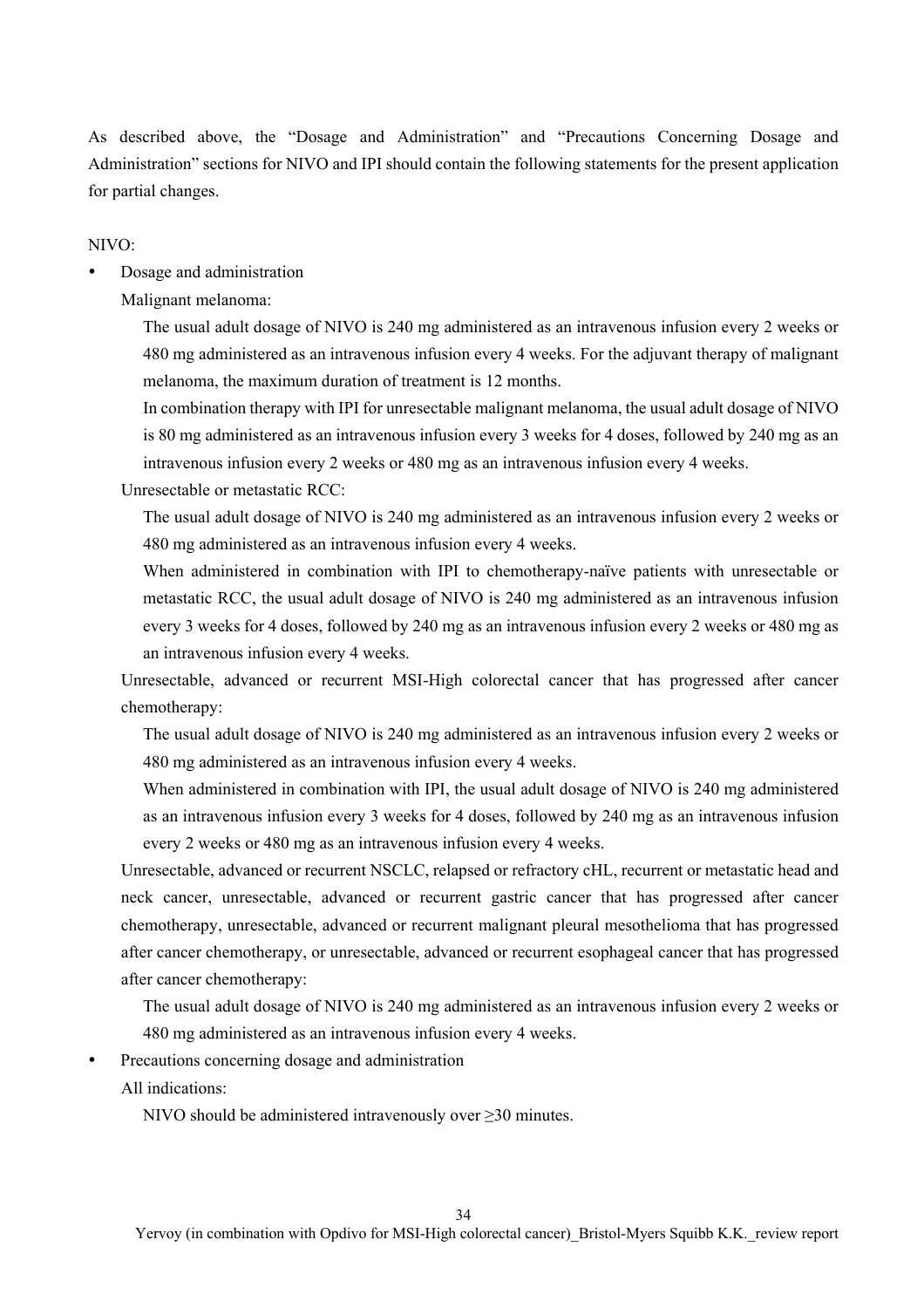IPI:

• Dosage and administration

Unresectable, advanced or recurrent MSI-High colorectal cancer that has progressed after cancer chemotherapy:

In combination therapy with NIVO, the usual adult dosage is 1 mg/kg (body weight) of IPI administered intravenously every 3 weeks for a total of 4 doses.

- Precautions concerning dosage and administration
	- All indications:

The criteria for interruption or discontinuation of treatment in the event of adverse reactions (omitted, since they are identical to those at the previous approval)

Unresectable, advanced or recurrent MSI-High colorectal cancer that has progressed after cancer chemotherapy

IPI should be administered intravenously over 30 minutes.

### **7.R.6 Post-marketing investigations**

The applicants' explanation about their post-marketing surveillance plans for (a) the new indication (MSI-High colorectal cancer) and the new dosage and administration of NIVO/IPI therapy, and (b) the new dosage and administration of NIVO (480 mg every 4 weeks) for all of the approved indications:

- (a) For reasons including the ones described below, conducting new post-marketing surveillance immediately after the approval of the present application in patients receiving NIVO/IPI therapy for MSI-High colorectal cancer is not necessary, and safety information will be collected through routine pharmacovigilance activities.
	- Some adverse events were more frequently reported in patients receiving NIVO/IPI therapy for MSI-High colorectal cancer in Study 142 than in those who were treated for the approved indications. However, all of the adverse events were known adverse events of NIVO or IPI, indicating that the safety profile of NIVO/IPI therapy in Study 142 does not clearly differ from those observed in patients receiving the therapy for the approved indications [see Section 7.R.3.1].
	- A certain amount of safety data on NIVO/IPI therapy in Japanese patients are available from the ongoing post-marketing surveillance for the approved indications (i.e., malignant melanoma and RCC), and the safety data have identified no new safety concerns.
- (b) The results of simulations using exposure-response models for the safety of NIVO [see Section 6.1.2.2] and the safety profile of NIVO does not clearly differ across cancer types [see Section 7.R.3.1] suggest that the safety profile of NIVO is unlikely to differ between the new regimen of 480 mg every 4 weeks and the approved regimen of 240 mg every 2 weeks. Therefore, the ongoing post-marketing surveillance for NIVO in patients treated for the approved indications will also cover patients receiving NIVO 480 mg every 4 weeks to collect safety information.

### PMDA's view:

PMDA concluded as follows, regarding post-marketing surveillances for the above (a) and (b).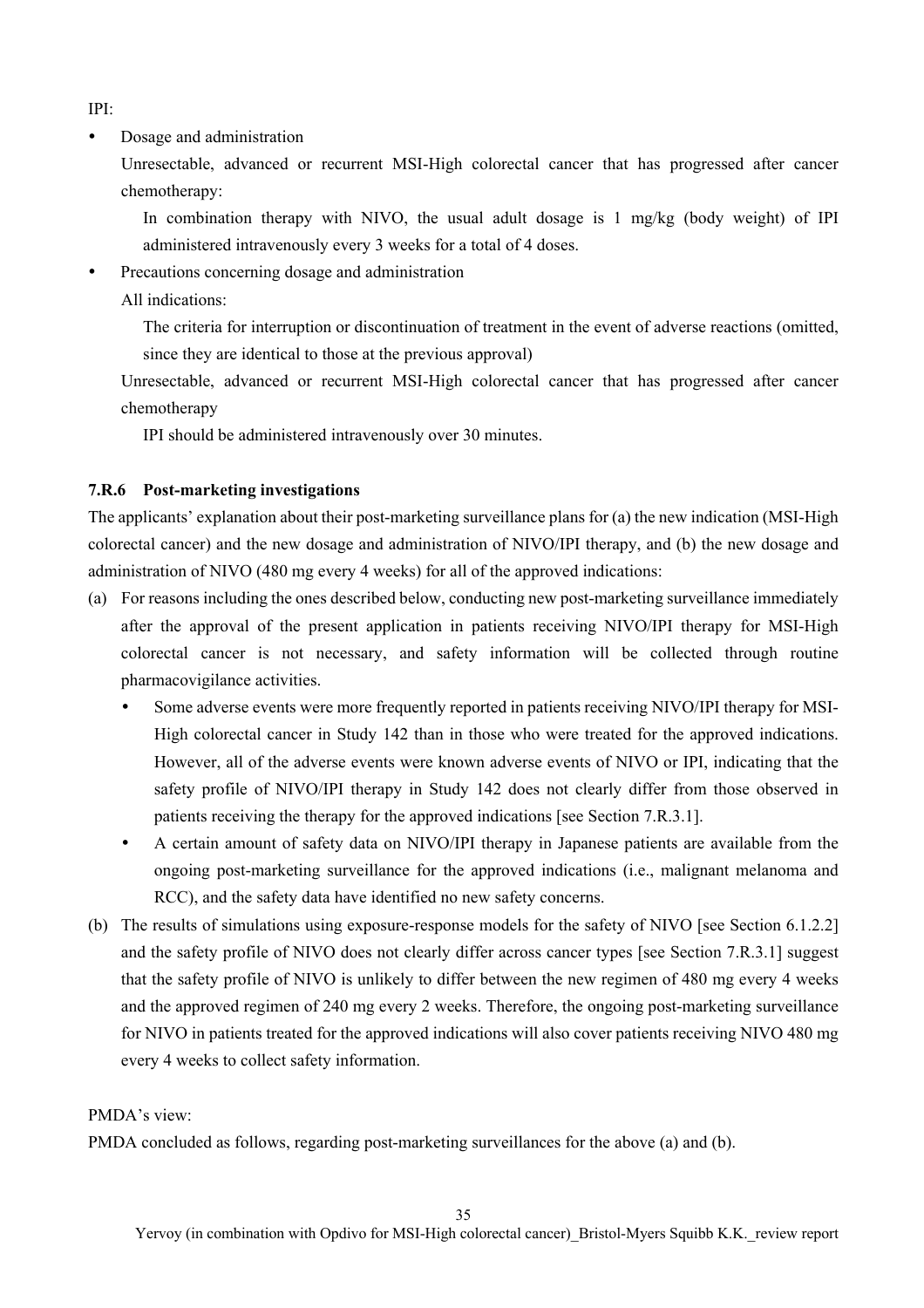- (a) In view of the data, including that no new safety concerns have been identified in patients with MSI-High colorectal cancer, there is little necessity to conduct post-marketing surveillance immediately after the approval of the present application, and safety information may be collected through routine pharmacovigilance activities.
- (b) Safety information on the use of NIVO administered at a dose of 480 mg every 4 weeks may be collected from the ongoing post-marketing surveillance, as proposed by the applicants.

#### **7.2 Adverse events reported in the clinical study**

Among the clinical study results submitted for the safety evaluation, death are presented in "Section 7.1.1 Evaluation data," whereas other major adverse events are detailed below.

#### **7.2.1 Foreign phase II study (Study 142)**

#### **7.2.1.1 Combination therapy stage**

Adverse events were reported in 118 of 119 patients (99.2%). Adverse events for which a causal relationship to the study drugs could not be ruled out were reported in 87 of 119 patients (73.1%). Table 8 presents the adverse events reported with a  $\geq$ 10% incidence.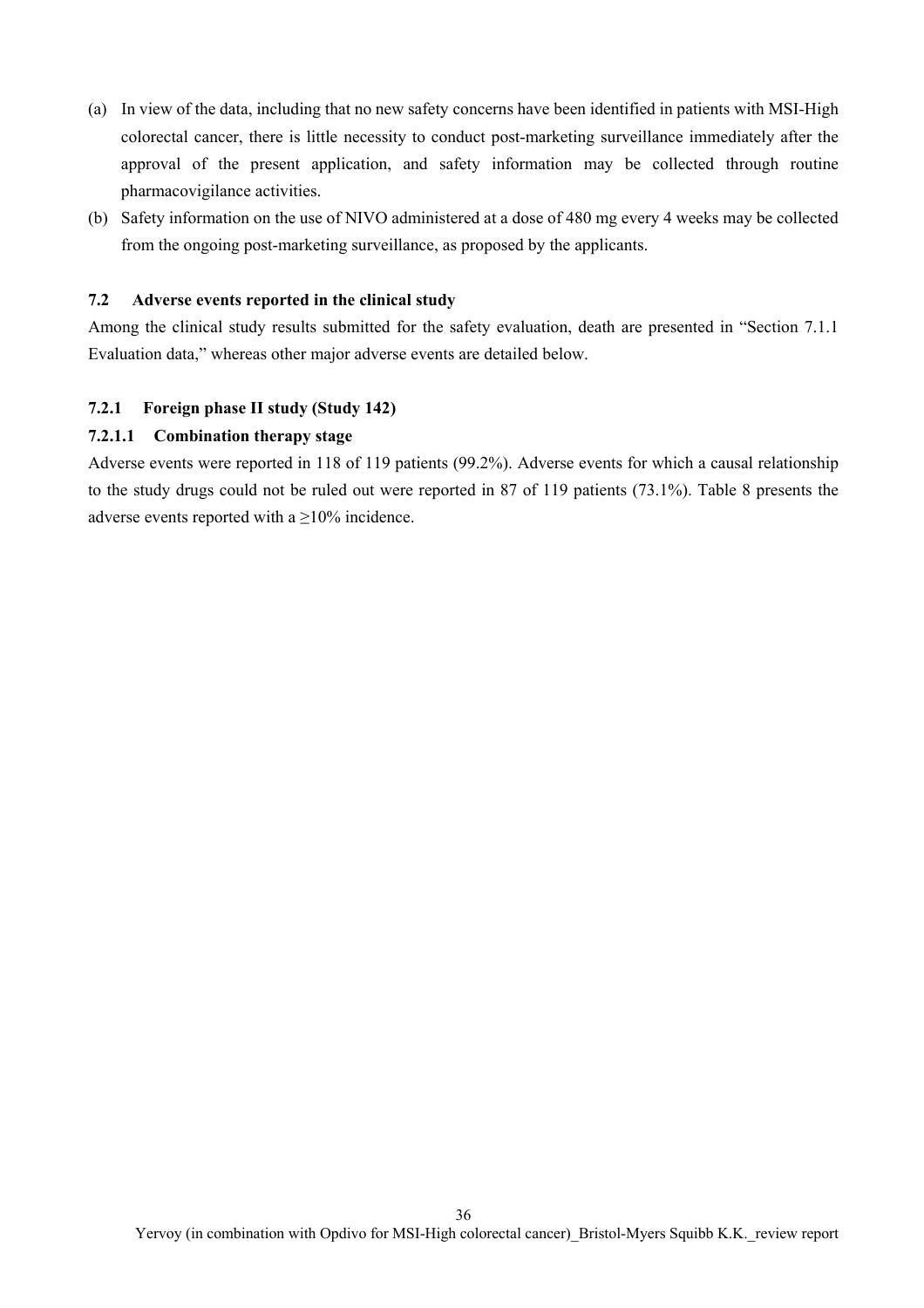| SOC                                       | $n$ (%)    |                  |
|-------------------------------------------|------------|------------------|
| PT                                        | $N = 119$  |                  |
| (MedDRA/J Ver.20.0/20.0J)                 | Any grade  | Grade $\geq$ 3   |
| All adverse events                        | 118 (99.2) | 67(56.3)         |
| Blood and lymphatic system disorders      |            |                  |
| Anaemia                                   | 28(23.5)   | 9(7.6)           |
| Endocrine disorders                       |            |                  |
| Hypothyroidism                            | 17 (14.3)  | 1(0.8)           |
| Hyperthyroidism                           | 14(11.8)   | 0                |
| Gastrointestinal disorders                |            |                  |
| Diarrhoea                                 | 53 (44.5)  | 4(3.4)           |
| Nausea                                    | 31(26.1)   | 1(0.8)           |
| Abdominal pain                            | 26(21.8)   | 4(3.4)           |
| Vomiting                                  | 24 (20.2)  | 2(1.7)           |
| Constipation                              | 18(15.1)   | $\boldsymbol{0}$ |
| General disorders and administration site |            |                  |
| conditions                                |            |                  |
| Pyrexia                                   | 42 (35.3)  | $\theta$         |
| Fatigue                                   | 39 (32.8)  | 4(3.4)           |
| Asthenia                                  | 22 (18.5)  | 3(2.5)           |
| Investigations                            |            |                  |
| AST increased                             | 24(20.2)   | 12(10.1)         |
| ALT increased                             | 21(17.6)   | 9(7.6)           |
| Blood creatinine increased                | 15(12.6)   | 1(0.8)           |
| Lipase increased                          | 13(10.9)   | 8(6.7)           |
| Weight decreased                          | 12(10.1)   | $\theta$         |
| Metabolism and nutrition disorders        |            |                  |
| Decreased appetite                        | 24 (20.2)  | 2(1.7)           |
| Musculoskeletal and connective tissue     |            |                  |
| disorders                                 |            |                  |
| Back pain                                 | 24 (20.2)  | 3(2.5)           |
| Arthralgia                                | 17 (14.3)  | 1(0.8)           |
| Nervous system disorders                  |            |                  |
| Headache                                  | 20(16.8)   | 2(1.7)           |
| Psychiatric disorders                     |            |                  |
| Insomnia                                  | 15(12.6)   | 1(0.8)           |
| Respiratory, thoracic, and mediastinal    |            |                  |
| disorders                                 |            |                  |
| Cough                                     | 22 (18.5)  | 1(0.8)           |
| Dyspnoea                                  | 14(11.8)   | 2(1.7)           |
| Skin and subcutaneous tissue disorders    |            |                  |
| Pruritus                                  | 33(27.7)   | 2(1.7)           |
| Rash                                      | 16 (13.4)  | 3(2.5)           |
| Dry skin                                  | 13 (10.9)  | $\boldsymbol{0}$ |

**Table 8. Adverse events with a ≥10% incidence** 

Serious adverse events were reported in 57 of 119 patients (47.9%). Serious adverse events reported by  $\geq$ 2 patients were pyrexia in 4 patients (3.4%), colitis, small intestinal obstruction, malignant neoplasm progression, and acute kidney injury in 3 patients (2.5%) each, and anaemia, abdominal pain, diarrhoea, intestinal obstruction, large intestinal obstruction, bile duct obstruction, transaminases increased, and back pain in 2 patients (1.7%) each. A causal relationship to the study drugs could not be ruled out for the pyrexia and colitis in 3 patients each, acute kidney injury, anaemia, abdominal pain, and transaminases increased in 2 patients each, and diarrhoea in 1 patient.

Adverse events led to drug discontinuation in 17 of 119 patients (14.3%). The adverse events that led to drug discontinuation in ≥2 patients were AST increased, autoimmune hepatitis, and acute kidney injury in 2 patients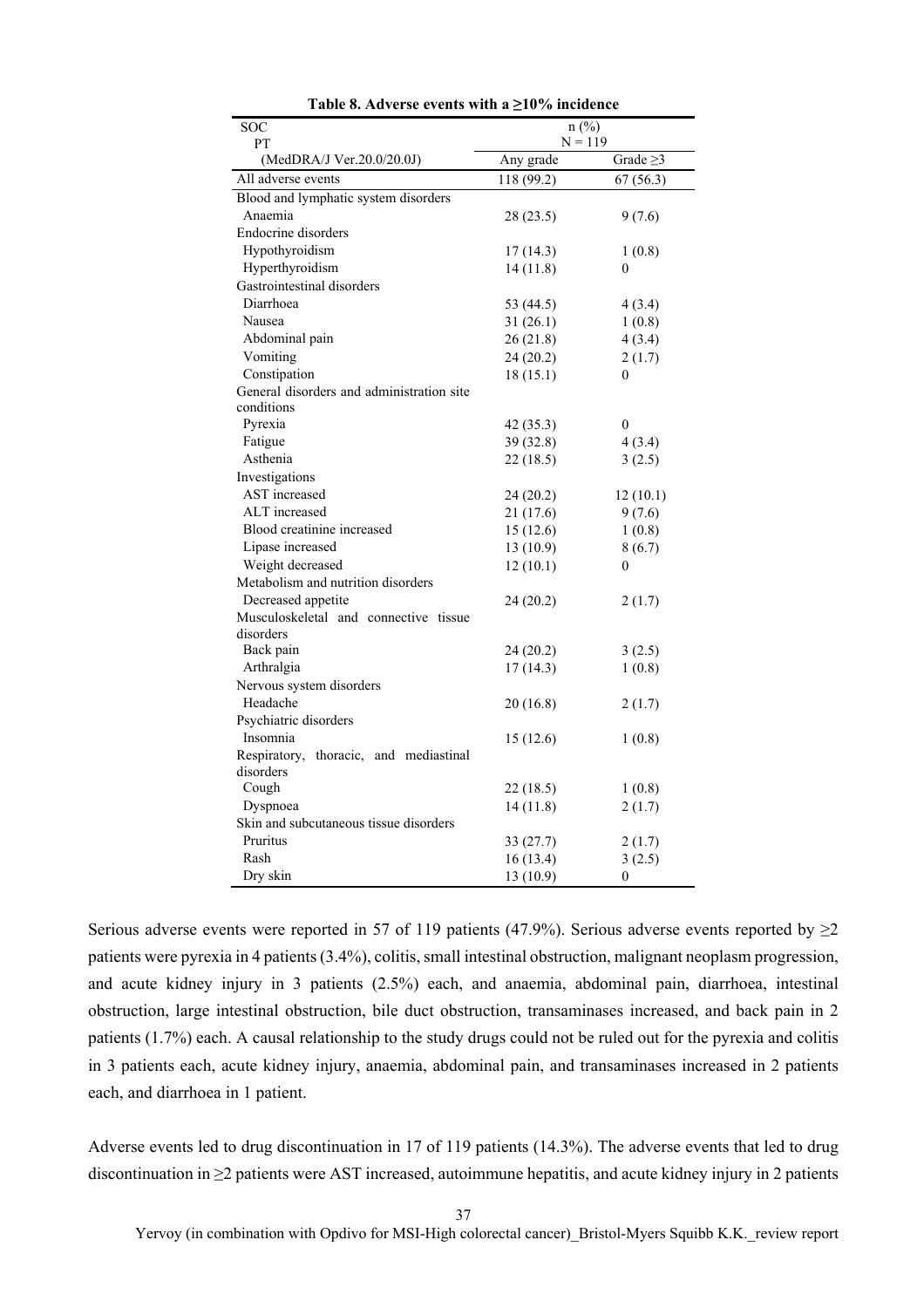(1.7%) each. A causal relationship to the study drugs could not be ruled out for the autoimmune hepatitis and acute kidney injury in 2 patients each, and AST increased in 1 patient.

# **8. Results of Compliance Assessment Concerning the New Drug Application Data and Conclusion Reached by PMDA**

# **8.1 PMDA's conclusion concerning the results of document-based GLP/GCP inspections and data integrity assessment**

The new drug application data were subjected to a document-based compliance inspection and a data integrity assessment in accordance with the provisions of the Act on Securing Quality, Efficacy and Safety of Products Including Pharmaceuticals, and Medical Devices. On the basis of the inspection and assessment, PMDA concluded that there were no obstacles to conducting its review based on the application documents submitted.

#### **8.2 PMDA's conclusion concerning the results of the on-site GCP inspection**

The new drug application data (CTD 5.3.5.2-1.1 and CTD 5.3.5.2-1.2) were subjected to an on-site GCP inspection in accordance with the provisions of the Act on Securing Quality, Efficacy and Safety of Products Including Pharmaceuticals, and Medical Devices. On the basis of the inspection, PMDA concluded that there were no obstacles to conducting its review based on the application documents submitted.

#### **9. Overall Evaluation during Preparation of the Review Report (1)**

On the basis of the data submitted, PMDA has concluded that NIVO/IPI therapy has a certain level of efficacy in the treatment of unresectable, advanced or recurrent MSI-High colorectal cancer that has progressed after cancer chemotherapy, and that the NIVO/IPI therapy has acceptable safety in view of its benefits. NIVO/IPI therapy is clinically meaningful because it offers a new treatment option for patients with such disease condition. PMDA has also concluded that updating the dosage and administration of nivolumab (genetical recombination) to include regimen with 480 mg every 4 weeks is appropriate. The efficacy, dosage and administration, post-marketing investigations, etc. for NIVO and IPI need to be further investigated.

PMDA has concluded that nivolumab administered alone or in combination with ipilimumab may be approved if nivolumab administered alone or in combination with ipilimumab is not considered to have any particular problems based on comments from the Expert Discussion.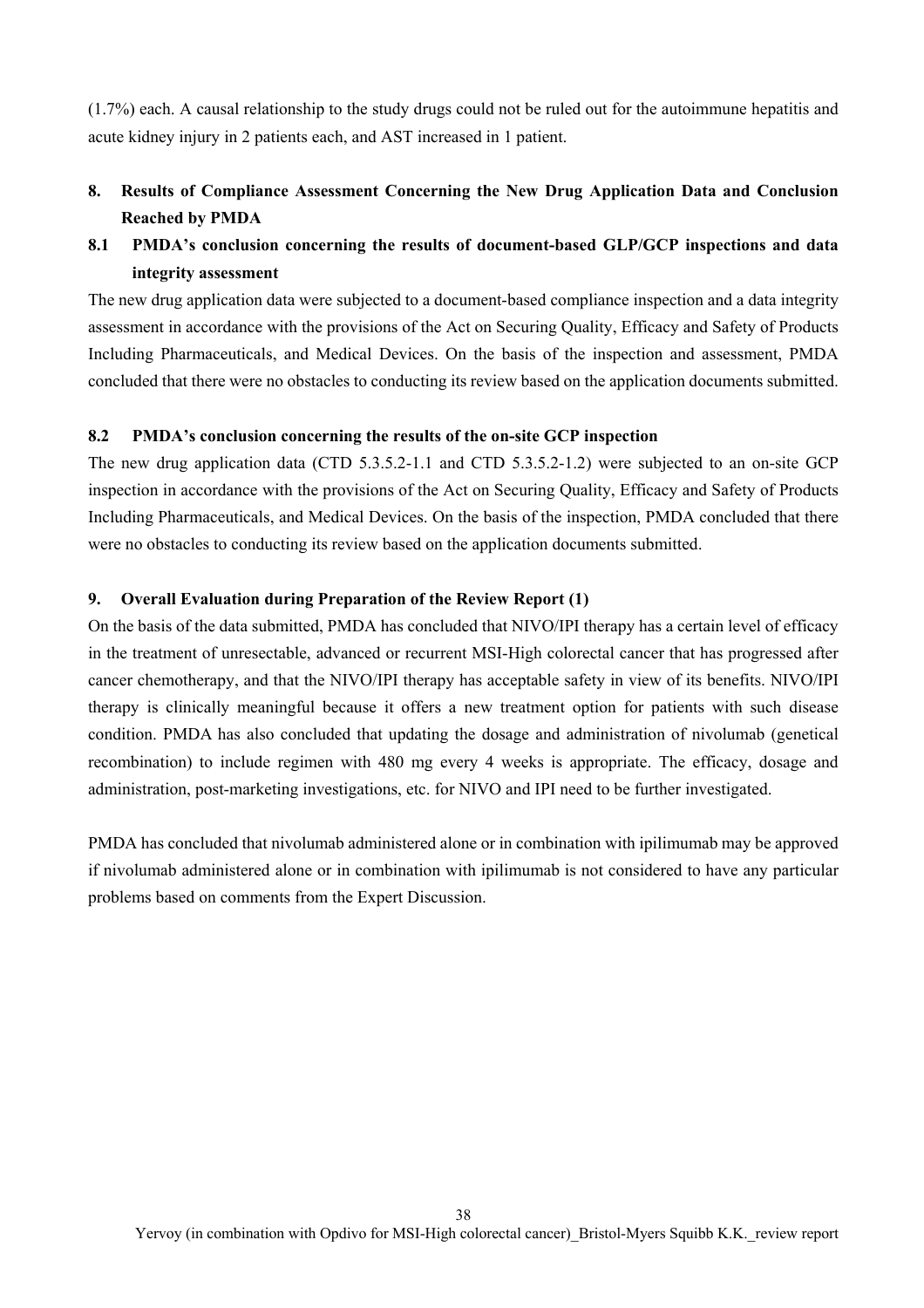### **Review Report (2)**

#### **Products Submitted for Approval**

| (a) Brand Name                                                             | Opdivo Intravenous Infusion 20 mg, Opdivo Intravenous Infusion 100 mg, |  |
|----------------------------------------------------------------------------|------------------------------------------------------------------------|--|
|                                                                            | Opdivo Intravenous Infusion 240 mg                                     |  |
| <b>Non-proprietary Name</b>                                                | Nivolumab (Genetical Recombination)                                    |  |
| Ono Pharmaceutical Co., Ltd.<br>Applicant                                  |                                                                        |  |
| November 12, 2019; November 27, 2019 <sup>10)</sup><br>Date of Application |                                                                        |  |
| (b) Brand Name                                                             | Yervoy Injection 50 mg (for intravenous use)                           |  |
| <b>Non-proprietary Name</b><br>Ipilimumab (Genetical Recombination)        |                                                                        |  |
| Applicant                                                                  | Bristol-Myers Squibb K.K.                                              |  |
| Date of Application                                                        | November 12, 2019                                                      |  |
| <b>List of Abbreviations</b>                                               | See Appendix                                                           |  |

#### **1. Content of the Review**

Comments made during the Expert Discussion and the subsequent review conducted by the Pharmaceuticals and Medical Devices Agency (PMDA) are summarized below. The expert advisors present during the Expert Discussion were nominated based on their declarations etc. concerning the products submitted for marketing approval, in accordance with the provisions of the Rules for Convening Expert Discussions etc. by Pharmaceuticals and Medical Devices Agency (PMDA Administrative Rule No. 8/2008 dated December 25, 2008).

#### **1.1 Efficacy**

l

As a result of its review, described in Section "7.R.2 Efficacy" of the Review Report (1), PMDA has concluded that the combination therapy with nivolumab (genetical recombination) (hereinafter, referred to as "NIVO") and ipilimumab (genetical recombination) (hereinafter, referred to as "IPI") ("NIVO/IPI therapy") has demonstrated a certain level of efficacy in the treatment of unresectable, advanced or recurrent microsatellite instability-high (MSI-High) colorectal cancer that has progressed after cancer chemotherapy, taking into account the molecular pathogenesis of MSI-High colorectal cancer [see Section 7.R.2.1] and available data including the overall response rates [95% confidence intervals [CIs]] (the primary endpoint), as assessed by investigator using RECIST Ver. 1.1, of 54.6 [45.2, 63.8]% (65 of 119 patients) observed in a foreign phase II study in patients with such disease condition (Study 142).

<sup>10) (</sup>a) An application for partial change was filed on November 12, 2019 to add a new dosage and administration for combination therapy with nivolumab (genetical recombination) and ipilimumab (genetical recombination) for microsatellite instability-high (MSI-High) colorectal cancer. (b) An application for partial change was filed on November 27, 2019 to update the dosage and administration of nivolumab (genetical recombination) to include an infusion regimen of 480 mg every 4 weeks, for all of the approved indications.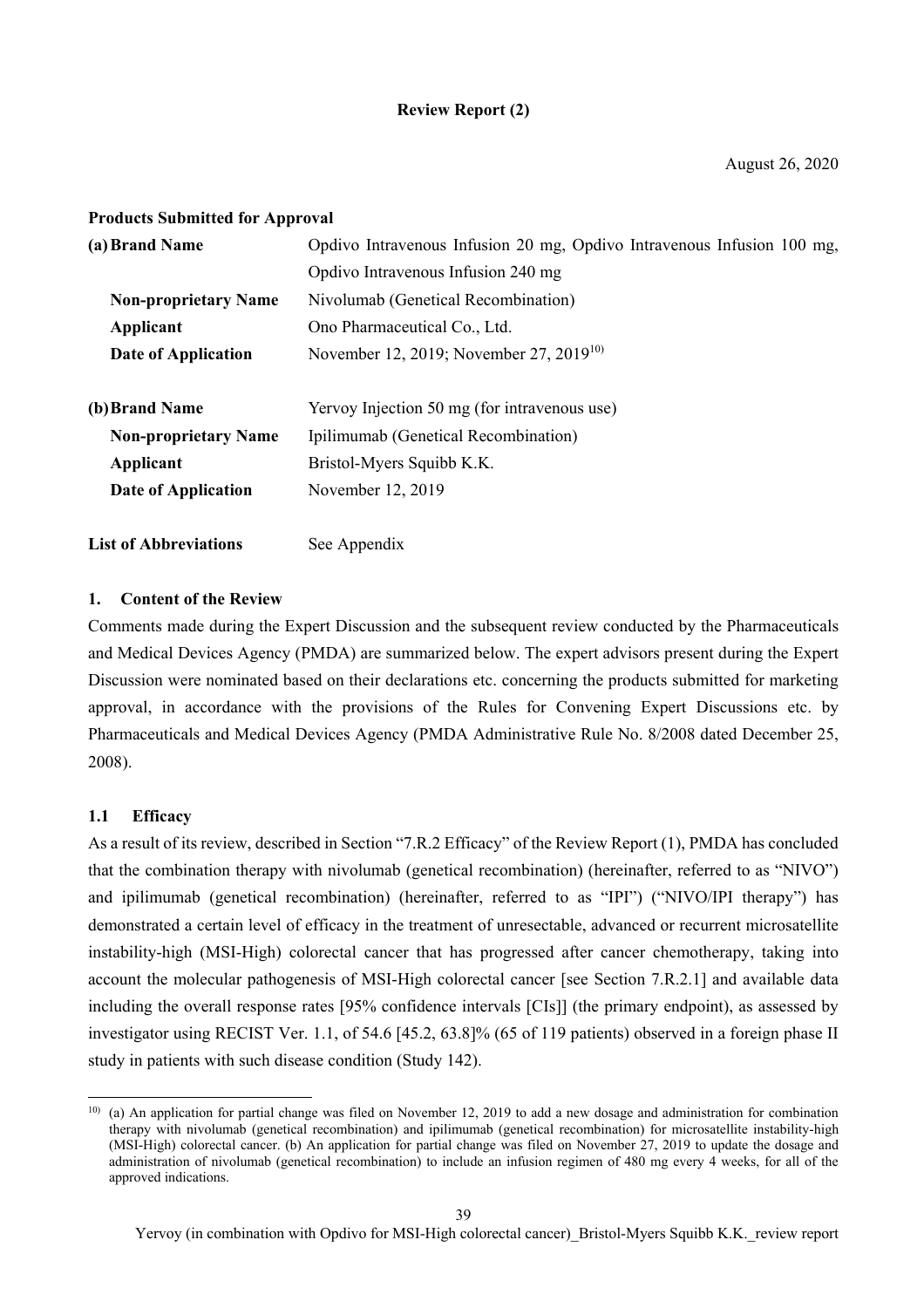At the Expert Discussion, the expert advisors supported PMDA's conclusion.

### **1.2 Safety**

As a result of its review, described in Section "7.R.3 Safety" of the Review Report (1), PMDA has concluded that NIVO/IPI therapy for chemotherapy-treated patients with unresectable, advanced or recurrent MSI-High colorectal cancer requires particular attention to the onset of myocarditis associated with IPI, in addition to the adverse events identified as requiring attention at the regulatory reviews for the approved indications for (a) NIVO and (b) IPI.

- (a) Intestinal lung disease (ILD); hepatic function disorder; abnormal thyroid function; pituitary dysfunction, infusion reaction; skin disorder; colitis, enteritis, and severe diarrhoea; myasthenia gravis, myocarditis, rhabdomyolysis, and myositis; neurological disorder; renal disorder; venous thrombosis and embolism; adrenal disorder; encephalitis; type 1 diabetes mellitus; serious blood disorder; cardiac disorder; tuberculosis; and pancreatitis
- (b) Diarrhoea, colitis, and gastrointestinal perforation; skin disorder; liver disorder; hypophysitis, hypopituitarism, hypothyroidism, and adrenal insufficiency; peripheral neuropathy; renal disorder; ILD; myositis; and infusion reaction

PMDA has also concluded that, although NIVO/IPI therapy requires attention to the above-mentioned adverse events, NIVO/IPI therapy is tolerable in patients with MSI-High colorectal cancer as well, as long as they are followed up by physicians with sufficient knowledge and experience in cancer chemotherapy through appropriate measures such as monitoring of adverse events, differential diagnosis and management of excessive immune-mediated adverse drug reactions, and interruption of NIVO or IPI.

At the Expert Discussion, the expert advisors supported PMDA's conclusion.

### **1.3 Clinical positioning and indications**

As a result of its review described in Section "7.R.4 Clinical positioning and indication" of the Review Report (1), PMDA has concluded that the indications of NIVO and IPI should be "unresectable, advanced or recurrent MSI-High colorectal cancer that has progressed after cancer chemotherapy," as proposed by the applicants, and that the following cautionary statements should be included in the "Precautions Concerning Indications" sections for NIVO and IPI.

#### NIVO:

- The efficacy and safety of NIVO have not been established in patients who have not received prior treatments with a fluoropyrimidine, L-OHP, and CPT-11.
- NIVO should be administered to patients with a MSI-High cancer confirmed by tests performed by a highly experienced pathologist or at a laboratory facility. An approved *in vitro* diagnostic or medical device should be used in the test.
- The efficacy and safety of NIVO as an adjuvant therapy have not been established.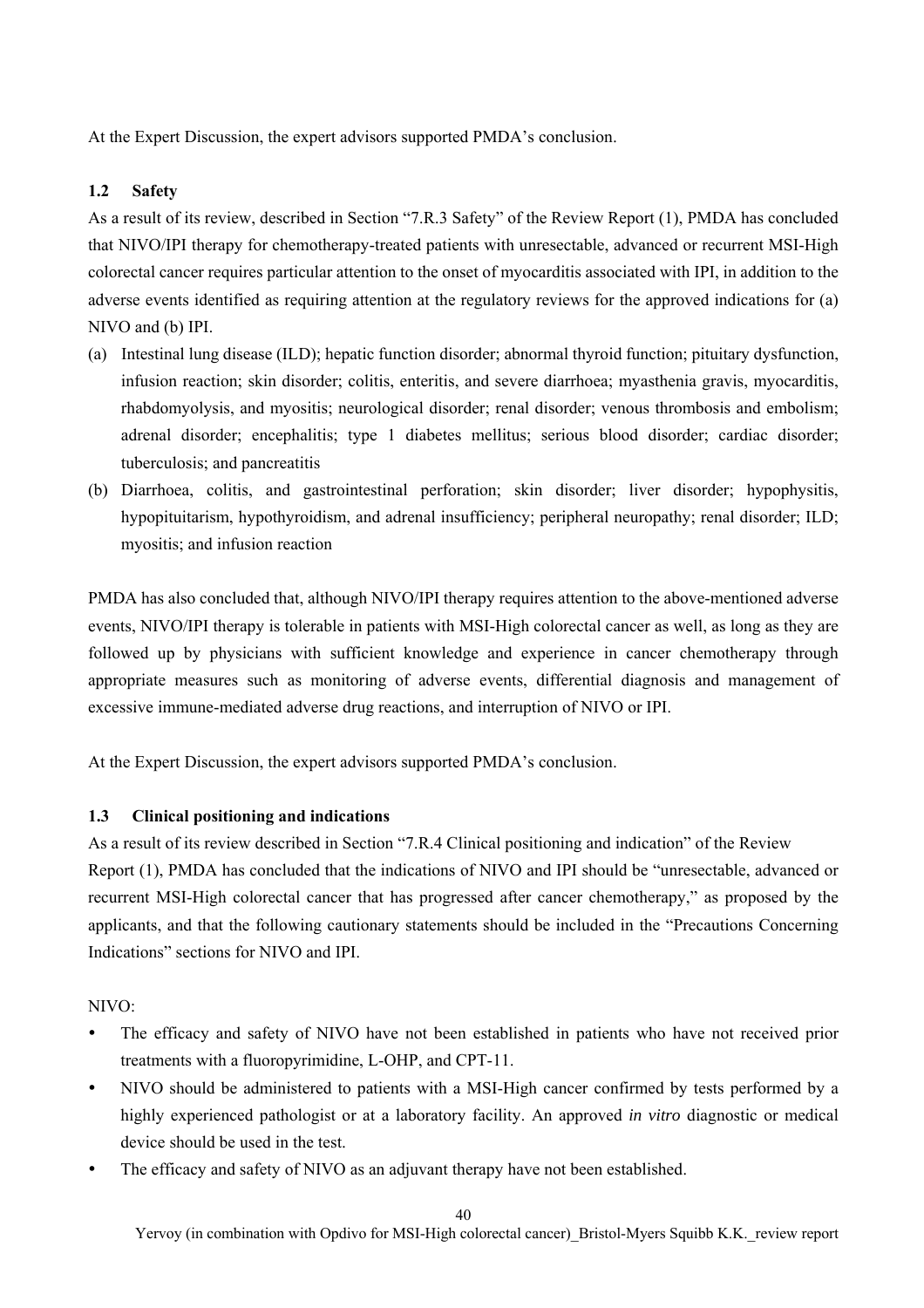Eligible patients should be selected by physicians with adequate knowledge in the efficacy and safety of NIVO, after fully understanding the "Clinical Studies" section and carefully considering the choice of alternative therapies.

IPI:

- The efficacy and safety of IPI have not been established in patients who have not received prior treatments with a fluoropyrimidine, L-OHP, and CPT-11.
- IPI should be administered to patients with a MSI-High cancer confirmed by tests performed by a highly experienced pathologist or at a laboratory facility. An *in vitro* diagnostic or medical device that is approved to assist assessment of patient eligibility for NIVO therapy for MSI-High colorectal cancer should be used in the test.
- The efficacy and safety of IPI as an adjuvant therapy have not been established.
- Eligible patients should be selected by physicians with adequate knowledge in the efficacy and safety of IPI, after fully understanding the "Clinical Studies" section and carefully considering the choice of alternative therapies.

At the Expert Discussion, the expert advisors supported PMDA's conclusion.

On the basis of the above, PMDA instructed the applicants to revise the "Indications" and "Precautions Concerning Indications" sections as shown above. The applicants agreed.

### **1.4 Dosage and administration**

As a result of its review, described in Section "7.R.5 Dosage and administration" of the Review Report (1), PMDA has concluded that the statements presented in the table below should be included in the "Dosage and Administration" and "Precautions Concerning Dosage and Administration" sections for NIVO and IPI. (Underline denotes changes for the present application for partial changes.)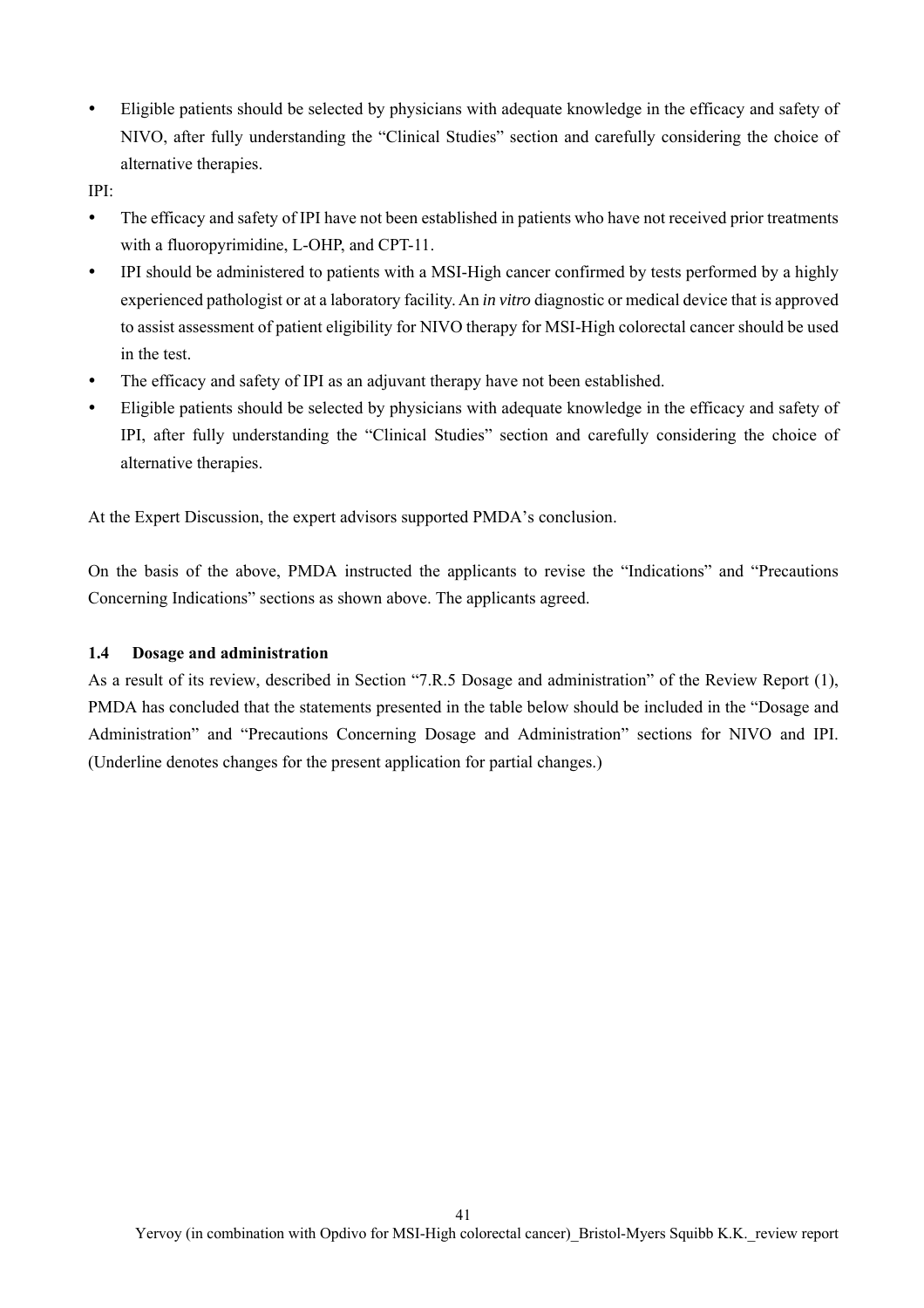|             | Dosage and administration                                                                                                                                                                                                                                                                                                                                                                                                                                                                                                                                                                                                                                                                                                                                                                                                                                                                                                                                                                                                                                                                                                                                                                                                                                                                                                                                                                                                                                                                                                                                                                                                                                                                                                                                                                                                                                                                                                                                                                                                                                                                                                                                                                                                                                                                                                                                                                    | Precautions concerning dosage and administration                                                                                                                                                                                                                                                                                                                                                                                                                                                                                                                                                                                                                                                                                                                                                                                                                                                                                                                                                                                                                                                                                                                                                                                                                                                                                                                                                                                                                                                                                                                                                                                                                                                                                      |
|-------------|----------------------------------------------------------------------------------------------------------------------------------------------------------------------------------------------------------------------------------------------------------------------------------------------------------------------------------------------------------------------------------------------------------------------------------------------------------------------------------------------------------------------------------------------------------------------------------------------------------------------------------------------------------------------------------------------------------------------------------------------------------------------------------------------------------------------------------------------------------------------------------------------------------------------------------------------------------------------------------------------------------------------------------------------------------------------------------------------------------------------------------------------------------------------------------------------------------------------------------------------------------------------------------------------------------------------------------------------------------------------------------------------------------------------------------------------------------------------------------------------------------------------------------------------------------------------------------------------------------------------------------------------------------------------------------------------------------------------------------------------------------------------------------------------------------------------------------------------------------------------------------------------------------------------------------------------------------------------------------------------------------------------------------------------------------------------------------------------------------------------------------------------------------------------------------------------------------------------------------------------------------------------------------------------------------------------------------------------------------------------------------------------|---------------------------------------------------------------------------------------------------------------------------------------------------------------------------------------------------------------------------------------------------------------------------------------------------------------------------------------------------------------------------------------------------------------------------------------------------------------------------------------------------------------------------------------------------------------------------------------------------------------------------------------------------------------------------------------------------------------------------------------------------------------------------------------------------------------------------------------------------------------------------------------------------------------------------------------------------------------------------------------------------------------------------------------------------------------------------------------------------------------------------------------------------------------------------------------------------------------------------------------------------------------------------------------------------------------------------------------------------------------------------------------------------------------------------------------------------------------------------------------------------------------------------------------------------------------------------------------------------------------------------------------------------------------------------------------------------------------------------------------|
| <b>NIVO</b> | Malignant melanoma:<br>• The usual adult dosage of NIVO is 240 mg administered as an<br>intravenous infusion every 2 weeks or 480 mg administered as<br>an intravenous infusion every 4 weeks. For the adjuvant therapy<br>of malignant melanoma, the maximum duration of treatment is<br>12 months.<br>In combination therapy with IPI for unresectable malignant<br>melanoma, the usual adult dosage of NIVO is 80 mg<br>administered as an intravenous infusion every 3 weeks for 4<br>doses, followed by 240 mg as an intravenous infusion every 2<br>weeks or 480 mg as an intravenous infusion every 4 weeks.<br>Unresectable or metastatic RCC:<br>• The usual adult dosage of NIVO is 240 mg administered as an<br>intravenous infusion every 2 weeks or 480 mg administered as<br>an intravenous infusion every 4 weeks.<br>• When administered in combination with IPI to chemotherapy-<br>naïve patients with unresectable or metastatic RCC, the usual<br>adult dosage of NIVO is 240 mg administered as an intravenous<br>infusion every 3 weeks for 4 doses, followed by 240 mg as an<br>intravenous infusion every 2 weeks or 480 mg as an intravenous<br>infusion every 4 weeks.<br>Unresectable, advanced or recurrent MSI-High colorectal cancer<br>that has progressed after cancer chemotherapy:<br>• The usual adult dosage of NIVO is 240 mg administered as an<br>intravenous infusion every 2 weeks or 480 mg administered as<br>an intravenous infusion every 4 weeks.<br>When administered in combination with IPI, the usual adult<br>dosage of NIVO is 240 mg administered as an intravenous<br>infusion every 3 weeks for 4 doses, followed by 240 mg as an<br>intravenous infusion every 2 weeks or 480 mg as an intravenous<br>infusion every 4 weeks.<br>Unresectable, advanced or recurrent NSCLC, relapsed or<br>refractory cHL, recurrent or metastatic head and neck cancer,<br>unresectable, advanced or recurrent gastric cancer that has<br>progressed after cancer chemotherapy, unresectable, advanced or<br>recurrent malignant pleural mesothelioma that has progressed<br>after cancer chemotherapy, or unresectable, advanced or recurrent<br>esophageal cancer that has progressed after cancer chemotherapy:<br>• The usual adult dosage of NIVO is 240 mg administered as an<br>intravenous infusion every 2 weeks or 480 mg administered as | All indications:<br>$\cdot$ NIVO should be administered intravenously over $\geq$ 30 minutes.<br>Unresectable or metastatic RCC:<br>• The efficacy and safety of NIVO monotherapy have not been<br>established in chemotherapy-naïve patients or patients who have<br>received cytokine therapy as the only prior treatment.<br>Unresectable, advanced or recurrent NSCLC, relapsed or refractory<br>cHL, recurrent or metastatic head and neck cancer, unresectable,<br>advanced or recurrent gastric cancer that has progressed after<br>cancer chemotherapy, unresectable, advanced or recurrent<br>malignant pleural mesothelioma that has progressed after cancer<br>chemotherapy, or unresectable, advanced or recurrent esophageal<br>cancer that has progressed after cancer chemotherapy:<br>· The efficacy and safety of NIVO in combination with other<br>antineoplastic drugs have not been established.<br>Malignant melanoma:<br>. When administered in combination with IPI to patients with<br>unresectable malignant melanoma, the necessity of the<br>combination therapy should be carefully determined based on a<br>careful review of the "Clinical Studies" section, particularly<br>regarding the characteristics, such as prior treatments, of patients<br>enrolled in clinical studies, and a thorough understanding of the<br>efficacy and safety of NIVO. The add-on effect of IPI to NIVO<br>on survival prolongation tends to differ according to the<br>percentage of tumor cells expressing PD-L1 (PD-L1 expression<br>rate). In patients who have been confirmed to have a high PD-L1<br>expression rate, NIVO monotherapy should also be carefully<br>considered before initiating NIVO/IPI therapy. |
| IPI         | an intravenous infusion every 4 weeks.<br>Unresectable malignant melanoma:<br>· The usual adult dosage is 3 mg/kg (body weight) of IPI<br>administered intravenously every 3 weeks for a total of 4 doses.<br>IPI should not be used in combination with antineoplastic agents<br>other than NIVO.<br>Unresectable or metastatic RCC, or unresectable, advanced or<br>recurrent MSI-High colorectal cancer that has progressed after<br>cancer chemotherapy:<br>• In combination therapy with NIVO, the usual adult dosage is 1<br>mg/kg (body weight) of IPI administered intravenously every 3<br>weeks for a total of 4 doses.                                                                                                                                                                                                                                                                                                                                                                                                                                                                                                                                                                                                                                                                                                                                                                                                                                                                                                                                                                                                                                                                                                                                                                                                                                                                                                                                                                                                                                                                                                                                                                                                                                                                                                                                                            | All indications:<br>• The criteria for interruption or discontinuation of treatment in the<br>event of adverse reactions (omitted, since they are identical to<br>those at the previous approval)<br>Unresectable malignant melanoma:<br>• When administered in combination with NIVO, the necessity of<br>the combination therapy should be carefully determined based on<br>a careful review of the "Clinical Studies" section, particularly<br>regarding the characteristics, such as prior treatments, of patients<br>enrolled in the clinical studies and a thorough understanding of<br>the efficacy and safety of IPI. The add-on effect of IPI to NIVO<br>on survival prolongation tends to differ according to the<br>percentage of tumor cells expressing PDL1 (PD-L1 expression<br>rate). In patients who have been confirmed to have a high PD-L1<br>expression rate, NIVO monotherapy should also be carefully<br>considered before initiating NIVO/IPI therapy.<br>• IPI should be administered intravenously over 90 minutes.<br>Unresectable or metastatic RCC, or unresectable, advanced or<br>recurrent MSI-High colorectal cancer that has progressed after<br>cancer chemotherapy:<br>• IPI should be administered intravenously over 30 minutes.                                                                                                                                                                                                                                                                                                                                                                                                                                                                 |

At the Expert Discussion, the expert advisors supported PMDA's conclusion.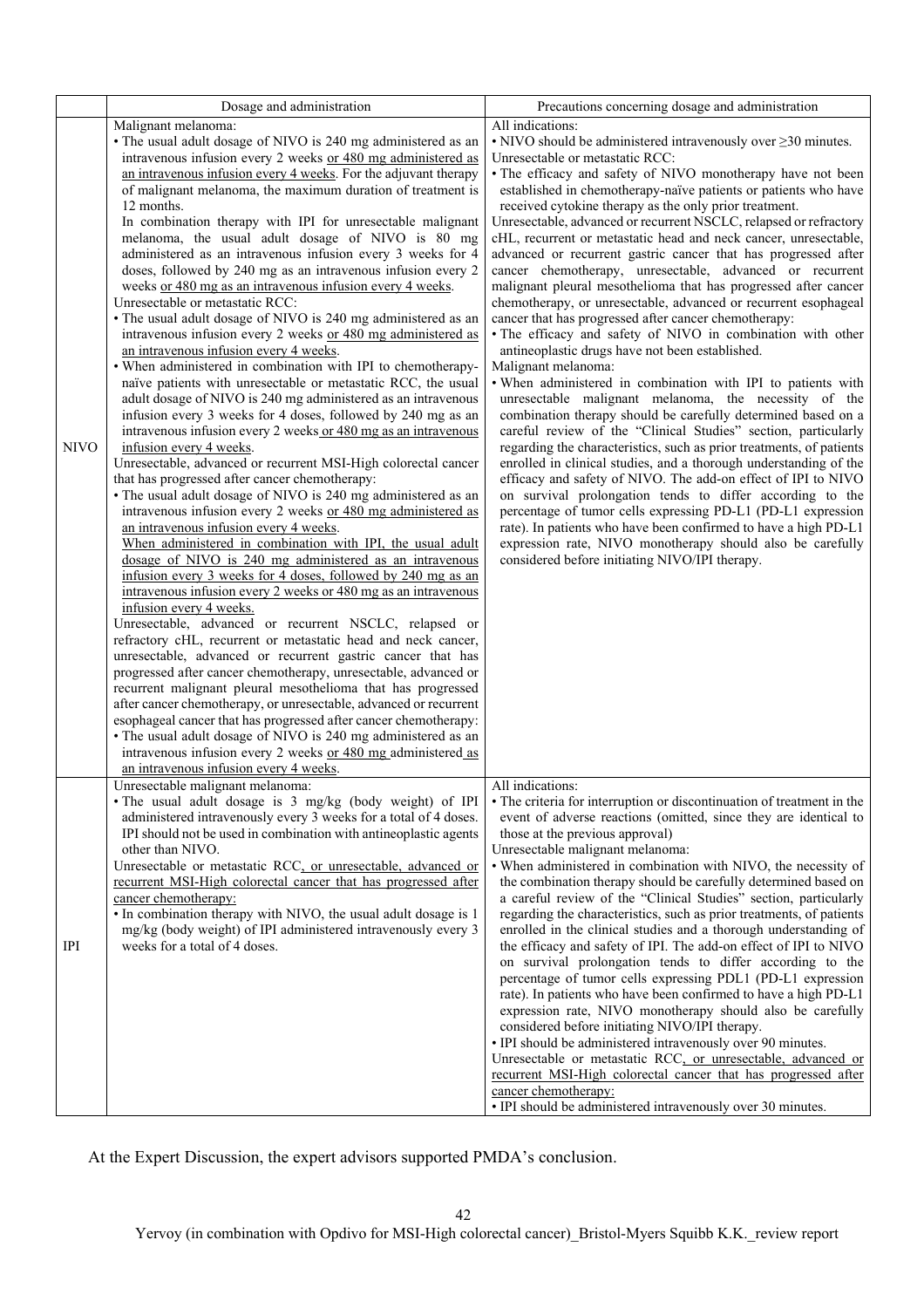In view of the above, PMDA instructed the applicants to revise the "Dosage and Administration" and "Precautions Concerning Dosage and Administration" sections as shown above. The applicants agreed.

#### **1.5 Risk management plans (draft)**

As a result of its review described in Section "7.R.6 Post-marketing investigations" of the Review Report (1), PMDA has concluded that (a) safety information regarding the new indication and the new dosage and administration of NIVO/IPI therapy for MSI-High colorectal cancer may be collected through routine pharmacovigilance activities, and that (b) safety information regarding the new dosage and administration of NIVO, "480 mg every 4 weeks," for all of the approved indications may be collected through the ongoing postmarketing surveillance or other activities for the approved indications, as proposed by the applicants.

At the Expert Discussion, the expert advisors supported PMDA's conclusion.

In view of the discussion above, PMDA has concluded that the risk management plans (draft) for NIVO and IPI should include the safety specifications presented in Tables 9 and 11, and that the applicants should conduct the additional pharmacovigilance activities, efficacy survey and studies, and additional risk minimization activities presented in Tables 10 and 12.

| Safety specification                                                     |                                                |                               |  |
|--------------------------------------------------------------------------|------------------------------------------------|-------------------------------|--|
| Important identified risks                                               | Important potential risks                      | Important missing information |  |
| • Interstitial lung disease (ILD)                                        | · Excessive immune response                    | None                          |  |
| · Myasthenia gravis, myocarditis,                                        | • Embryonic/fetal toxicity                     |                               |  |
| myositis, rhabdomyolysis                                                 | · Cardiac disorder (e.g., atrial fibrillation, |                               |  |
| · Colitis, enteritis, severe diarrhoea                                   | bradycardia, ventricular extrasystoles)        |                               |  |
| • Type 1 diabetes mellitus                                               | • Aplasia pure red cell                        |                               |  |
| • Hepatic failure, hepatic function                                      | • Increased risk of severe comorbidities       |                               |  |
| disorder, hepatitis, sclerosing                                          | associated with allogenic                      |                               |  |
| cholangitis                                                              | haematopoietic stem cell transplant            |                               |  |
| • Endocrine disorder (thyroid                                            | after NIVO therapy (Haematological             |                               |  |
| dysfunction, pituitary dysfunction,                                      | malignancy)                                    |                               |  |
| adrenal disorder)                                                        | · Tumour haemorrhage                           |                               |  |
| • Neurological disorder                                                  | • Fistula                                      |                               |  |
| • Renal disorder                                                         |                                                |                               |  |
| • Encephalitis                                                           |                                                |                               |  |
| • Severe skin disorder                                                   |                                                |                               |  |
| • Venous thromboembolism                                                 |                                                |                               |  |
| • Infusion reaction                                                      |                                                |                               |  |
| • Serious blood disorder                                                 |                                                |                               |  |
| · Haemophagocytic syndrome                                               |                                                |                               |  |
| • Tuberculosis                                                           |                                                |                               |  |
| • Use in patients with a history of organ                                |                                                |                               |  |
| transplant                                                               |                                                |                               |  |
| (including haematopoietic stem cell)                                     |                                                |                               |  |
| transplant)                                                              |                                                |                               |  |
| • Pancreatitis                                                           |                                                |                               |  |
| Efficacy specification (for the present application for partial changes) |                                                |                               |  |
| None                                                                     |                                                |                               |  |

#### **Table 9. Safety and efficacy specifications in the risk management plan for NIVO (draft)**

No changes are made for the preset application for partial changes.

Wavy line denotes important identified risks or important potential risks that were added after the present application for partial changes.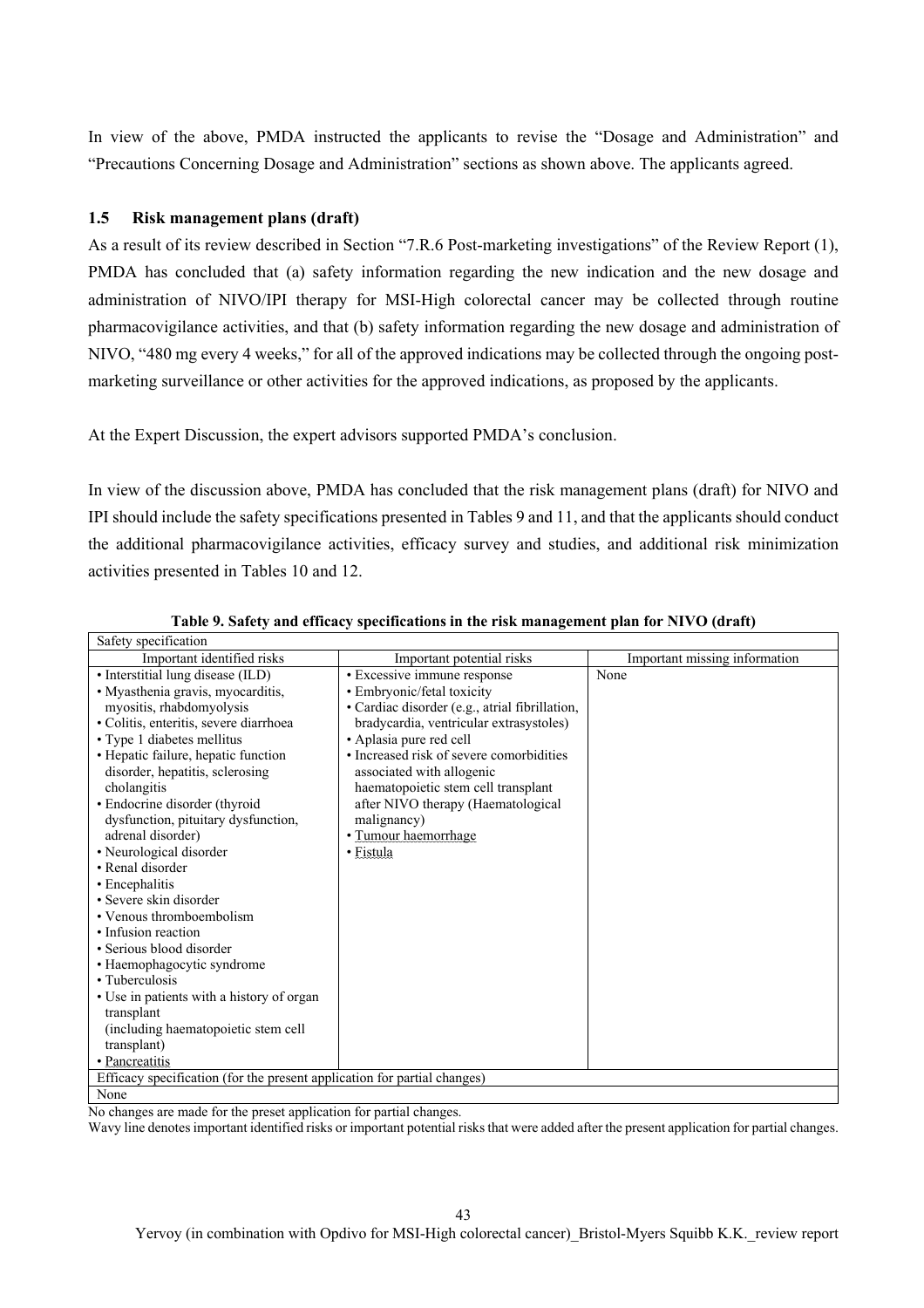| Table 10. Summary of additional pharmacovigilance activities, efficacy survey and studies, and additional risk |  |
|----------------------------------------------------------------------------------------------------------------|--|
| minimization activities included under the risk management plan for NIVO (draft)                               |  |

Underlines indicate activities to be performed after the new dosage and administration is added.

# **Table 11. Safety and efficacy specifications in the risk management plan for IPI (draft)**

| Safety specification                                                     |                                  |                               |
|--------------------------------------------------------------------------|----------------------------------|-------------------------------|
| Important identified risks                                               | Important potential risks        | Important missing information |
| • Diarrhoea, colitis, gastrointestinal                                   | • Excessive immune response      | None                          |
| perforation                                                              | • Reproductive and developmental |                               |
| • Liver disorder                                                         | toxicity                         |                               |
| • Skin disorder                                                          | • Sepsis                         |                               |
| • Hypophysitis, hypopituitarism,                                         |                                  |                               |
| hypothyroidism, adrenal insufficiency                                    |                                  |                               |
| • Neuropathy Peripheral                                                  |                                  |                               |
| • Renal disorder                                                         |                                  |                               |
| $\cdot$ ILD                                                              |                                  |                               |
| • Infusion reaction                                                      |                                  |                               |
| • Myositis                                                               |                                  |                               |
| • Myocarditis                                                            |                                  |                               |
| Efficacy specification (for the present application for partial changes) |                                  |                               |
| None                                                                     |                                  |                               |

Underline denotes specification added in the present application for partial changes.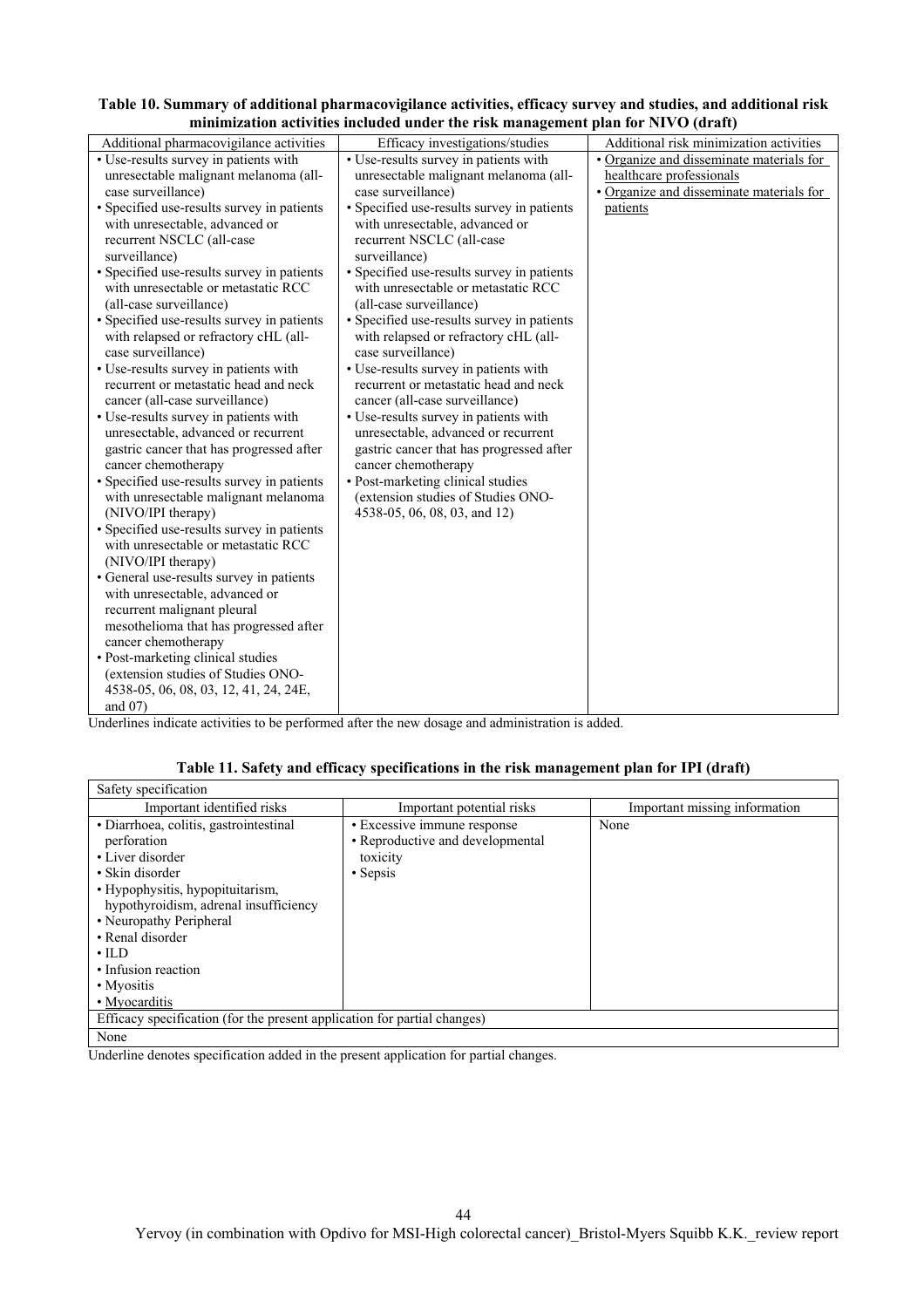| minimization activities included under the risk management plan for IPI (draft)                                                                                                                                                                                                                                                      |                                                                                                               |                                                                                                                              |  |
|--------------------------------------------------------------------------------------------------------------------------------------------------------------------------------------------------------------------------------------------------------------------------------------------------------------------------------------|---------------------------------------------------------------------------------------------------------------|------------------------------------------------------------------------------------------------------------------------------|--|
| Additional pharmacovigilance activities                                                                                                                                                                                                                                                                                              | Efficacy survey and studies                                                                                   | Additional risk minimization activities                                                                                      |  |
| • Specified use-results survey in patients<br>with unresectable malignant melanoma<br>(all-case surveillance)<br>• Specified use-results survey in patients<br>with unresectable malignant melanoma<br>(NIVO/IPI therapy)<br>• Specified use-results survey in patients<br>with unresectable or metastatic RCC<br>(NIVO/IPI therapy) | • Specified use-results survey in patients<br>with unresectable malignant melanoma<br>(all-case surveillance) | • Organize and disseminate materials for<br>healthcare professionals<br>• Organize and disseminate materials for<br>patients |  |

**Table 12. Summary of additional pharmacovigilance activities, efficacy survey and studies, and additional risk minimization activities included under the risk management plan for IPI (draft)** 

Underlines denote activities to be performed after the new indication is added.

### **2. Overall Evaluation**

As a result of the above review, PMDA has concluded that NIVO and IPI may be approved for the proposed indication and dosage and administration as follows, with the approval conditions shown below, provided that the necessary precautionary statements are included in the package inserts, and information on the proper use of the products is properly disseminated after the market launch, and provided that the products are used under the supervision of physicians with sufficient knowledge and experience in cancer chemotherapy, at medical institutions capable of emergency response. The re-examination periods for the present application are as follows.

#### NIVO:

- Malignant melanoma (The re-examination period is the reminder of the ongoing re-examination period [until July 3, 2024].)
- Unresectable, advanced or recurrent NSCLC (The re-examination period is the remainder of the ongoing re-examination period [until October 16, 2021].)
- Unresectable or metastatic RCC (The re-examination period is the remainder of the ongoing reexamination period [until October 16, 2021].)
- Recurrent or refractory cHL (The re-examination period is the remainder of the ongoing re-examination period [until December 1, 2026].)
- Recurrent or metastatic head and neck cancer (The re-examination period is the remainder of the ongoing re-examination period [until October 16, 2021].)
- Unresectable, advanced or recurrent gastric cancer that has progressed after cancer chemotherapy (The reexamination period is the remainder of the ongoing re-examination period [until October 16, 2021].)
- Unresectable, advanced or recurrent malignant pleural mesothelioma that has progressed after cancer chemotherapy (The re-examination period is the remainder of the ongoing re-examination period [until August 20, 2028].)
- Unresectable, advanced or recurrent MSI-High colorectal cancer (The re-examination period is the remainder of the ongoing re-examination period [until October 16, 2021].)
- Unresectable, advanced or recurrent esophageal cancer that has progressed after cancer chemotherapy (The re-examination period is the remainder of the ongoing re-examination period [until October 16, 2021].)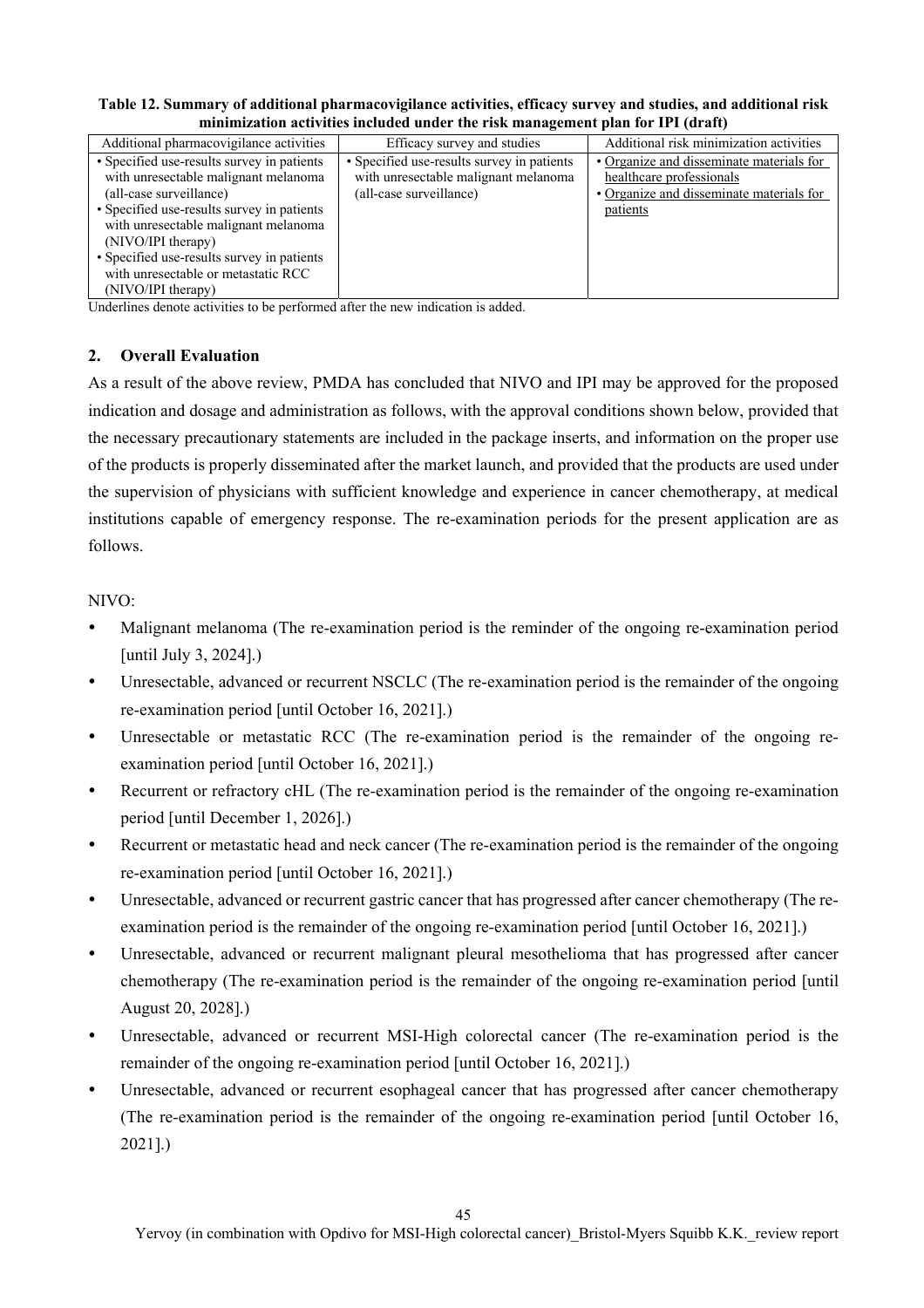IPI:

 Unresectable, advanced or recurrent MSI-High colorectal cancer that has progressed after cancer chemotherapy (The re-examination period is the remainder of the ongoing re-examination period [until June 20, 2024].)

# **(Opdivo Intravenous Infusion 20 mg, Opdivo Intravenous Infusion 100 mg, Opdivo Intravenous Infusion 240 mg)**

**Indications** (Double-underline denotes additions made as of February 21, 2020, after the present application for partial changes.)

- $\circlearrowright$  Malignant melanoma
- $\circlearrowright$  Unresectable, advanced or recurrent non-small cell lung cancer
- $\Omega$  Unresectable or metastatic renal cell carcinoma
- O Relapsed or refractory classical Hodgkin lymphoma
- O Recurrent or metastatic head and neck cancer
- $\Omega$  Unresectable, advanced or recurrent gastric cancer that has progressed after cancer chemotherapy
- $\Omega$  Unresectable, advanced or recurrent malignant pleural mesothelioma that has progressed after cancer chemotherapy
- Unresectable, advanced or recurrent microsatellite instability-high (MSI-High) colorectal cancer that has progressed after cancer chemotherapy
- Unresectable, advanced or recurrent esophageal cancer that has progressed after cancer chemotherapy

**Dosage and Administration** (Underline denotes additions. Strikethrough denotes deletions. Double-underline denotes additions made as of February 21, 2020, after the present application for partial changes. Doublestrikethrough denotes deletions made as of February 21, 2020, after the present application for partial changes.)

 $\pm$  Malignant melanoma:

The usual adult dosage of nivolumab (genetical recombination) is 240 mg administered as an intravenous infusion every 2 weeks or 480 mg administered as an intravenous infusion every 4 weeks. For the adjuvant therapy of malignant melanoma, the maximum duration of treatment is 12 months.

In combination therapy with ipilimumab (genetical recombination) for unresectable malignant melanoma, the usual adult dosage of nivolumab (genetical recombination) is 80 mg administered as an intravenous infusion every 3 weeks for 4 doses, followed by 240 mg as an intravenous infusion every 2 weeks or 480 mg as an intravenous infusion every 4 weeks.

2. Unresectable or metastatic renal cell carcinoma:

The usual adult dosage of nivolumab (genetical recombination) is 240 mg administered as an intravenous infusion every 2 weeks or 480 mg administered as an intravenous infusion every 4 weeks.

When administered in combination with ipilimumab (genetical recombination) to chemotherapy-naïve patients with unresectable or metastatic renal cell carcinoma, the usual adult dosage of nivolumab (genetical recombination) is 240 mg administered as an intravenous infusion every 3 weeks for 4 doses, followed by 240 mg as an intravenous infusion every 2 weeks or 480 mg as an intravenous infusion every 4 weeks.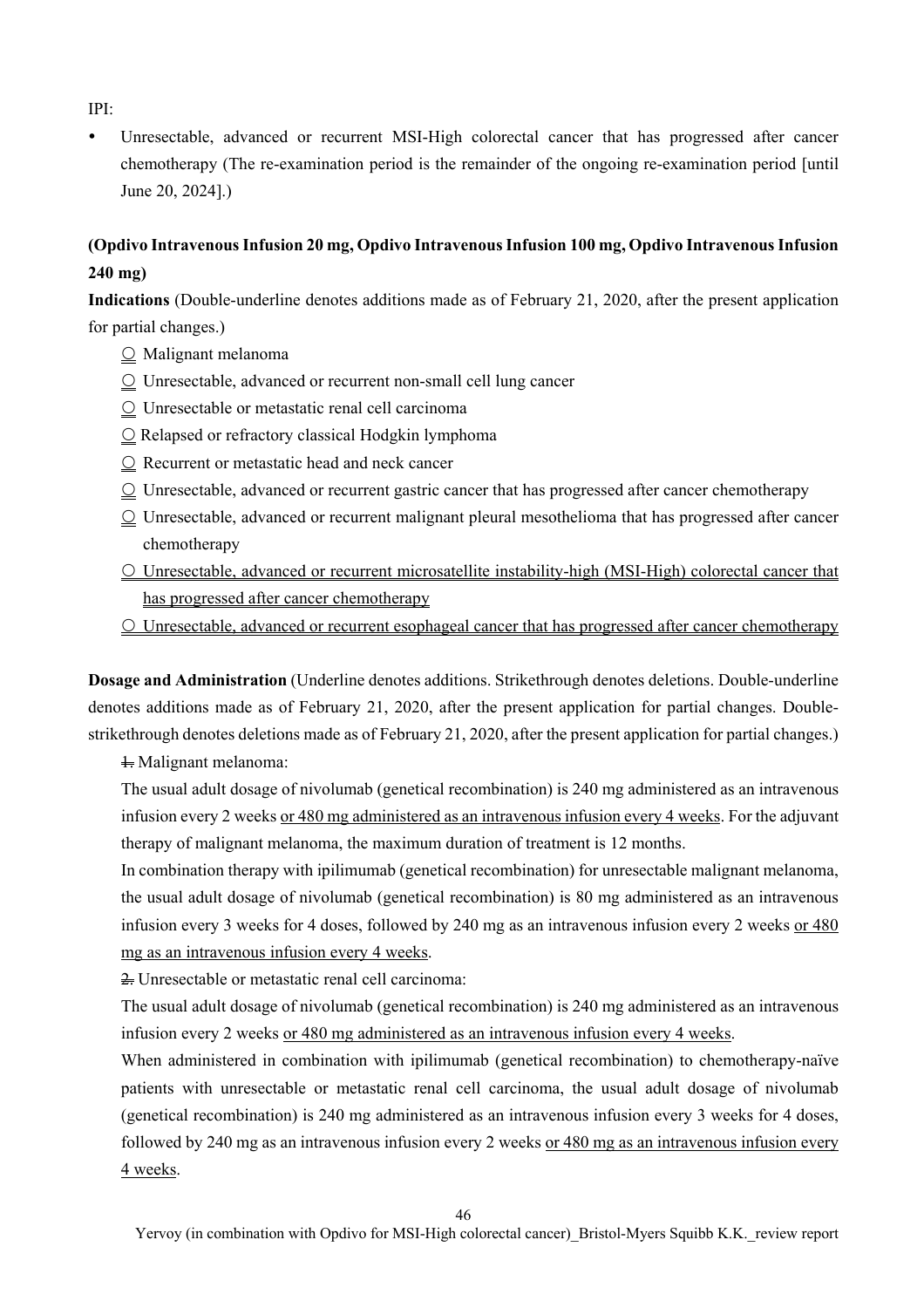Unresectable, advanced or recurrent microsatellite instability-high (MSI-High) colorectal cancer that has progressed after cancer chemotherapy:

The usual adult dosage of nivolumab (genetical recombination) is 240 mg administered as an intravenous infusion every 2 weeks or 480 mg administered as an intravenous infusion every 4 weeks.

When administered in combination with ipilimumab (genetical recombination), the usual adult dosage of nivolumab (genetical recombination) is 240 mg administered as an intravenous infusion every 3 weeks for 4 doses, followed by 240 mg as an intravenous infusion every 2 weeks or 480 mg as an intravenous infusion every 4 weeks.

 $\frac{3}{2}$ . Unresectable, advanced or recurrent non-small cell lung cancer, relapsed or refractory classical Hodgkin lymphoma, recurrent or metastatic head and neck cancer, unresectable, advanced or recurrent gastric cancer that has progressed after cancer chemotherapy, unresectable, advanced or recurrent malignant pleural mesothelioma that has progressed after cancer chemotherapy, unresectable, advanced or recurrent microsatellite instability-high (MSI-High) colorectal cancer that has progressed after cancer chemotherapy, or unresectable, advanced or recurrent esophageal cancer that has progressed after cancer chemotherapy: The usual adult dosage of nivolumab (genetical recombination) is 240 mg administered as an intravenous infusion every 2 weeks or 480 mg administered as an intravenous infusion every 4 weeks.

### **Approval Condition**

The applicant is required to develop and appropriately implement a risk management plan.

### **Warnings** (No change)

- 1. Opdivo should be administered only to eligible patients under the supervision of physicians with sufficient knowledge and experience in cancer chemotherapy at medical institutions with adequate facilities to respond to emergencies. Before the start of treatment, the benefits and risks of the therapy should be thoroughly explained to the patient or his/her family members and consent must be obtained.
- 2. Opdivo may cause interstitial lung disease, resulting in fatal outcomes in some cases. Patients should be closely monitored for initial symptoms (e.g., shortness of breath, dyspnoea, coughing, and fatigue) and examined by chest X-ray. In the event of abnormalities being found, the administration of Opdivo should be discontinued and appropriate actions such as the introduction of corticosteroid therapy should be taken.

### **Contraindication** (No change)

Patients with a history of hypersensitivity to the ingredients of Opdivo

**Precautions Concerning Indications** (Underline denotes additions. Strikethrough denotes deletions. Doubleunderline denotes additions made as of February 21, 2020, after the present application for partial changes. Double-strikethrough denotes deletions made as of February 21, 2020, after the present application for partial changes.)

Unresectable, advanced or recurrent non-small cell lung cancer: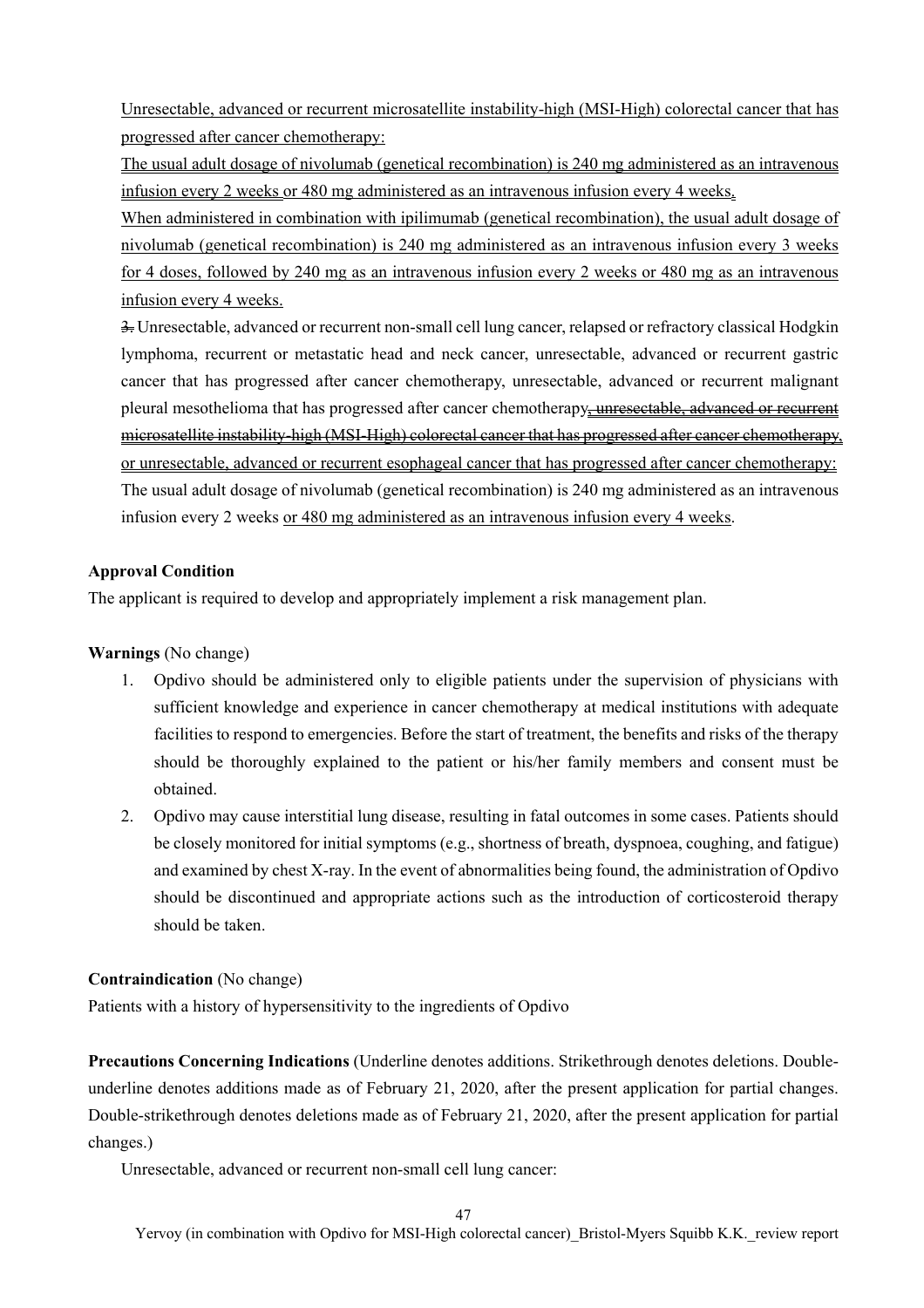1. The efficacy and safety of Opdivo have not been established in chemotherapy-naïve patients.

Unresectable or metastatic renal cell carcinoma:

2. The use of Opdivo for the treatment of chemotherapy-naïve patients should be limited to IMDC<sup>Note)</sup> intermediate- or poor-risk patients.

Recurrent or metastatic head and neck cancer:

3. The efficacy and safety of Opdivo have not been established in platinum-based chemotherapy-naïve patients.

Unresectable, advanced or recurrent gastric cancer that has progressed after cancer chemotherapy:

4. The efficacy and safety of Opdivo have not been established in first- or second-line treatment.

Unresectable, advanced or recurrent malignant pleural mesothelioma that has progressed after cancer chemotherapy, or unresectable, advanced or recurrent esophageal cancer that has progressed after cancer chemotherapy:

5. The efficacy and safety of Opdivo as a first-line treatment have not been established.

Unresectable, advanced or recurrent microsatellite instability-high (MSI-High) colorectal cancer that has progressed after cancer chemotherapy:

- 6. The efficacy and safety of Opdivo have not been established in patients who have not received prior treatments with a fluoropyrimidine, oxaliplatin, and irinotecan hydrochloride hydrate.
- 7. Opdivo should be administered to patients with a MSI-High cancer confirmed by tests performed by a highly experienced pathologist or at a laboratory facility. An approved *in vitro* diagnostic or medical device should be used in the test.
- 8. Eligible patients should be selected by physicians with adequate knowledge in the efficacy and safety of Opdivo, after fully understanding the "Clinical Studies" section and carefully considering the choice of alternative therapies.

Unresectable, advanced or recurrent non-small cell lung cancer, unresectable or metastatic renal cell carcinoma, recurrent or metastatic head and neck cancer, unresectable, advanced or recurrent gastric cancer that has progressed after cancer chemotherapy, or unresectable, advanced or recurrent microsatellite instability-high (MSI-High) colorectal cancer that has progressed after cancer chemotherapy:

69. The efficacy and safety of Opdivo in adjuvant enterproduced have not been established.

Unresectable, advanced, or recurrent esophageal cancer that has progressed after cancer chemotherapy: 10. The efficacy and safety of Opdivo as an adjuvant therapy have not been established.

Malignant melanoma, unresectable, advanced or recurrent non-small cell lung cancer, unresectable or metastatic renal cell carcinoma, relapsed or refractory classical Hodgkin lymphoma, recurrent or metastatic head and neck cancer, or unresectable, advanced or recurrent esophageal cancer that has progressed after cancer chemotherapy:

 $711$ . Eligible patients should be selected by physicians with adequate knowledge in the efficacy and safety of Opdivo, after fully understanding the "Clinical Studies" section. Note) International Metastatic RCC Database Consortium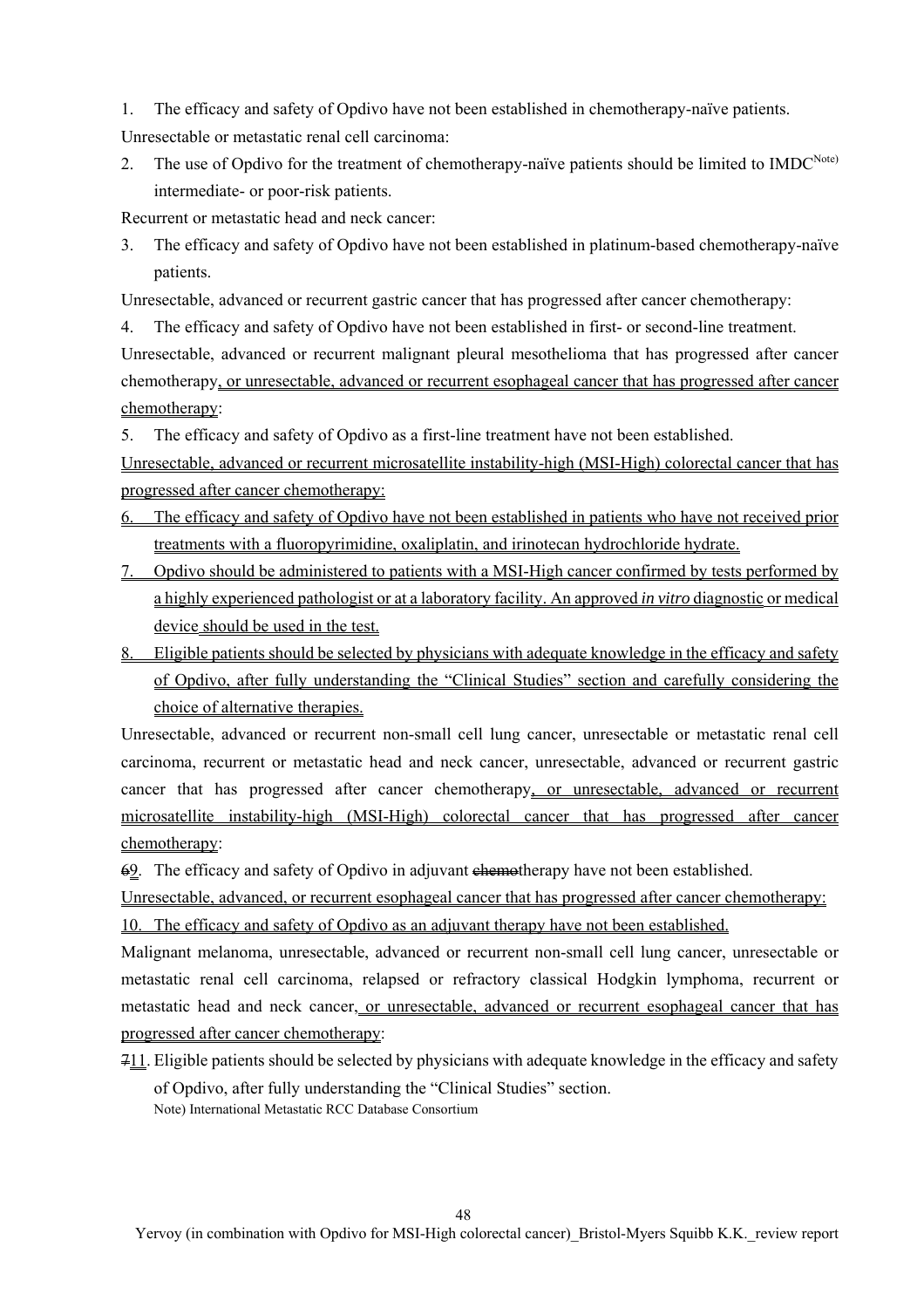**Precautions Concerning Dosage and Administration** (Underline denotes additions. Strikethrough denotes deletions. Double-underline denotes additions made as of February 21, 2020, after the present application for partial changes.)

All indications:

1. Opdivo should be administered intravenously over  $\geq 30$  minutes.

Unresectable or metastatic renal cell carcinoma:

2. The efficacy and safety of Opdivo monotherapy have not been established in chemotherapy-naïve patients or patients who have received cytokine therapy as the only prior treatment.

Unresectable, advanced or recurrent non-small cell lung cancer, relapsed or refractory classical Hodgkin lymphoma, recurrent or metastatic head and neck cancer, unresectable, advanced or recurrent gastric cancer that has progressed after cancer chemotherapy, unresectable, advanced or recurrent malignant pleural mesothelioma that has progressed after cancer chemotherapy, unresectable, advanced or recurrent microsatellite instability-high (MSI-high) colorectal cancer that has progressed after cancer chemotherapy, or unresectable, advanced or recurrent esophageal cancer that has progressed after cancer chemotherapy:

3. The efficacy and safety of Opdivo in combination with other antineoplastic drugs have not been established.

Malignant melanoma:

4. When administered in combination with ipilimumab (genetical recombination) to patients with unresectable malignant melanoma, the necessity of the combination therapy should be carefully determined based on a careful review of the "Clinical Studies" section, particularly regarding the characteristics, such as prior treatments, of patients enrolled in clinical studies, and a thorough understanding of the efficacy and safety of Opdivo. The add-on effect of ipilimumab (genetical recombination) to Opdivo on survival prolongation tends to differ according to the percentage of tumor cells expressing PD-L1 (PD-L1 expression rate). In patients who have been confirmed to have a high PD-L1 expression rate, Opdivo monotherapy should also be carefully considered before initiating Opdivo/ipilimumab (genetical recombination) therapy.

### **Yervoy Injection 50 mg (for intravenous use)**

**Indications** (Underline denotes additions.)

- Unresectable malignant melanoma
- Unresectable or metastatic renal cell carcinoma
- Unresectable, advanced or recurrent microsatellite instability-high (MSI-High) colorectal cancer that has progressed after cancer chemotherapy

**Dosage and Administration** (Underline denotes additions. Strikethrough denotes deletions.)

1. Unresectable malignant melanoma:

The usual adult dosage is 3 mg/kg (body weight) of ipilimumab (genetical recombination) administered intravenously every 3 weeks for a total of 4 doses. Ipilimumab (genetical recombination) should not be used in combination with antineoplastic agents other than nivolumab (genetical recombination).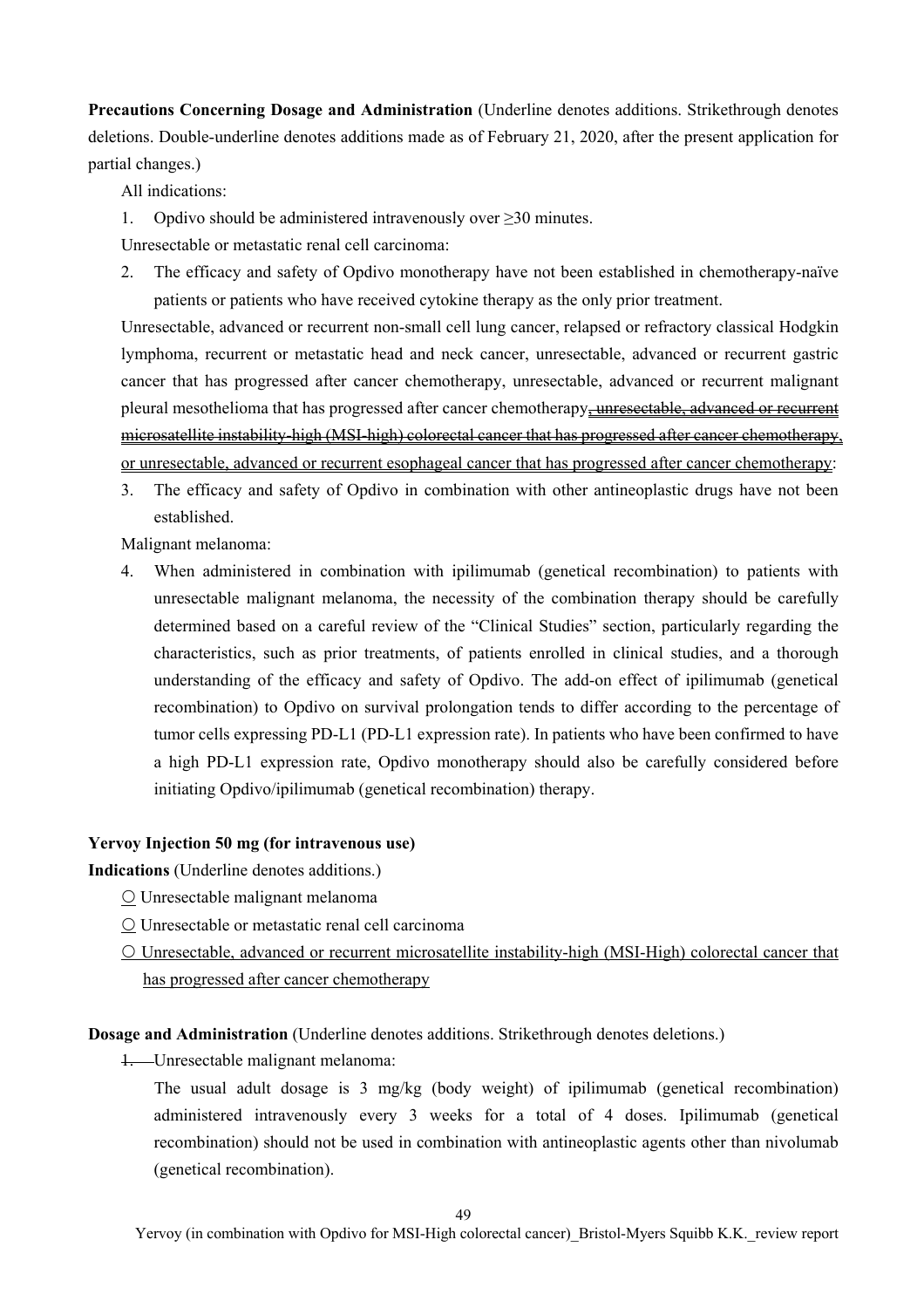2. Unresectable or metastatic renal cell carcinoma, or unresectable, advanced or recurrent microsatellite instability-high (MSI-High) colorectal cancer that has progressed after cancer chemotherapy: In combination therapy with nivolumab (genetical recombination), the usual adult dosage is 1 mg/kg (body weight) of ipilimumab (genetical recombination) administered intravenously every 3 weeks for a total of 4 doses.

### **Approval Condition**

The applicant is required to develop and appropriately implement a risk management plan.

### **Warnings** (No change)

- 1. Yervoy should be administered only to eligible patients under the supervision of physicians with sufficient knowledge and experience in cancer chemotherapy at medical institutions with adequate facilities to respond to emergencies. Before the start of treatment, the benefits and risks of the therapy should be thoroughly explained to the patient or his/her family members and consent must be obtained.
- 2. Yervoy may cause serious diarrhoea, colitis, or gastrointestinal perforation. These events occurred a few months after the completion of treatment and resulted in fatal outcomes in some cases. Patients should be closely monitored after the completion of treatment, as well as during treatment with Yervoy. In the event of abnormalities being found, appropriate measures, including corticosteroid therapy, should be taken.

#### **Contraindication** (No change)

Patients with a history of severe hypersensitivity to any ingredient of Yervoy

**Precautions Concerning Indications** (Underline denotes additions. Strikethrough denotes deletions.)

All indications:

- 1. Eligible patients should be selected by physicians with adequate knowledge in the efficacy and safety of Yervoy, after fully understanding the "Clinical Studies" section. In particular when administering Yervoy as a monotherapy to chemotherapy-naïve patients with unresectable malignant melanoma, other therapeutic options should also be carefully considered.
- 21. The efficacy and safety of Yervoy as an adjuvant therapy have not been established.

Unresectable malignant melanoma:

- 2. Eligible patients should be selected by physicians with adequate knowledge in the efficacy and safety of Yervoy, after fully understanding the "Clinical Studies" section. In particular when administering Yervoy as a monotherapy to chemotherapy-naïve patients with unresectable malignant melanoma, other therapeutic options should also be carefully considered.
- Unresectable or metastatic renal cell carcinoma:
- The use of Yervoy should be limited to IMDC<sup>Note)</sup> intermediate- or poor-risk patients.
- 4. Eligible patients should be selected by physicians with adequate knowledge in the efficacy and safety of Yervoy, after fully understanding the "Clinical Studies" section.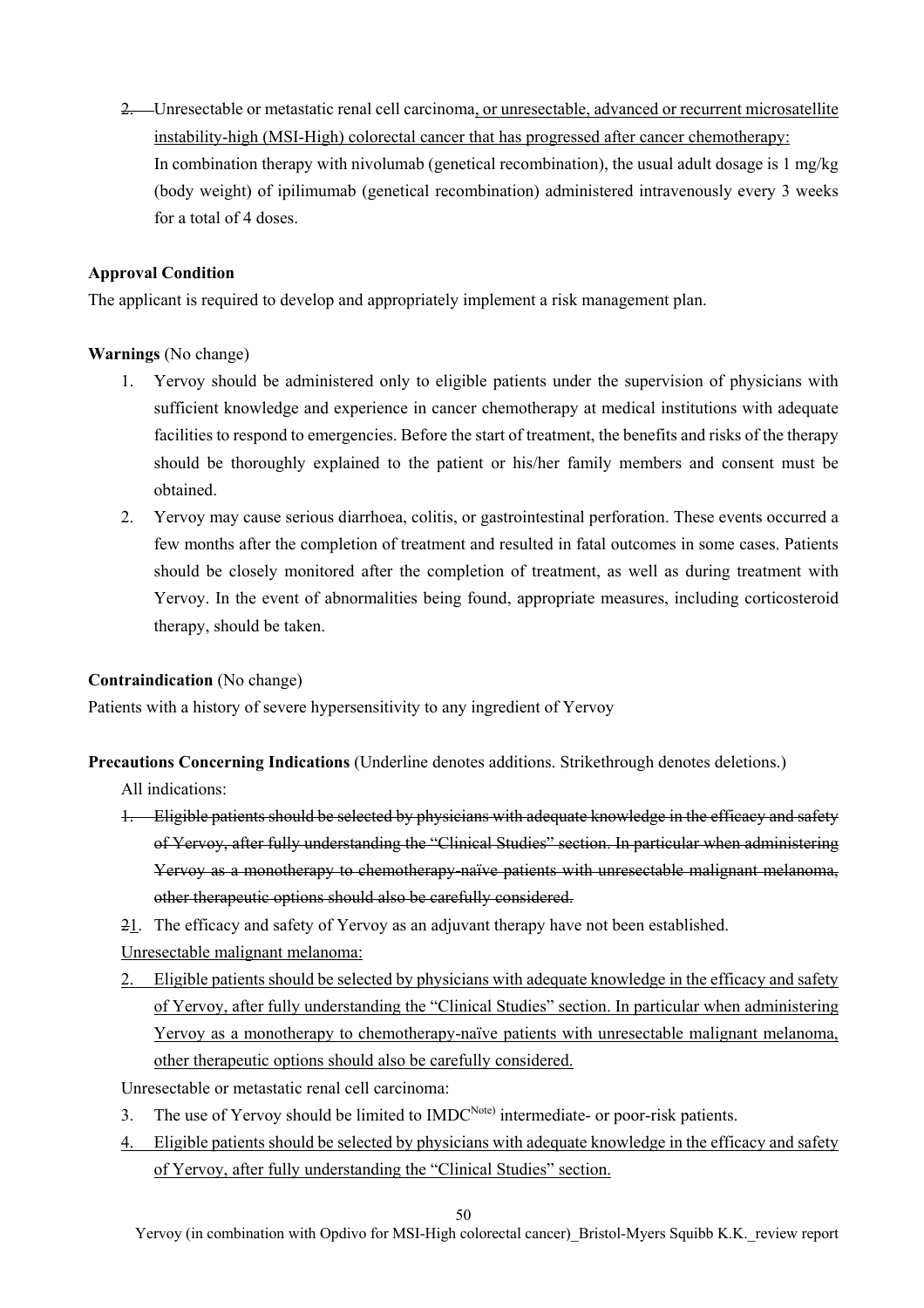Note) International Metastatic RCC Database Consortium

Unresectable, advanced or recurrent microsatellite instability-high (MSI-High) colorectal cancer that has progressed after cancer chemotherapy:

- 5. The efficacy and safety of Yervoy have not been established in patients who have not received prior treatments with a fluoropyrimidine, oxaliplatin, and irinotecan hydrochloride hydrate.
- 6. Yervoy should be administered to patients with a microsatellite instability-high (MSI-High) cancer confirmed by tests performed by a highly experienced pathologist or at a laboratory facility. An *in vitro* diagnostic or medical device that is approved to assist assessment of patient eligibility for nivolumab (genetical recombination) therapy for MSI-High colorectal cancer should be used in the test.
- 7. Eligible patients should be selected by physicians with adequate knowledge in the efficacy and safety of Yervoy, after fully understanding the "Clinical Studies" section and carefully considering the choice of alternative therapies.

### **Precautions Concerning Dosage and Administration** (Underline denotes additions.)

All indications:

1. In the event of adverse reactions, treatment should be interrupted or discontinued according to the following criteria:

| Adverse reactions                                               | Actions                                                        |
|-----------------------------------------------------------------|----------------------------------------------------------------|
| • Grade 2 adverse reactions (excluding endocrine or skin        | Interrupt treatment until the event resolves to Grade $\leq 1$ |
| disorder)                                                       | or baseline. For endocrine disorder, interrupt treatment       |
| • Grade 3 skin disorder                                         | until symptoms resolve.                                        |
| • Symptomatic endocrine disorder                                | If the event fails to meet any of these criteria, discontinue  |
|                                                                 | treatment.                                                     |
| • Grade $\geq$ 3 adverse reactions (excluding endocrine or skin |                                                                |
| disorder)                                                       |                                                                |
| • Grade $\geq$ 2 eye disorder for which local immunosuppressive | Discontinue treatment.                                         |
| therapy is ineffective                                          |                                                                |
| • Grade 4 skin disorder                                         |                                                                |

#### **Criteria for interruption or discontinuation of treatment**

Events are graded according to the NCI-CTCAE Ver. 4.0.

Unresectable malignant melanoma:

- 2. When administered in combination with nivolumab (genetical recombination), the necessity of the combination therapy should be carefully determined based on a careful review of the "Clinical Studies" section, particularly regarding the characteristics, such as prior treatments, of patients enrolled in the clinical studies and a thorough understanding of the efficacy and safety of Yervoy. The add-on effect of Yervoy to nivolumab (genetical recombination) on survival prolongation tends to differ according to the percentage of tumor cells expressing PD-L1 (PD-L1 expression rate). In patients who have been confirmed to have a high PD-L1 expression rate, nivolumab (genetical recombination) monotherapy should also be carefully considered before initiating nivolumab (genetical recombination)/Yervoy therapy.
- 3. Yervoy should be administered intravenously over 90 minutes.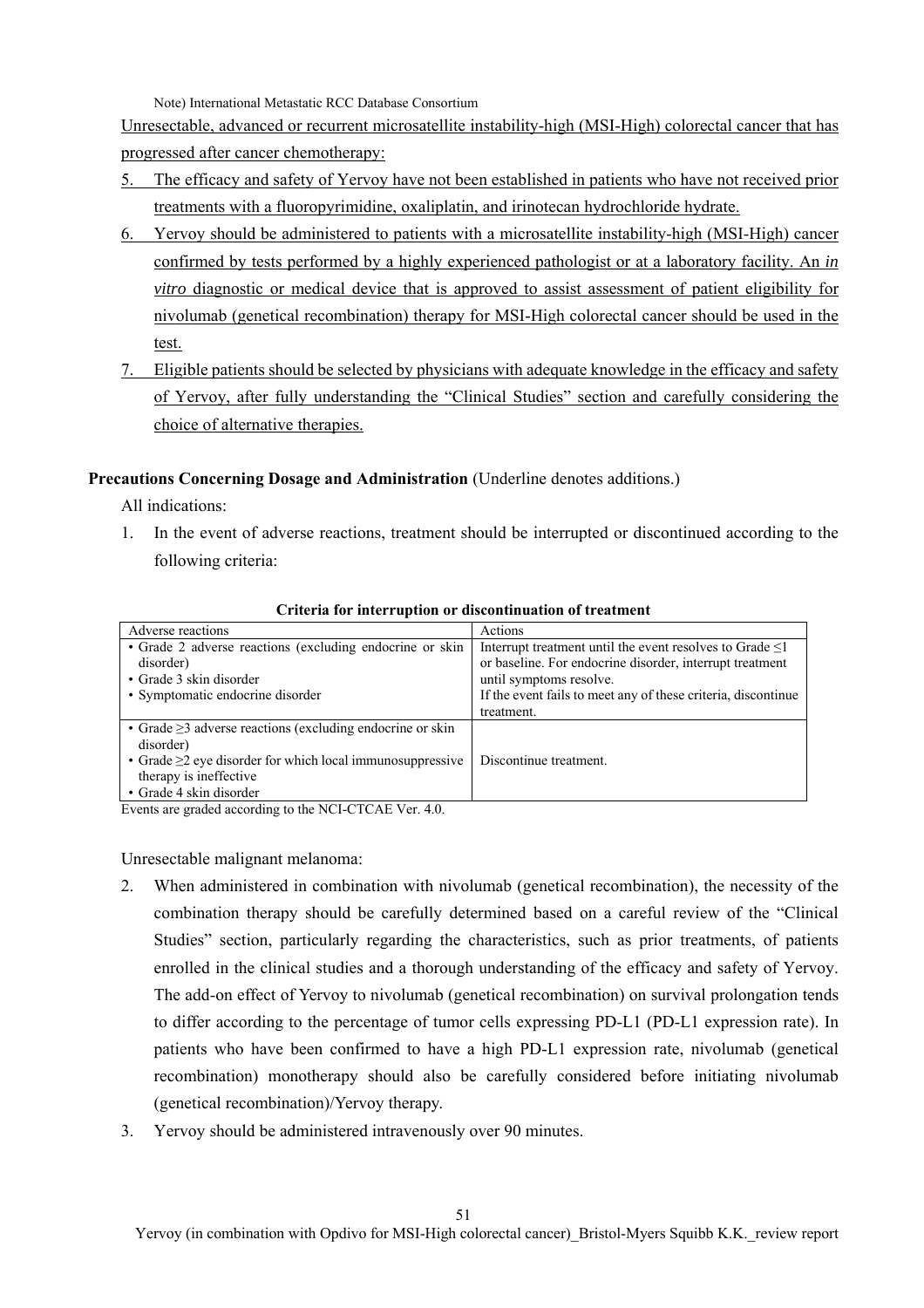Unresectable or metastatic renal cell carcinoma, or unresectable, advanced or recurrent microsatellite instability-high (MSI-High) colorectal cancer that has progressed after cancer chemotherapy:

4. Yervoy should be administered intravenously over 30 minutes.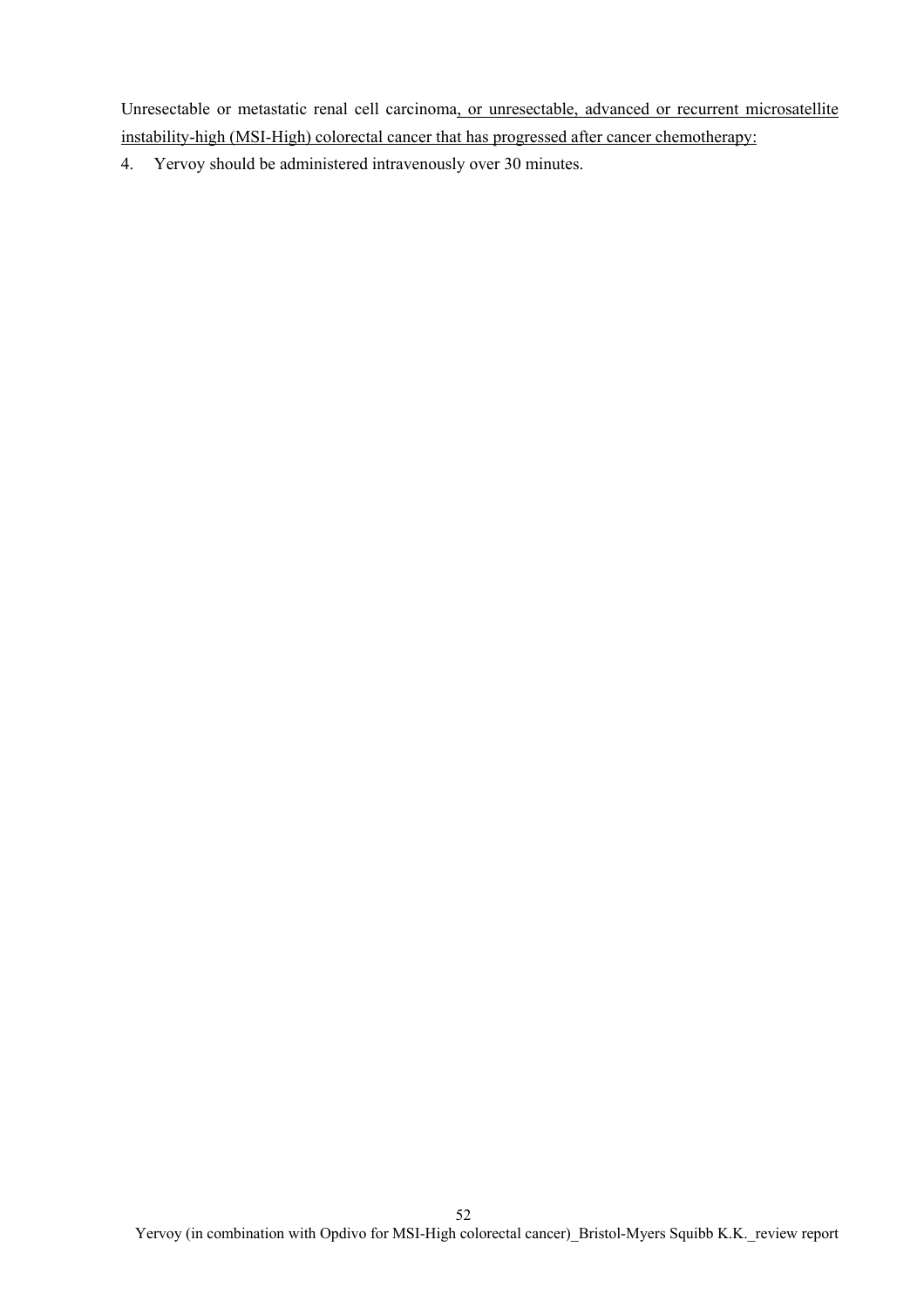# **Appendix**

## **List of Abbreviations**

| <b>ALT</b>                        | alanine aminotransferase                                                                         |
|-----------------------------------|--------------------------------------------------------------------------------------------------|
| application for partial<br>change | application for partial change approval                                                          |
| <b>AST</b>                        | aspartate aminotransferase                                                                       |
| bevacizumab                       | bevacizumab (genetical recombination)                                                            |
| $C_{\text{avg,d28}}$              | average serum concentration over the first 28 days of treatment                                  |
| $C_{\text{avg,ss}}$               | average serum concentration at steady state                                                      |
| cHL                               | classical Hodgkin lymphoma                                                                       |
| CI                                | confidence interval                                                                              |
| $C_{\rm max, ss}$                 | maximum serum concentration at steady state                                                      |
| $C_{max1}$                        | maximum serum concentration after the first dose                                                 |
| $C_{\text{min,d28}}$              | minimum serum concentration at day 28                                                            |
| $C_{\text{min,ss}}$               | trough serum concentration at steady state                                                       |
| $CPT-11$                          | irinotecan hydrochloride hydrate                                                                 |
| CR                                | complete response                                                                                |
| CTLA-4                            | cytotoxic T-lymphocyte-associated antigen 4                                                      |
| dMMR                              | mismatch repair deficient                                                                        |
| Ig                                | immunoglobulin                                                                                   |
| <b>IHC</b>                        | immunohistochemistry                                                                             |
| <b>ILD</b>                        | interstitial lung disease                                                                        |
| <b>IPI</b>                        | Ipilimumab (genetical recombination)                                                             |
| <b>IRRC</b>                       | independent radiology review committee                                                           |
| <b>KRAS</b>                       | Kirsten rat sarcoma viral oncogene homolog                                                       |
| L-OHP                             | oxaliplatin                                                                                      |
| MedDRA                            | Medical Dictionary for Regulatory Activities                                                     |
| MLH1                              | mutL homolog 1                                                                                   |
| MSH <sub>2</sub>                  | mutS homolog 2                                                                                   |
| MSH <sub>6</sub>                  | mutS homolog 6                                                                                   |
| <b>MSI</b>                        | microsatellite instability                                                                       |
| MSI-High                          | microsatellite instability-high                                                                  |
| <b>NCCN</b> guidelines            | National Comprehensive Cancer Network Clinical Practice Guidelines in                            |
| (colon cancer)                    | Oncology, Colon Cancer                                                                           |
| <b>NCCN</b> guidelines            | National Comprehensive Cancer Network Clinical Practice Guidelines in                            |
| (rectal cancer)                   | Oncology, Rectal Cancer                                                                          |
| <b>NE</b>                         | not evaluable                                                                                    |
| <b>NIVO</b>                       | Nivolumab (genetical recombination)                                                              |
| NIVO/IPI                          | a combination of nivolumab (genetical recombination) and ipilimumab<br>(genetical recombination) |
| <b>NSCLC</b>                      | non-small cell lung cancer                                                                       |
| NSQ-NSCLC                         | non-squamous cell non-small cell lung cancer                                                     |
| <b>OS</b>                         | overall survival                                                                                 |
| <b>PCR</b>                        | polymerase chain reaction                                                                        |
| PD                                | progressive disease                                                                              |

Yervoy (in combination with Opdivo for MSI-High colorectal cancer) Bristol-Myers Squibb K.K. review report